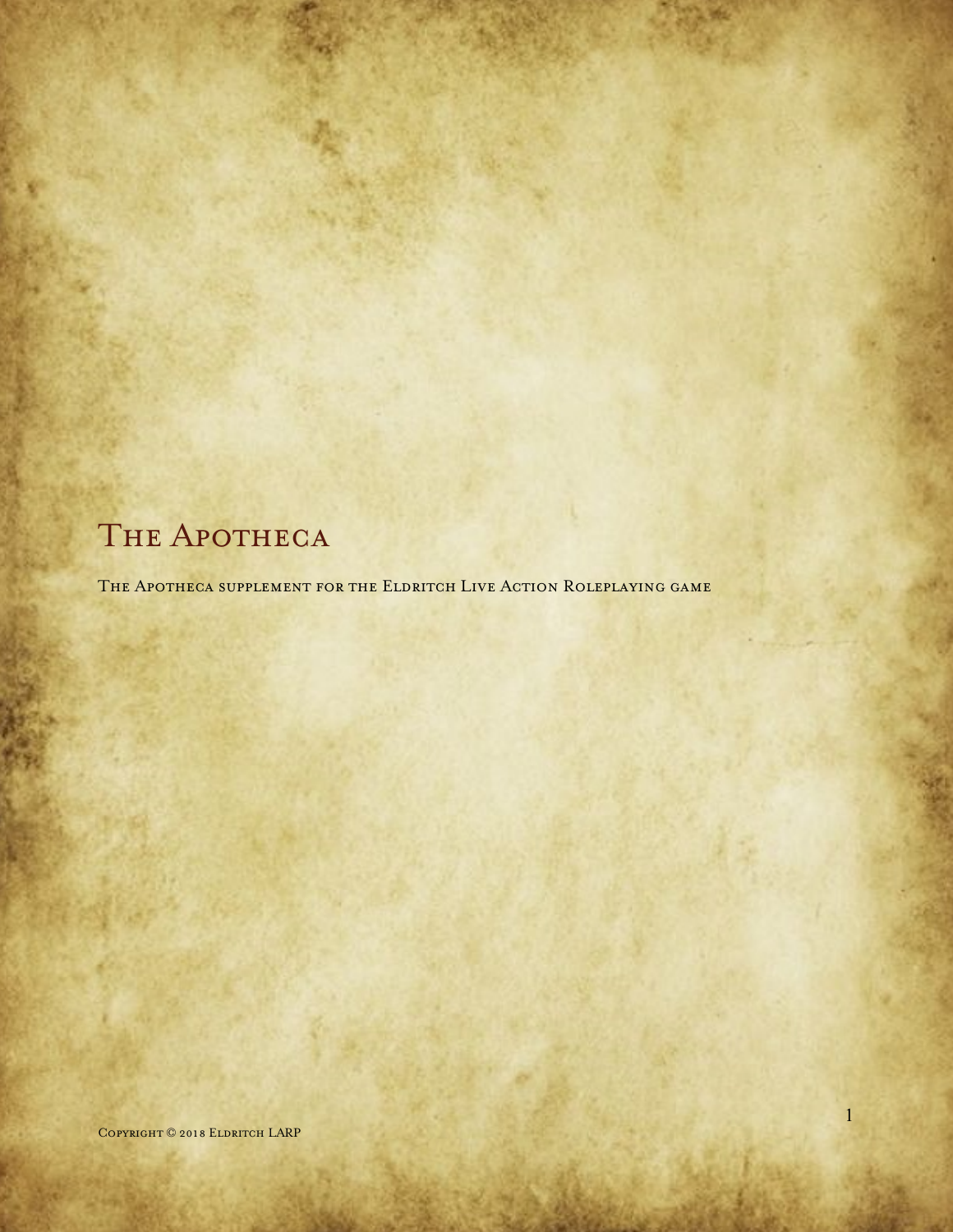The ELDRITCH Live Action Roleplaying game is a lovingly crafted work of fiction created by John Kozar, Faye Ferguson, and Spencer McGhin, with additional input from, and content created by Megan Durham, Jessica Sills, Thomas Marshbanks, Galen Hall, and Joe Meyer. Special thanks to Lehanna Allen, Carl Holzbog, and anyone else who ever listened to us prattle on about the project. Thanks to everyone who helped to make this strange dream a reality.

A very special thank you to our Kickstarter backers: Jillian Bendixen, David Paul, Charles Cadwallader, Sam Fitterman, Megan Durham, Todd Branch, Jospeh Walterbach, Mark Cockerham, Edward Febish, Aaron Alberg, Talieson C. Solmon, Josh Fryer, Alex Gardipe, Adrian Lippy, Chris Pozsgai, Tony Davis, Amanda Pink, Mario Medina, Sarah Robicheau, Josh Dillard, Jeff Kramer, Thomas McFarland, Stephan Empson, Alexander West, Jenna Montgomery, Erika Shaffer, Kathy Empson, Kerry Beckett, Kevin Bryan, Gabriel Taylor, David Hollingsworth, Joseph Klas, Nick Reno, Jen Coghill, Edite Forman, Will Bishop, Phillip Brown, Daniel Slentz, Russ Skurski, Tony DeFrancisco, Mark Butler, Cefyn Shryock, Sethron Bowman, Marc Schiermeier, Elyssa Lind, Jenna Jennings, James Yarton, Julie Iaccarino, Luke Barker, Mae Empson, Cass McQueen, and Peter Whale.

All art and direction by William Weird, Mel De Carvalho, Spencer McGhin and John Kozar.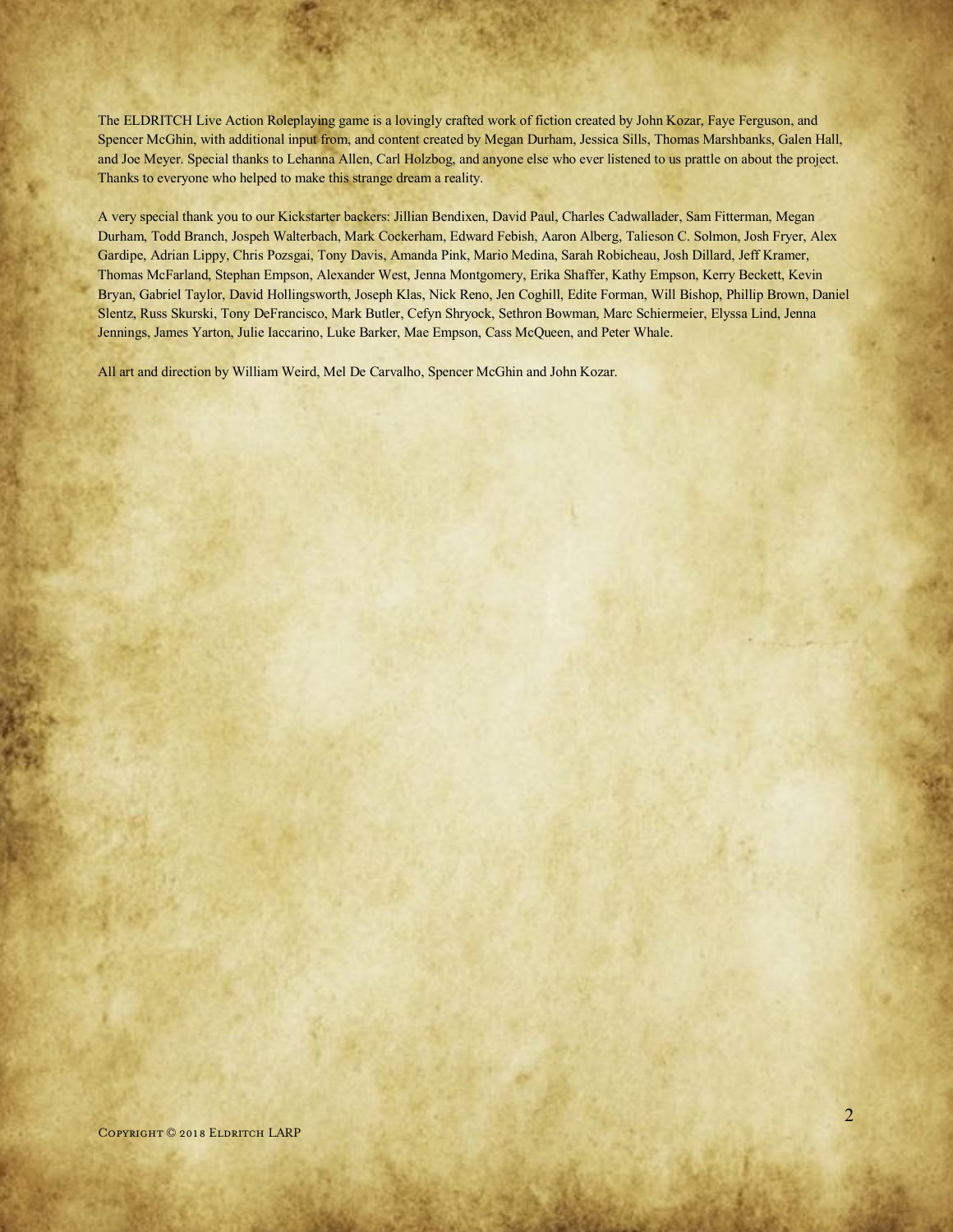# THE APOTHECA



# Welcome to Arnesse…

Eight great houses vie for control amidst a world in ruin after centruies of conflict and war. Ancient institutions scheme amongst the rulership of the land for their own small piece of the empire. This is the world of Eldritch. With this guide, you hold the key the gates of a world rife with bitter conflict, political turmoil, and mysteries both arcane and unseen. Ancient alliances are broken as quickly as they are forged. Lines are blurred between ally and enemy. Heroes are found in the most unlikely of places. The world is awakening anew. Where will you find your place in this forgotten dream?

# Using This Guide

The player supplements for Eldritch are intended to provide detail information beyond that which is known to the general player population. All information in this guide is to be taken as in-play information, known by you and others in your corresponding faction. You may over the course of Eldritch events discover new information that corresponds to your faction, however you will be able to share this information as you wish.

# **SUMMARY**

# **LOCALES**

#### THE APOTHEON

Second only to the mighty towers of High Keep, the Apotheon, current headquarters of the Apotheca, looms over Highcourt. The Apotheon is said to have the largest repository of scrolls and tomes in all Arnesse. It also contains the finest scholarium in the land, the Argent Academy. Here, magisters train, study, and live night and day, strangely secluded from the city just beyond the front door of their sanctuary. The floors of the Apotheon are restricted by Magister rank with the higher ranks only being permitted on the highest levels. There, overlooking the capital, the Grand Magister and the Inner Council of the Apotheca administer the many apothecariums throughout Arnesse. Those not of the order are not often welcome in the tower and that even being allowed to set foot within its gates is a high honor and one not even high ranking nobles can easily obtain. The Apotheon is also known as Candlespire due to the large number of candles seen burning day and night.

## The Ashen Tower

The Ashen Tower is an ancient tower said to be over two thousand years old that sits in the heart of Tor Oman in Tarkath. The Apotheon may be the headquarters of the Apotheca but it's heart and soul lie in Tarkath. The Ashen Tower is completely off limits to outsiders and magisters must be specially chosen to visit. There is often a long list but rank and influence help accelerate the process. The Apotheon may boast of having Arnesse's largest library, but the truly rare and valuable items and tomes are kept in the heart of the Ashen Tower. Stories say the Ashen Tower was once a place where blood magic was studied and practiced. It is said that hundreds, perhaps thousands died horrible and gruesome deaths in the name of advancing the art. Beneath the Ashen Keep is said to be a place known as the Cranarium, a vault where the walls themselves are made of thousands of skulls. What is stored there is a mystery but it is said to be of incredible value. To this day, the people of Tarkath revere the Apotheca order, but also give their towers and properties a wide berth.

#### **GALDORLEOTH**

Deep within the Thornwood in the lands of House Gleanna, stands the largest Magister tower in Innis domain, Galdorleoth, also known as the Garden Tower. It is built atop a natural hill that has been made even taller by earthworks so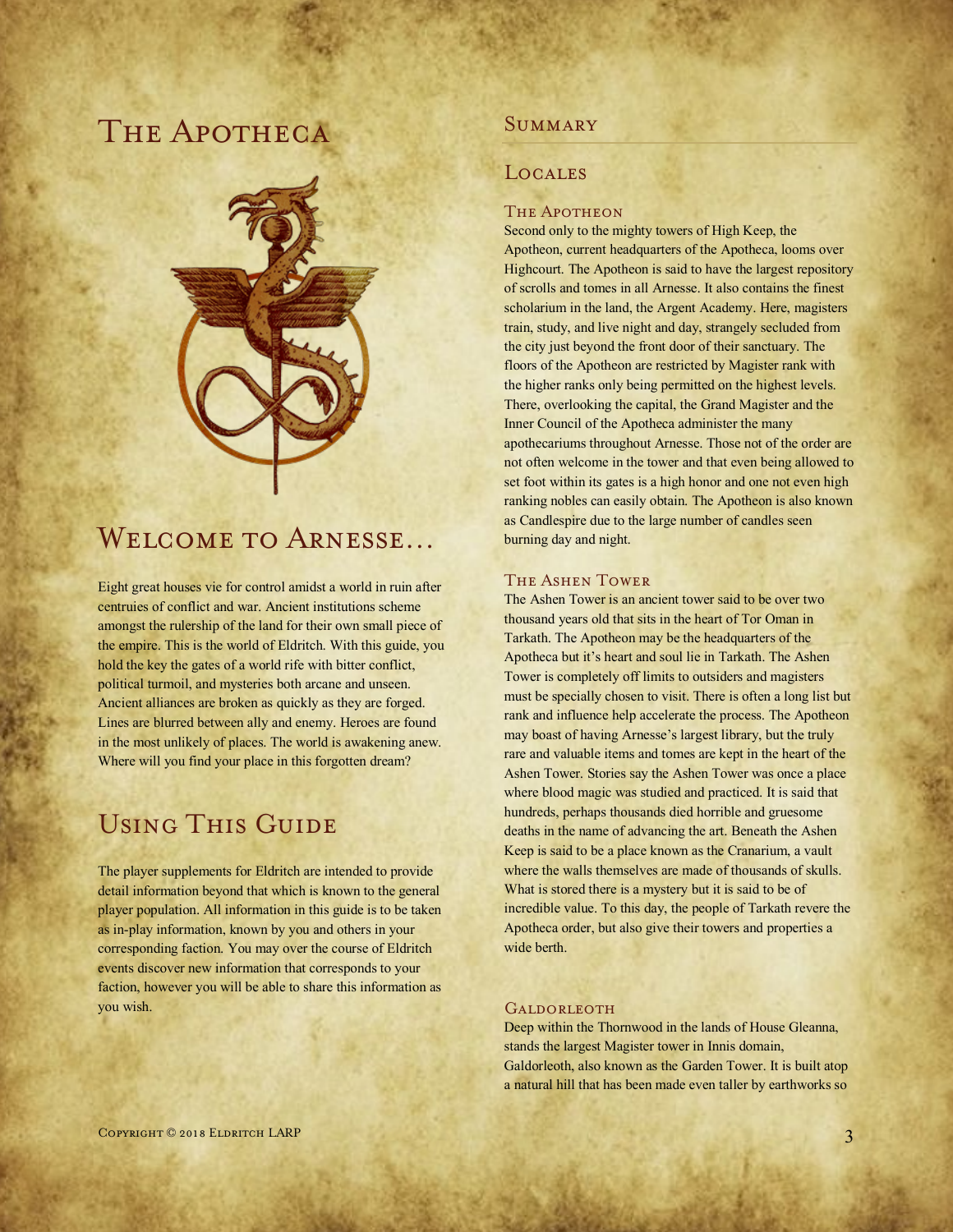that it has a commanding view of the forest and lands around it. Given its height a contingent of Woodswards is often stationed there to keep watch for fires and other threats. The libraries within Galdorleoth are not as extensive as in other places but it is said that they contain records of what the Apotheca has gleaned from the oral traditions of the Draíochta and what they could protect from harm during the religious purges of the past. It is said that there is closely guarded lore books here from before the Eldritch Cataclysm which only the most senior magisters can gain access to. The Innis have not forgotten that one of the reasons their traditions have survived at all is because of the Apotheca's willingness to take in those faithful who would have been murdered under regimes of the past. Many children who are "Given to the Forest" are promised to the magisters at Galdorleoth instead.

# Major Members and Figures

#### **Master Oberan**

*Grand Magister of the Apotheca* Age: 60

Grand Magister Oberan has been head of the Apotheca order for the better part of two decades now. He has seen the rule of Giles I and his son Giles II. Oberan is a stately man in his sixtieth year who is well known for being one of the foremost masters of philosophy in the Kingdom. The Grand Magister is known to enjoy reading poetry from before the Great War, is almost entirely blind. His particular focus is moral philosophy and this has placed him in a unique position given the rapid changes in moral expectations in the realm under Giles II. King Giles II released the morality laws three years ago but it's said that the Grand Magister had a heavy hand in crafting them. Those on the King's Council say that the Grand Magister is in many ways the conscience of the Kingdom's rulership, regularly challenging and asking questions about the morality or correctness of a decision. It is this alone that has kept him in favor with the King as Oberan has not converted to the faith of the Aurorym, but Giles II sees him as a good and just man. The Grand Magister has worked to keep the Apotheca as a neutral party during difficult political times. He has felt the pressure to conform to the ways of the Aurorym but knows that the teachings of Magnus Blayne and his order are often at odds. Having the Apotheca to join a religion could be a decision that ends the ancient order.

## The Inner Council

#### **Master Emmon**

*Archmagister of the Apotheca* Age: 58

Appointed two years ago when Archmagister Robar died of mysterious illness, Archmagister Emmon is the newest member of the Council. It is said he was not the Grand Magister's first choice, but Giles II pressured the Oberan into the decision. Archmagister Emmon has been a long-time student of religion, with a particular focus on the Aurorym. Those who have worked with Emmon say that he prefers to study and research in cloister and that he is often guided by unseen voices. Master Emmon is also the leader of the College of Theologians, a group of who study religion and faith in Arnesse. Master Emmon joined the Aurorym faith shortly after his appointment to the Council, leading many to believe that his appointment was due to his conversion. Since then, Emmon has been an advocate for the Apotheca order converting to the Aurorym. To date, he has been opposed by the two other members of the Inner Council and the Grand Magister. Based on his apparent ambitions and quick rise in rank, rumors are that Emmon has an eye on the Grand Magister seat.

#### **Master Osric**

*Archmagister of the Apotheca* Age: 65

Archmagister Osric has been on the Inner Council for almost as long as Grand Magister Oberan has been in power and it is said the two are good friends and allies. Master Osric's area of study is anthropology and the people of Arnesse. He has particular interest in the culture of both the ancient peoples of the Everfrost and Thornwood. The Archmagister is said to have never lost a game of Tavl and that he loudly proclaims that he has made a grand discovery, which later proved to be false. He is often not seen at the Apotheon or in Highcourt as he spends most of his time in the North at Galdorleoth. From there, Archmagister Osric oversees Apotheca operations within the Northern Reaches, Everfrost, and the Dusklands. While he is effective at this job, there are concerns that having one of the Grand Magister's allies so far afield during a time of turmoil is a substantial risk.

#### **Master Maynard**

*Archmagister of the Apotheca* Age: 75

Most can't remember a time that Archmagister Maynard was not in the Apotheca. He regularly tells stories about his youth during the reign of Queen Eleanor and Astor Aragon, reminiscing of a time before the malcontent and strife of more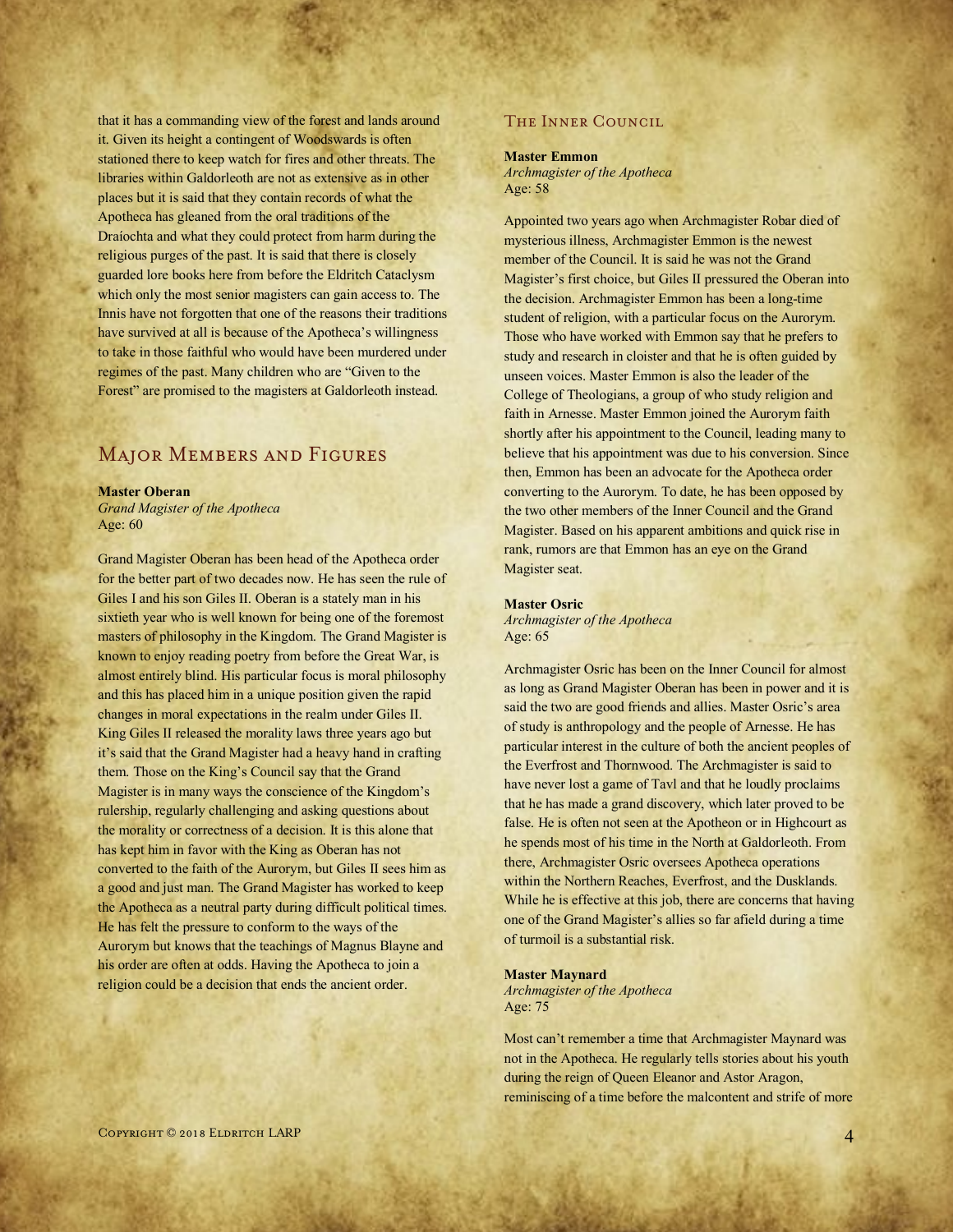modern rulers. Maynard is attempting to find a cure for old age and that self-experimentation has caused him to develop multiple ugly tumors. Maynard is a botanist and has a specialty for flora and fauna of the Sovereignlands and Midlands. These days he spends less time in the Grand Court and more with tending the garden he has made on the grounds of the Apotheon. There he grows all manner of plants and herbs, some quite exotic and rare. While some might see the old Magister as a doddering fool, Maynard is known to be quite clever and has been around the Grand Court for over fifty years. It's also been said that he also knows everything there is to know about the city of Highcourt.

# OTHER NOTABLE MAGISTERS

#### **Master Honorius**

*Archmagister of the Apotheca* Age: 42

Honorius was born Stephen Bannon, the cousin of Lord Arthur Bannon of Coventry. From an early age, with few options to ever inherit land, he joined the Apotheca and has been a Magister in service to the order for the better part of twenty years. From all that anyone can tell, Honorius is an honest and forthright individual whose knowledge of the history of the world, specifically the lore of the current noble houses, is almost unparalleled. Honorius has a somewhat serious tick that gets worse when he's under stress. He also relentlessly seeks to correct people when they are wrong. He serves as the personal historian, librarian, and physician to the royal family. Honorius has also converted to the Aurorym faith and was recently promoted to the rank of Archmagister. It is said that with the King's favor, Honorius' star is on the rise and that he is destined to join the Apotheca's Inner Council as soon as a seat becomes available.

#### **Master Nebucoronius**

*Archmagister of the Apotheca* Age: 64

Master Nebucoronius is the Magister to House Aragon of Dragonspire and has been for almost forty-five years. He has been a trusted family friend of the Aragons for decades. Nebucoronius' area of focus and study is the art of linguistics and a story is told that his odd name comes from a desire to have a truly magical and unique moniker. Nebucoronius admonishes those with 'boring' names and is quick to offer his skills at improving them. He is also known to be a bit of a lech and is often seen making advances on people of both sexes. Though the Magister is aging, few know more about the goings on within Dragonspire and the South. The Archmagister is known to be a crotchety and often sour man

who is often unfairly hard on those around him. Little more is known about him other than he is rumored to be more political than most magisters. This may be why, despite his years of loyal service to the Apotheca and House Aragon, he's never been chosen for the Inner Council.

#### **Master Rufus**

*Preceptor of the Apotheca* Age: 38

Rufus serves under Lord Paragon Desmond Corveaux in Vairsing Castle. His primary duty is that of being the house physician, but he also specializes in the study of noble house history, with a focus on Houses Corveaux and Castellan, and a particular interest in architecture. Rufus is obsessive about his possessions and requires them to be handled and organized in very specific ways.

#### **Master Reinhold**

*Magister of the Apotheca* Age: 29

The Apotheca are well respected in Hale and many are housed within the Wailing Keep. Reinhold is the most respected magister in the keep, due in part to the fact that he is from Bannon originally, and came with Lady Emma as part of her entourage. Despite his young age, he is often called in to advise Lady Emma on matters both big and small. There are persistent rumors that his relationship with the Lady might be much closer than is appropriate. Reinhold was said to have been married before he became a Magister and that he claims to still hear her voice and converse with her very dark nights.

#### **Master Bronwyn**

*Magister of the Apotheca* Age: 25

Having recently joined House Richter of the Noctuary, Magister Bronwyn replaces longtime house magister, Alden who was found dead four moons back. Since he has joined the house, Bronwyn has become increasingly paranoid that he will be found dead like Magister Alden. To try to prevent this, he has been taking small amounts of various poisons in the hopes that he can build up an immunity. He's also demanded that a man-at-arms be with him at all times. While some might attribute this to unnecessary paranoia, whispers are that whatever the new Magister has found out in his short time in Richter's service has led him to believe his life is in real danger.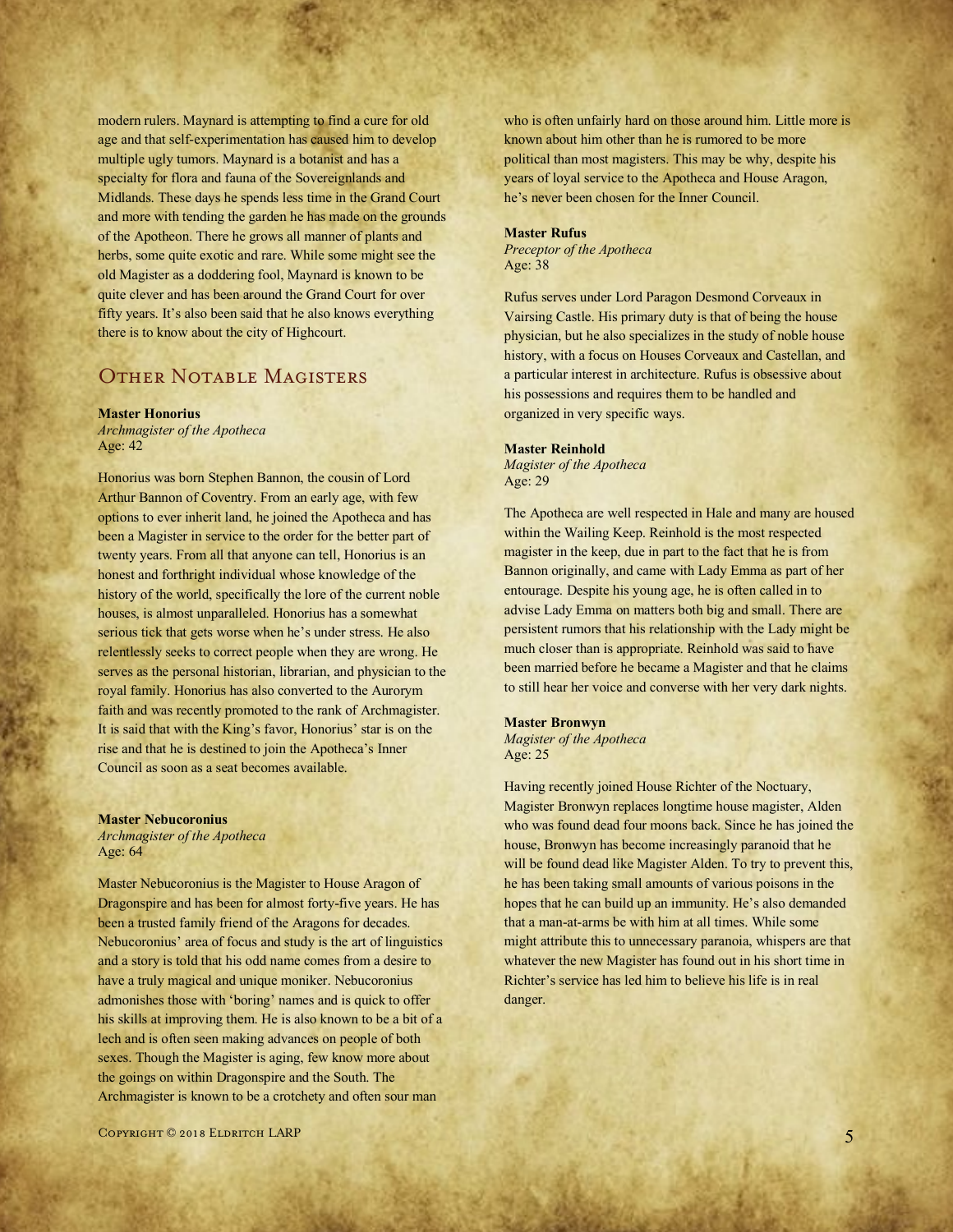# *A Study of the Peculiarities of Magisters in Arnesse 21st Day of the 10th Moon, 763 AS*

*Many have commented on the odd quirks that seem to develop in many magisters over their years of service and so I have set myself to the task of documenting oddities as I see them in my peers.* 

*Archmagister Dien – Aged 46 years, Obsessively researches root causes of urban legends, Mushroom Collector, Reports Sightings of Unknown Beings.*

*Preceptor Linstrom – Aged 35 years House Magister of the Apotheca for House Blayne for the last 13 years. Bathes incessantly to stay clean. Believes cats are conspiring against him.*

*Preceptor Sven, the Diplomat – Aged 45 years Expert on Mollusks and Crustaceans, claims to know several Vampires, Suffers from Leprosy.*

*Preceptor Liam – Aged 41 years. Accused of selling guild property, Has Serious Memory Problems, Awoke Covered in Blood Last Week.* 

*Keeper Earling – Aged 35 years Acquires Dangerous Creatures for Study, Wants to Change Careers, Keeps Trophies in Pickle Jars.*

*Magister Jeremiah - Aged 23 years Brilliant Surgeon, Accused of Performing Live Autopsies, Committed himself to the Bancroft Sanatorium*

Ranking and Seniority **Novitiate** 

Magister

Keeper

Preceptor

Arch Magister

#### **HISTORY**

The following section details that common historical information known to the members of the faction. While there is certainly more history to the faction, it will need to be discovered via the proper in-game channels.

The Apotheca is one of the oldest organizations in Arnesse, said to predate even the great houses. While its origins are shrouded in mystery, tales and myths speak of an order of scholars and blood magic from Tarkath. Indeed the legacy of the magisters is one soaked in both ink and blood. Long have they stood by the great nobles of Arnesse as advisors and tutors, faithfully keeping records of the passing of events. In a world with no real medicine, their skills as chirurgeons has saved the lives of many. Their decoctions, elixirs, and tonics are a staple of the kingdom, even if they are expensive beyond what most folk could ever hope to afford.

The driving essence of the Apotheca's mission is the pursuit of knowledge, no matter the cost. Those who do well as magisters have a relentless desire to acquire a greater understanding of the world. The Apotheca also believes that, based on history, this understanding is not for everyone and thus jealousy guard their lore from outsiders. A magister knows much but he shares it when he thinks it will have the most benefit to himself, his order, or the world. Their vast knowledge and ability to keep secrets has placed magisters in a trusted place near the powerful and wealthy. The magisters have used this position to further their ends and in the modern days, few noble courts in any fief lack at least one magister to oversee their affairs and household.

But the Apotheca is at a crossroads. The winds of change are blowing through Arnesse. The Aurorym faith is rising in power to challenge institutions both old and new. Their neutrality and usefulness has allowed the Apotheca to weather every storm. But this is not a conflict of kings, over crowns, lands, glory, or gold. It is an ideological war and one in which an ancient order of mystics who are known to have an insatiable desire for ancient lore are at a distinct disadvantage. This has forced the Apotheca into an uncomfortable reckoning about their future. Will they submit to the rising tide or will the historians stand firm and try to change history?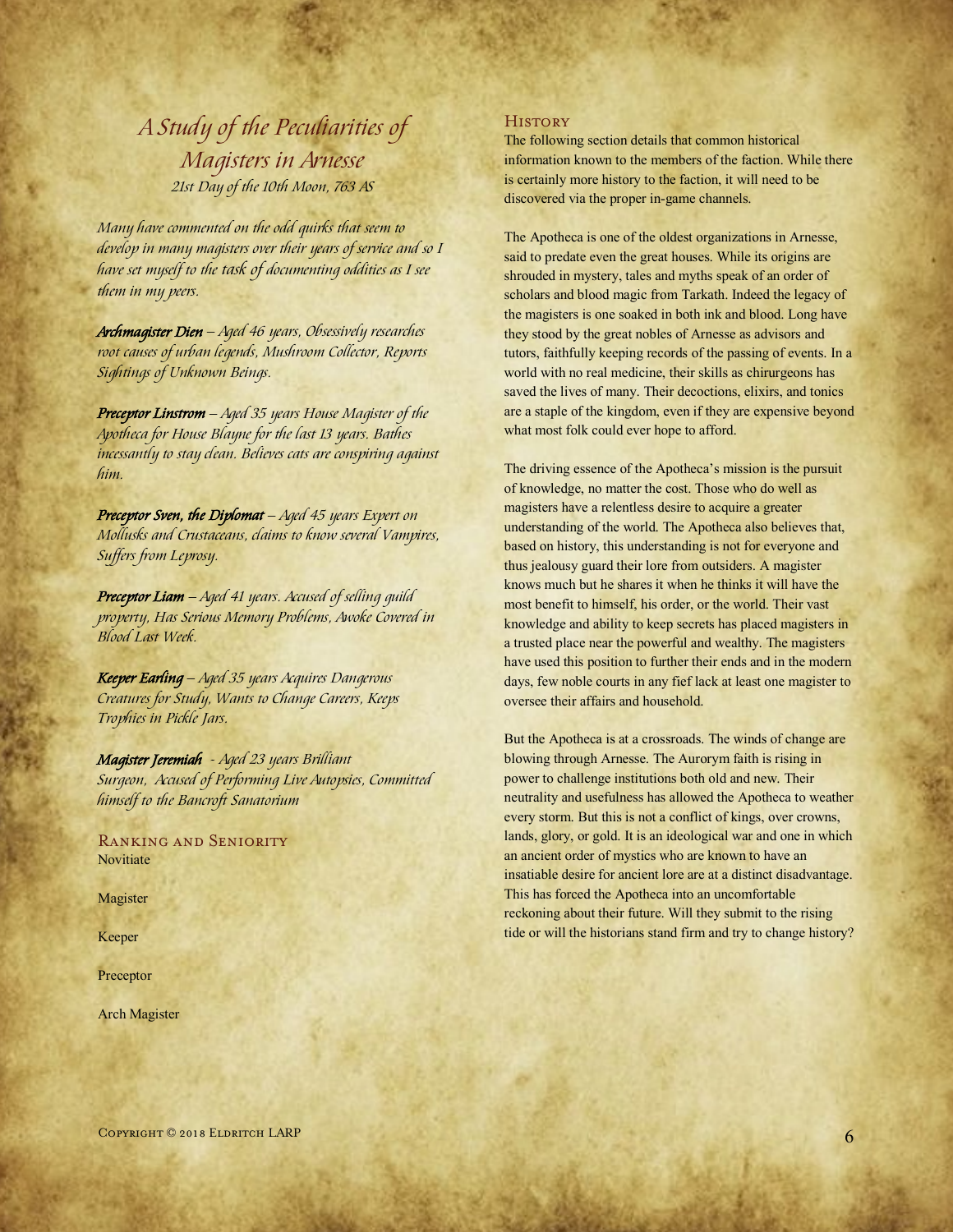#### Before the Great War

# *An account of events leading to the Great War Preceptor Sven, 4th Day of the 7th Moon, 761 AS*

*During the early part of the 4th Century of the Eldritch Age, numerous calamities befell Arnesse and the people lost faith in the Old Gods. The greatest of these was an event known as the Eldritch Plague, which began in 415 and did not end until after 420. The exact nature of the disease is now lost to time, but it's symptoms of reddish bruises, a deep, wet cough, and fevered delirium make me believe that it was potentially an extremely virulent strain of Grave Scourge. I will admit that this conclusion has me vexed as those who contract this Grave Scourge only do so by consuming water or food that has been tainted by contact with rotting human flesh. How so many came in contact with rotting remains is certainly a case for future studies.*

*It fell to us to point out the newly infected and to see that they could not spread the contagion We boarded up many houses, bricked up many streets, and let great fires purge the country. Masks and herbs helped to keep us from sickness, mostly. Accounts that I found in the Ashen Tower indicated that the disease seemed driven by some unnatural force that resisted cures. If this was a magical plague, that means that someone caused it.*

*Some claimed it was the work of the Gods, and sought to reap a bloody toll on the faithful as revenge. In response to this, a vassal of the Castellan family named House Ulster staged a rebellion in 421. The reader may already know this but House Ulster were the nobles that became the Great House of Blayne. This uprising was mercilessly put down, and the affair made matters worse for the faithful. Cyclical violence and oppression against the faithful followed their natural course, escalating for two bloody decades.*

*In 440, following the annihilation of the Magistrat Council by religious separatists, Prime Consul Edric* 

*Bannon passed the Faith Separation Act which outlawed religion in the Kingdom. Two days later, a great attack was perpetrated that came to be known as The Darkest Night. Note that several scrolls I found referenced this as the Blackest Night. Places of worship were looted, leaders of faiths were made to recant or die. There are also records of prison camps where thousands were detained and killed. I came across the name Karnige during my research and upon further discovery I found that this was the site of a particularly vile and disturbing camp. My inquiries as to Karnige's location place it somewhere within the Dusklands which means that House Richter is likely responsible. I found few willing to talk about the camp but I did find out that its ruins still exist and are apparently very haunted.*

*While the Apotheca was largely immune to this purge, our order did our best to help those who were oppressed during this time. While I wish I could say that many of my brothers did so out of a desire to help others, my studies revealed that volumes of rare lore were traded in exchange for aiding refugees.*

*Notes in the margin…*

*While I was researching events of the late Eldritch Age that might have perpetrated the uprising against faith, I came across a record from a Magister who had served with House Rourke. Their account spoke of an event known only as the Great Drowning. This may be a reference to the cataclysm that befell the island domain of Argos. Much of the account is filled with fantastic tales of attacks by the creatures of the deep and the sea itself rising to swallow the earth. It also makes a reference to the Doom of Shalnea. Is this event related to the others that happened in the same time period? This event bears further investigation.*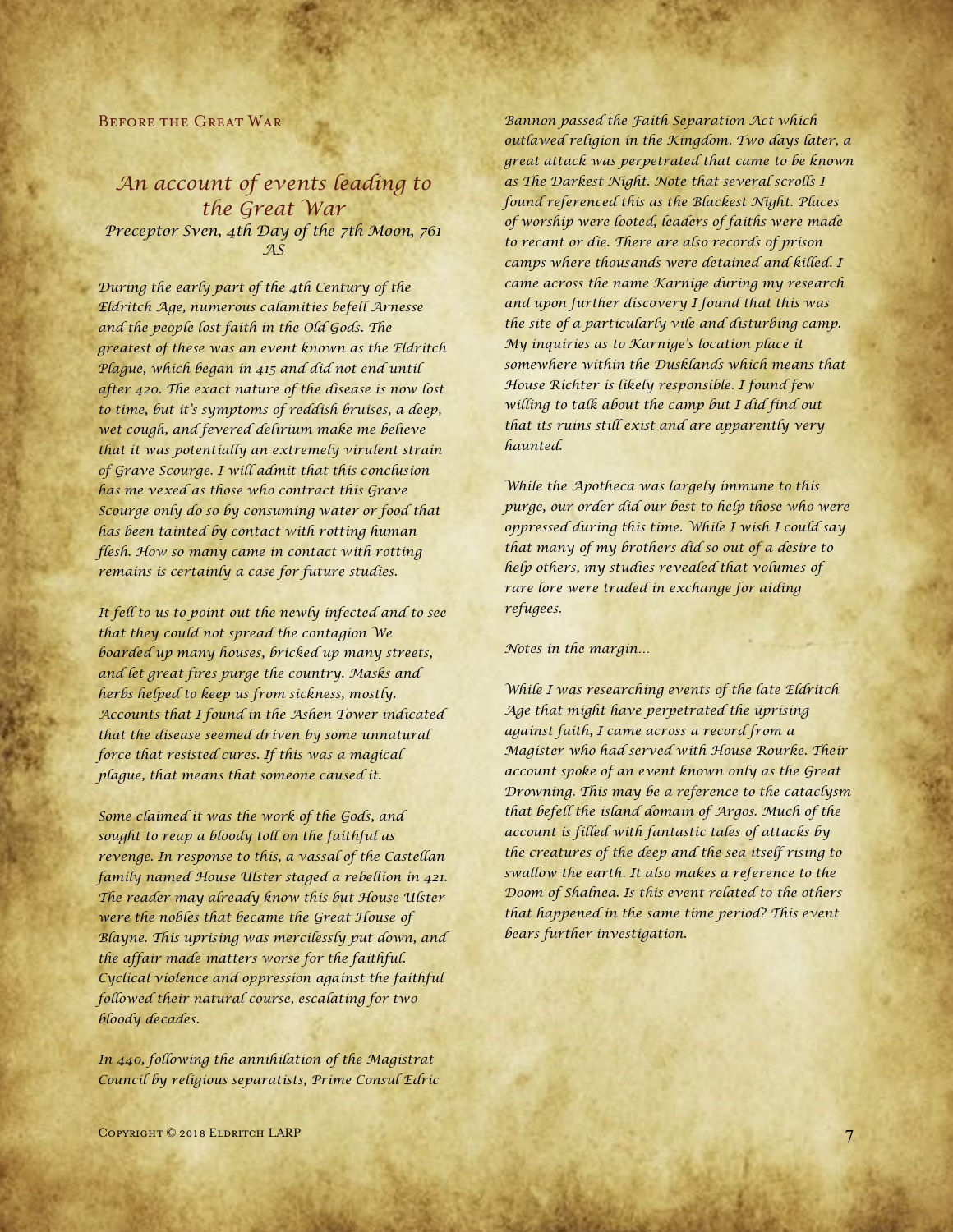*The Time of Ashes Preceptor Holmgren 27th Day of the 3rd Moon, 763 AS*

*In the years following the Great War, chaos and disorder gripped the Kingdom. The Godfall and the Eldritch Cataclysm caused the people to rebel against the idea of organized religion, magic, and learning. They took to the streets to protest, rooting out the last of the adherents of the Old Faiths and putting them to death. More than a few magisters lost their lives in these purges, caught up and mistaken for holy men or witches. Those that survived took refuge in their towers and hid while the world burned, jealously guarding what tomes and scrolls they could save behind locks and vaults.*

*This behavior was encouraged by the nobles and monarchy, particularly Queen Catherine. It was said that she hated the Gods more than anything in the world and wanted to stamp out any trace of their existence. In 455 she ordered the Great Library of Pharos, perhaps the single largest repository of knowledge in Arnesse, to be put to the torch. Those who witnessed the event said that "the first 10,000 years of history were wiped out with a single fire."*

*To this day, the feelings stoked during the Time of Ashes still resonate with many people in the Kingdom. Libraries and places of learning are extremely rare in Arnesse. Education beyond the noble class is nearly non-existent. The distrust and even fear of religion and magic are almost as strong among many as they were three hundred years ago. While some are tempted that magic could restore the land to health and prosperity again, the majority are terrified of the vast and unknown power of sorcery. These days of Arnesse are distinguished by an extreme level of self-determinism. The idea that man controls his own destiny and that no deity, sorcery, or other unnatural force should interfere.*

The Great War - 441 A.S. – 451 A.S.

*The Great War Magister Reinhold 16th Day of the 5th Moon, 761 AS*

*In 441 A.S. Prime Consul Edric Bannon rallied five great houses, Bannon, Castellan, Hale, Rourke, and Richter to join him in destroying the Eldra Gods. The reader may agree with this author at as sheer folly and audacity of such an effort, but the mages of Eldritch Age were so powerful that they could bind the very Gods themselves to physical form and allowing them to be harmed with enchanted weapons. My colleagues and have debated the nature of these weapons and insist they were crafted of Dragonsteel or Mythril, but I suspect it was in fact Godsteel, an exceedingly rare metal which causes grievous wounds to creatures and beings that are from beyond the Vale.*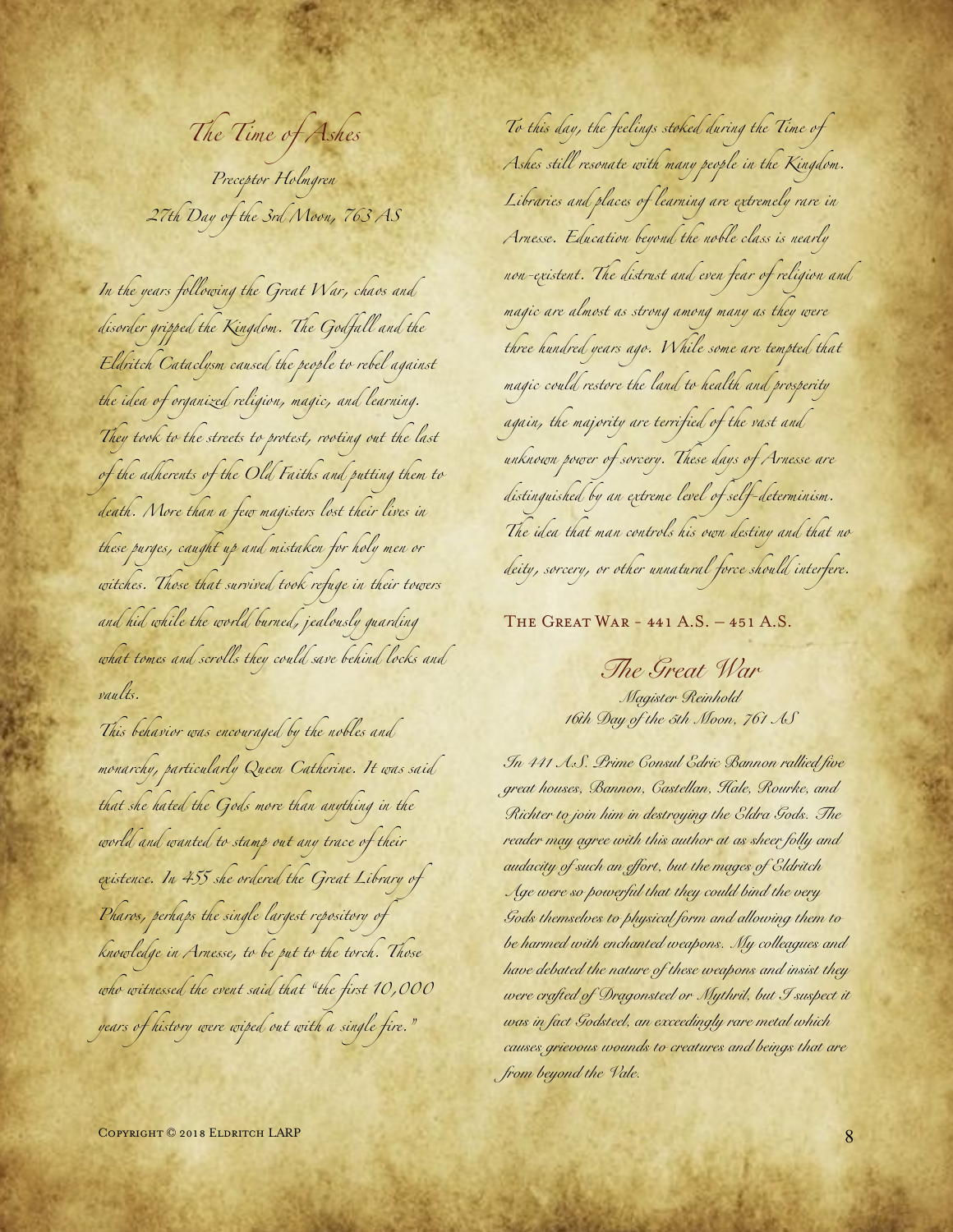*House Athan, the ancestors of House Innis, join with House Aragon, and rose in defiance to stop Bannon's army. Given the odds, it almost seemed unsurprising that House Athan was defeated by the forces of House Richter and Hale in the Battle of Thornwood. It is this event which earns the Richters the name Godkillers for the glee with which they go about the task of destroying the Athan's Goddess, Mediena. In a similar turn of events, House Aragon is forced to retreat by a Bannon and Castellan army armed with Richter-built siege weapons that decimate their dragons at Redwick. To this day, House Aragon has not forgiven the North for slaying their dragons in battle. The region known as Dragon's Rest in the South Midlands is named for this monumental achievement.*

*Within a year the victorious army led by Lord Edric Bannon had destroyed the Old Gods of the Eldra. To this day the full ramifications of this still have not been determined by scholars. But the political ramifications of this act were perhaps even deeper than the metaphysical ones. In reward for his leadership, Edric Bannon found the support among the Houses that had joined his crusade to be crowned King of Arnesse. During his coronation, Edric's reign was cut short as he was killed by assassins. The noble houses are hotly contested as to who exactly was responsible for Edric's death, but all evidence points to Houses Aragon and Athan, seeking revenge for their losses in war. Lord Edric's daughter, his heir Lady Catherine, is coronated Queen Catherine Bannon I.*

# *On the Poisoning of King Edric I*

# *Preceptor Rowengren 2nd Day of the 3rd Moon, 612 AS*

*While scholars debate the culprit for the assassination of Prime Consul Edric Bannon in 442, few argue that it was a Tarkathi spear which delivered the fatal blow. But it was not the weapon which caused his agonizing and bloody death but the beautiful and deadly Waste Lily.*

*The name Waste Lily is a bit of a misnomer as it is not a lily at all but a species of Limnocharitaceae. It is easily confused as both have leaves which float near the water's surface and have similarly colored flowers. Waste Lily is found only in the gardens of House Vorel in Tarkath. It is also cultivated in small amounts which makes this deadly poison even more difficult to acquire.*

*While the poison can be obtained from merely crushing the flowers with a mortar and pestle, it is worth noting that the potency and duration of the poison is greatly reduced when exposed to air for significant amounts of time. The best effect is obtained when the one bulb of the plant is crushed along with two parts distilled water, and two parts scrith. This creates a greenish paste that, when applied to a weapon, will retain most of its potency for at least a day.*

*The effects of Waste Lily are spectacularly gruesome. While I have never seen a victim of the poison myself, the reports I have studied indicate that the toxins within the lily accelerate the victim's metabolism, the result of which is a fever and increased blood flow to the body. For an hour or two after exposure the victim may feel almost completely euphoric, then feverish as their body temperature rises. As death nears, the fever can turn into bouts of paranoia as the poison spreads to the victim's limbic system. Total course of the poison can last from one to two hours, depending on the amount of substance and manner of exposure. In the later stages of exposure the victim will experience complete physical collapse as the poison causes irreparable damage to their blood vessels, resulting in massive hemorrhaging from the eyes, mouth, and other orifices. Depending on the size and health of the victim, this last stage can last for up to half an hour during which the victim is said to be in excruciating pain as if their entire body was on fire.*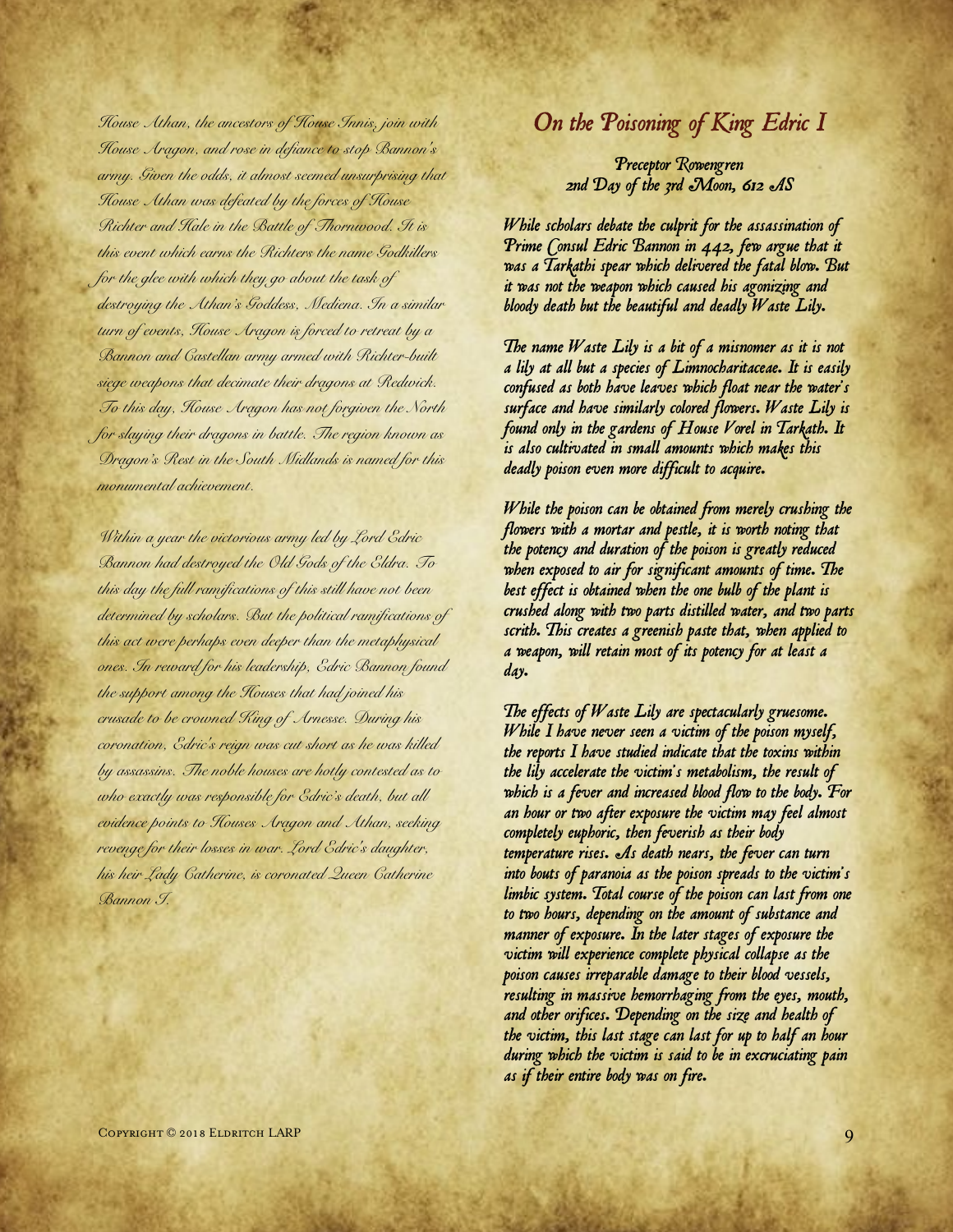*Queen Catherine would embark upon a campaign of vengeance and total war that would the land into civil unrest for the next eight years and change the face of Arnesse. The forces of Bannon, Castellan, and Richter assault the Thornwood, and during the Second Battle of Thornwood, decimate the armies of House Athan. Houses Rourke and Aragon attack the Midlands and destroy House Castellan, putting their entire line to the sword. House Bannon, Richter, and Hale meet the Aragons and the Rourkes at Belburn in the Midlands, defeating them. The Aragons and Rourkes retreat to their homelands, but Thornwood is occupied by the forces of House Bannon in a period known as the Bitter Harvest.*

*What caused the Eldritch Cataclysm is a debate that rages between scholars, nobles, and commoners to this day. In but a single moment, magic disappeared from Arnesse like water from a drying well. I've spoken to my colleagues who have studied this event and most agree that the mighty magics unleashed during these tumultuous times combined with the destruction of the Gods caused something in the metaphysical fabric of the world to go fundamentally awry. Unfortunately to find out more, we must understand the workings of magic itself. Any Scholar who seeks this knowledge finds the investigative trail run cold when the only lore on the subject it locked in secret Apotheca vaults.* 

Keeper Wendel uth Day of the with Moon, 762 AS

An entire generation of magisters were pressed into service as battlefield medics. Choosing who to save, who to treat, and who to let suffer is difficult when it happens on an individual case basis. On these great battlefields, it was a process conducted once every few minutes over the course of days. Is the crippled knight next? Or the Lord who may scarce survive their burns? Or the camp follower with an arrow through her hand, who could be made to hold a spear with just minutes of effort? You'd think with populations dwindling, mankind would find a better way to spend its time than with ceaseless bloodshed.

Noble houses, their blood whipped into a frenzy and their might already gathered threw themselves against each other. Wars ultimately have losers, and in this case it was the faithful. Anyone who did not renounce their faith was ultimately put to the sword. Then it became time to slay the Gods themselves. Through subterfuge, invention, and force of arms did mankind depose their patrons. Mayhap in the farthest flung corners of the world exists a quiet, untouched glen in which the divine still rests.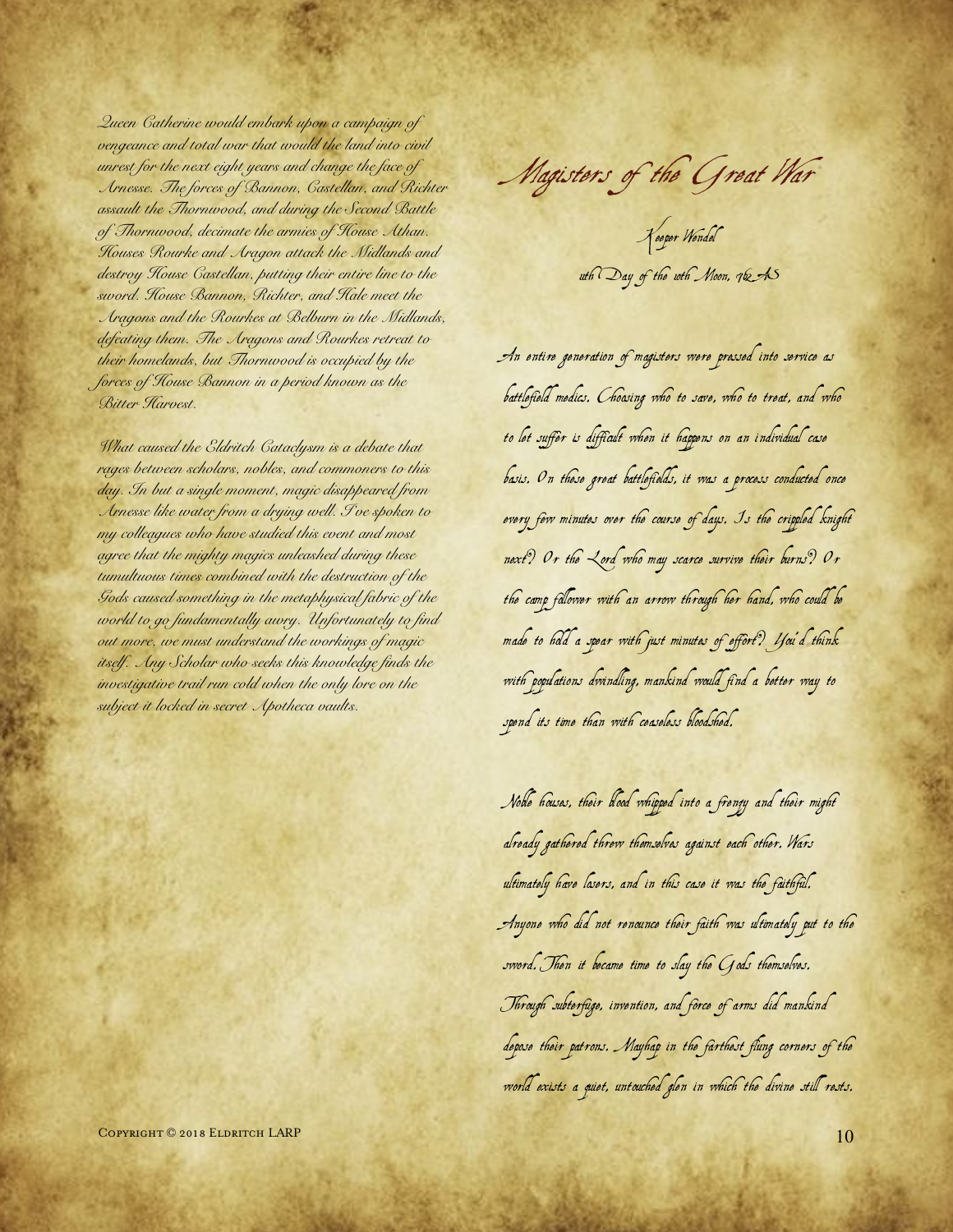House Practor

Archmagister Caspus (deceased) 23rd Day of the 12th Moon, 702 AS

One mystery of the Great War is the Disappearance of House Practor. House Practor was a Great House who rivaled our own order in knowledge and engineering expertise. They had a fine army, the newest siege equipment, and many magisters on their payroll. While the Practors were not a major force in the Great War. they did engage in some smaller battles. In the closing years of the Great War, they seized the castle of An Rath from House Brevis of the Innis and held there while expecting word on where to go next at any time.

Days turned to weeks and a party of seven messengers armed escorts were sent to the Manor of Faustus Practor, the Lord Paragon of House Practor. What happened to that party was only recounted by the sole survivor of that group, who died shortly after telling his tale. Apparently, the messengers arrived to find empty corridors, vacant thrones, and not a single living soul. The doors and windows were flung open, even the pets and livestock were missing. The house itself seemed like it was simply abandoned mid-way through the day. Having nowhere better to make camp, the party decided to sleep inside the mansion

before making their way back to their army in the morning.

Some weeks later, a second party of messengers, this time accompanied by Novice Clemes of the Apotheca arrived at the manor to find the remains of six of the messengers and the lone survivor. The bodies were flayed alive and scattered across the banisters and tapestries, like in preparation for some macab festival. Before dying, Novice Clemes claimed that the survivor refused to tell of what did this because he feared his very animus was in jeopardy.

Having seen enough, the second group messengers put the manor to the torch. When word of their findings reached the main army it caused them to disband. Many of the individual soldiers turned to banditry, leaving the surrounding countryside quite dangerous for some time.

How this came to be is a matter of some consternation between scholars. Many of my colleagues have claimed that there was no party of butchered couriers and that Lord Faustus and his family, fearing for their safety in the war, fled the country in secret. Given the number of unanswered questions on the matter and the fact that people are said to still go missing near the ruins of the Practor manse,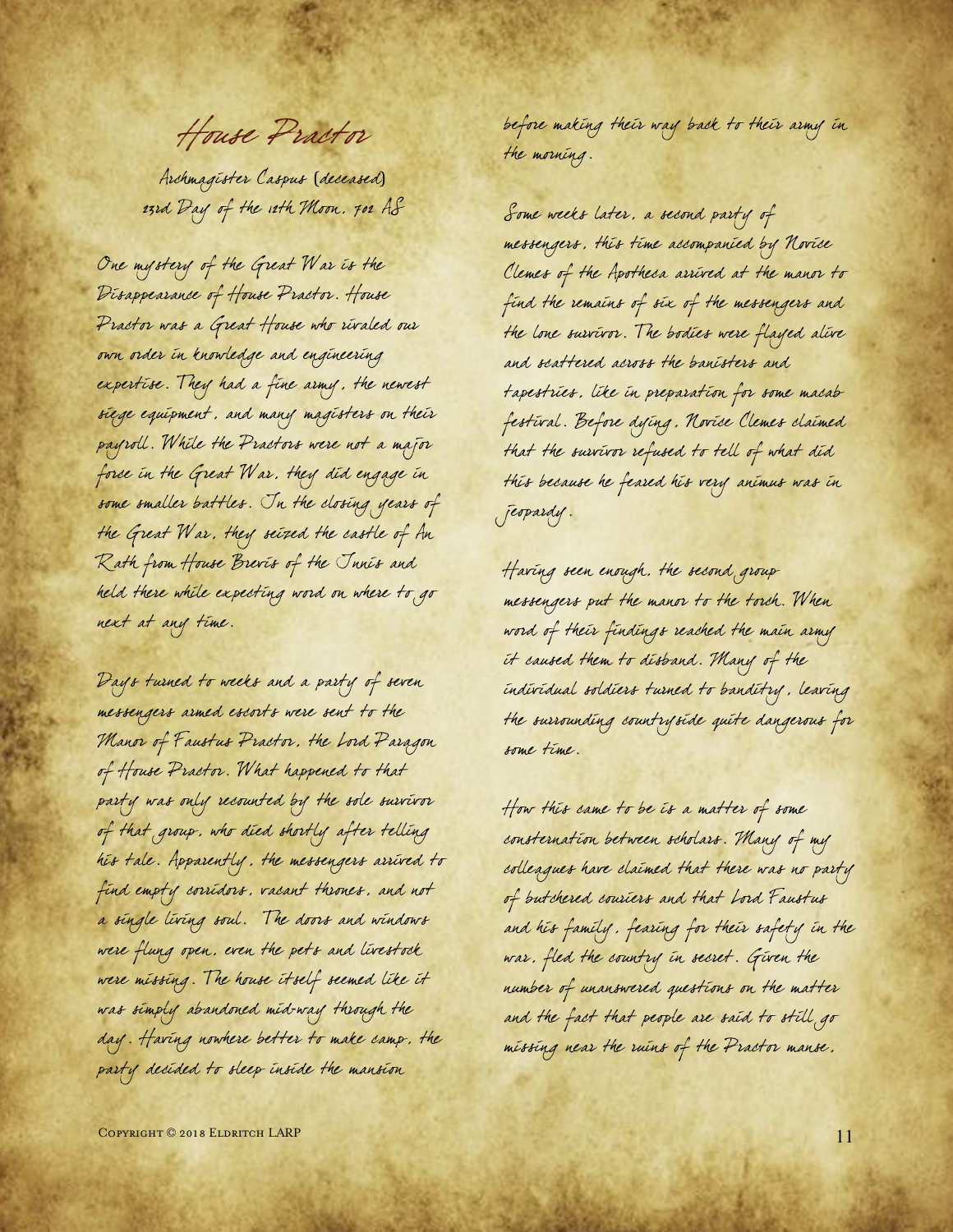this case clearly warrants additional investigation.

The Age of Kings - 451 A.S. – Present

# The Age of Kings

Archmagister Honorius 5th Day of the 6th Moon, 752 AS

The earliest days of the Age of Kings were a horrendously chaotic time. Magic formed a basis of society in Arnesse and in the wake of the Eldritch Cataclysm without it, the people were lost. Many nobles took this disorder as a chance to betray their oaths and attempt to seize power over the land. Due to a lack of an accurate census, the number of deaths during this time period remain uncounted, but it is assumed to be in the tens if not hundreds of thousands. The newly risen monarchy, led by Queen Catherine Bannon was charged with bringing order to the land and restoring peace. At least three major and an unrecorded number of minor conflicts take place during her reign. Historians are quick to judge Queen Catherine harshly for her particularly cruel methods, but those scholars often forget the desperate circumstances of the time. Where it not for the heroic deeds of House Bannon during these formative years of the monarchy, the Kingdom may have very well

collapsed into many individual, warring states.

## Notes in the margin…

The official record of Lord Edmund Brask a vassal of House Bannon in 463 indicates him as a traitor who was put to death for inciting rebellion. I uncovered another unofficial record of the incident which recounted that Lord Brask had greatly offended the Queen by refusing her order to put the villages unable to pay taxes to the torch and sword. According to the account, Queen Catherine dispatched a second force, led by Lord Orran Cornwall, to do what Brask would not. This force took the time to stop at Lord Brask's land and, despite being welcomed as family, hung him, his wife, and his five children from the great oak tree in Castle Weatherstone's courtyard. Weatherstone was given to the Cornwalls for their unwavering loyalty to the Crown. I suspect this tale is not an anomaly and begs the question of how many good men died in the name of the Bannon's peace and prosperity?

# Nebucoronius

By the time Queen Catherine's son Edric II takes power in 497, the lands from the Thornwood to the Midlands have been brought to heel. Edric II proves a capable ruler that continues much of what his mother began while his reign is marked by continued conquest, his greatest accomplishment was bringing the Everfrost back under the control of the Crown with his marriage to Thyra Hale. King Edric reigns for eighteen years until 515. It s worth noting that while King Edric II had a long and successful reign, he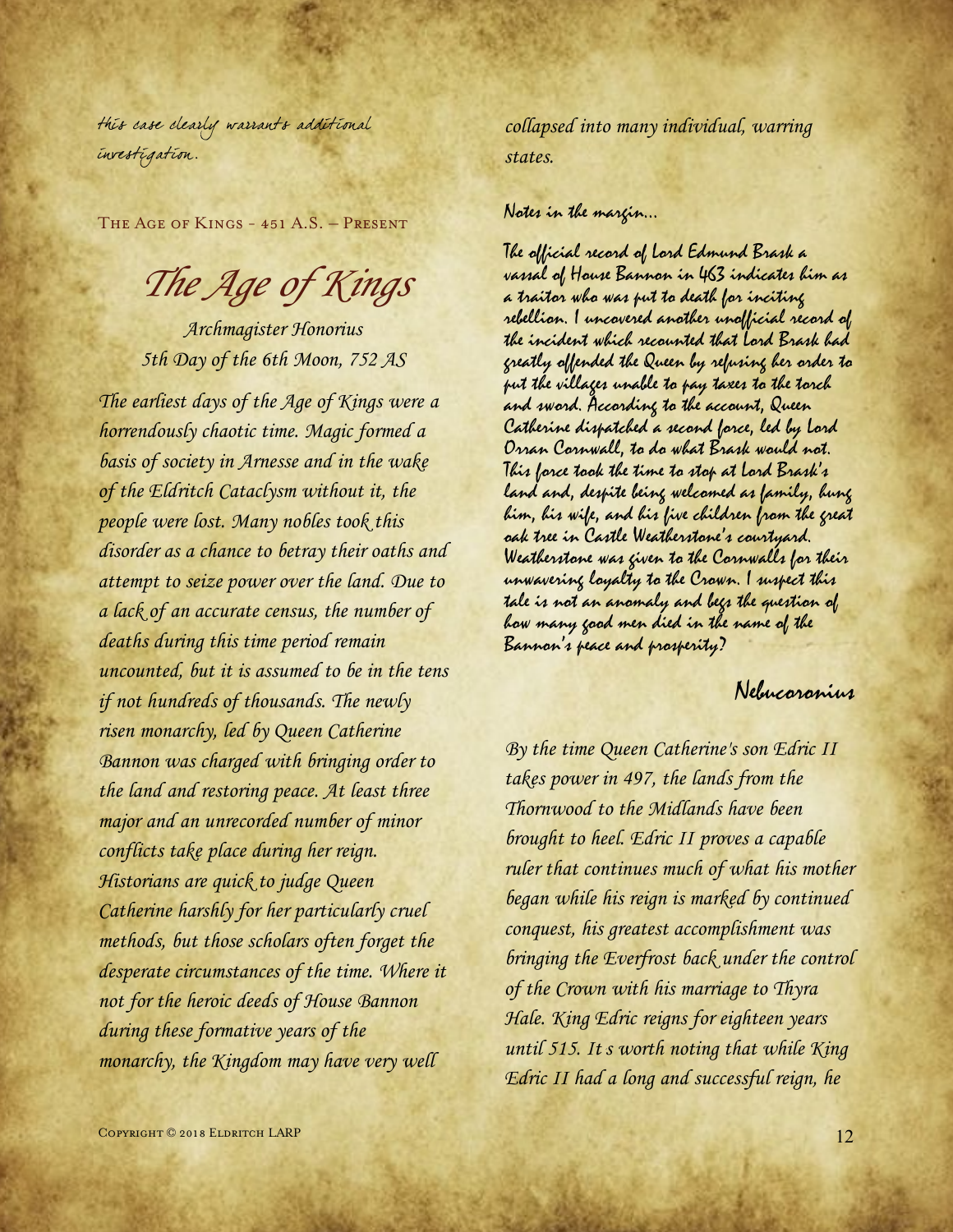is largely forgotten due to the greatness of both his mother and son.

King Richard I proved at least as capable as his grandmother as a warrior but also a master at diplomacy and administration. In addition to many substantial reforms to the law and the treatment of Commonfolk, He formed the King's Council to advise the monarch and created Kingdom's treasury, the Royal Exchequer. He empowered both the Grand Bank and the Cirque to have more control over trade and banking. If there was a monarch who was made the Kingdom into what it is today, it was Richard Bannon I. It s also worth noting that Richard Bannon was instrumental in creating the holiday of King's Day. Originally it was a celebration to honor his grandmother but in time grew to celebrate all monarchs past and present.

*King Richard' s* 

*Reformations*

*Archmagister Dien 15th Day of the 7th Moon, 757 AS*

*In 533, the Apotheca saw a great increase of prestige during the reign of King Richard Bannon I as he made his sweeping changes to the tax structure, divided the land into the protectorates, and established numerous administrative roles throughout the kingdom. He wisely sought out the services of our members as some of his trusted inner circle of advisors. Following the King's lead we were sought out to join many of the noble courts of the land to act as personal advisors. Our membership nearly doubled. The pay from these jobs was the perfect to fund additional research projects for our members.*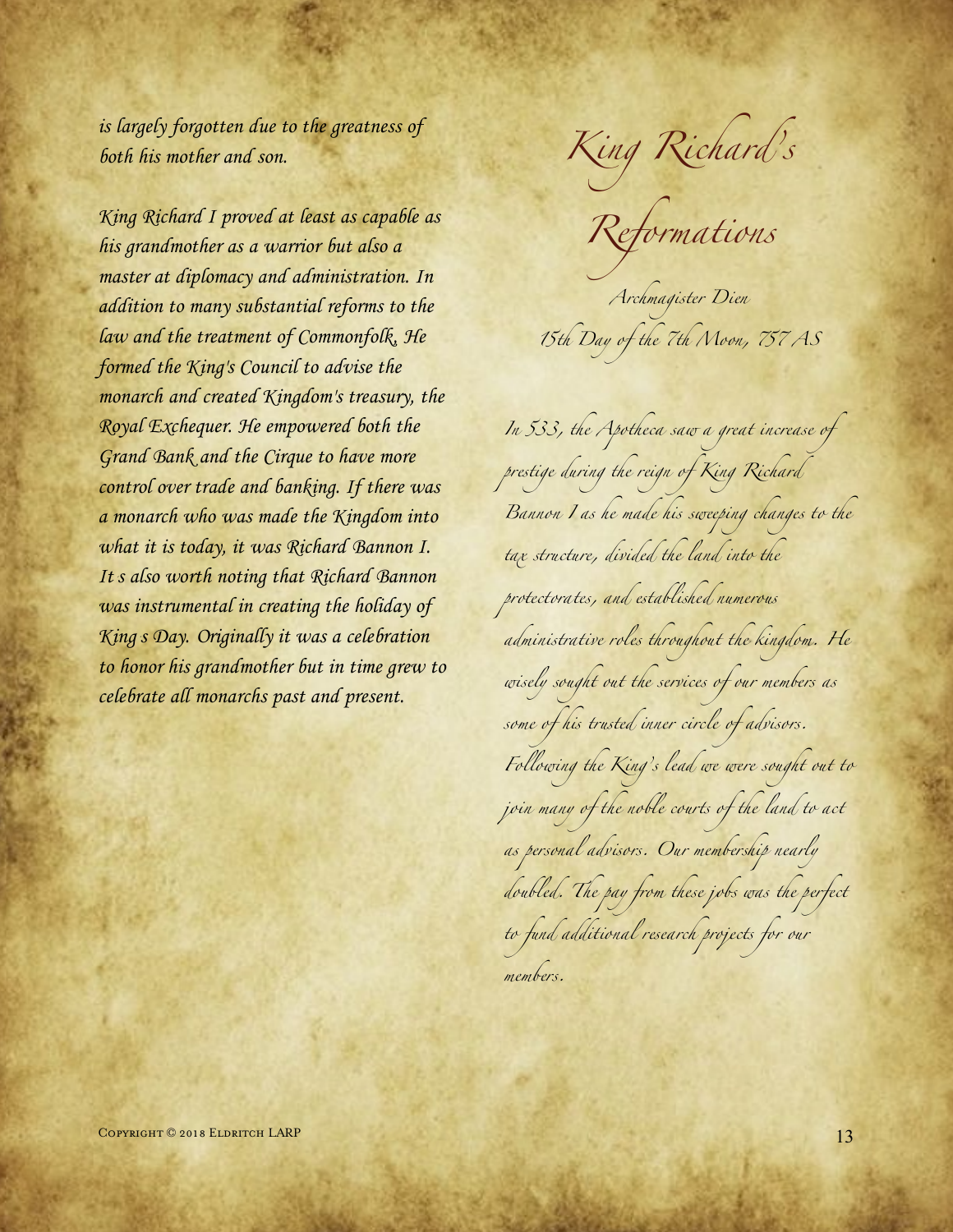## Notes in the margin…

While the accomplishments of Richard I are many and celebrated, my colleague fails to mention the King's disastrous invasion of Tarkath in 582. Richard leads an army of over fifty thousand troops into the wastes in an attempt to conquer Tarkath but is beaten in the North by the God King Hector Aragon, who was only thirteen years at the time. Richard is forced to retreat North in defeat, leaving the remains of at least twenty thousand dead soldiers on Aragon soil. With all respect to the author, the omission of such a pivotal event in Richard I's reign implies either a poor level of research on the topic or blatant bias toward his employers.

# Nebucoronius

The reign of Richard I's son, Richard II, was marked by a time of civil war and unrest. House Aragon, silent since their defeat in the Great War, finally emerge from the South. My studies of the Aragons in the early  $6^{th}$ Century indicate they were a much-changed people both in demeanor and culture. A century and a half saw them spiral into despair over the death of their beloved dragons and embrace their noble lords as divine God Kings. How desperate a state they must have been in to make so many radical changes in such a short time.

The Chapterhouse 7 Murders

Magister Bronwyn

7th Day of the 9th Moon, 760 AS

It might have started earlier, but we believe it began in 571. We noticed the connection in 577. We attribute this delay to the fact that magisters have been known to disappear for years at a time during their research or expire because of research gone wrong. It seemed that someone or some organization had been hunting magisters and stealing their notes. The connection was that all of these magisters had at some point been in contact with or were a member of Chapterhouse 7. Alarmed that some unknown group was targeting us, it was determined by the Apotheca's Inner Circle to hire the services of the Veil. It ended up costing us a fortune but the murders finally ceased in 581 with the death of Preceptor Quintus. This example only serves to support my theories around the inherent dangers of our work.

The year 606 begins one of the most interesting times in modern house history. Richard II is heavily beset by forces on all sides that are seeking to unseat him. This is heavily driven by the rise of a religion within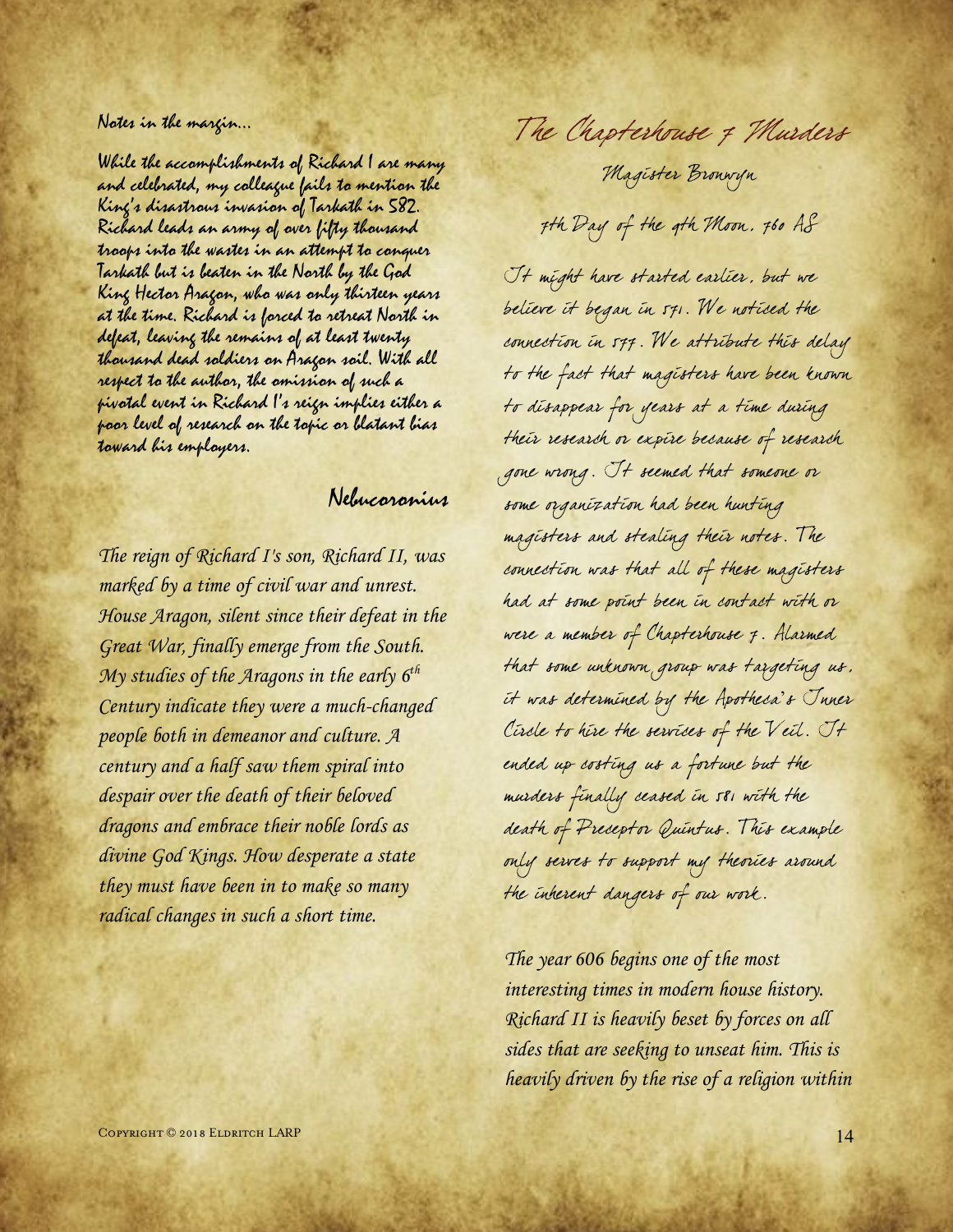the lands of House Corveaux who seeks to oppose the long-time ban on faith. They worship a man named Magnus Blayne who is said to be the Son of the Dawn. While I defer to my colleagues in the College of Theologians on the matter of if any divinity was involved, the social impact on Arnesse was profound. Viewing Blayne as inciting open rebellion and being in clear violation of the ban on religion, Richard II orders his execution in 609. Blayne's remains were sent to the four corners of the realm as an example to those who would stand against the King but the gruesome display ends up inciting rebellion within many communities throughout Arnesse.

# Notes in the margin…

At great expense, I found the report of the attending chirurgeon who performed the dismemberment of Magnus Blayne, Keeper Godric. His notes indicate that the body that he dismembered may not have been Blayne's and this may be dangerous to him. The Apotheon's records show Keeper Godric died that very same year of an accidental drug overdose

Nebucoronius

# *On the Topic of the Anomaly Known as Magnus Blayne Archmagister Emmon*

# *1st Day of the 2nd Moon, 743*

*I find myself strangely fascinated by the tale of Magnus Blayne. So little is known of the man that it is difficult for me to track down any fact of where he came from or his origins. This obscurity alone would lead me to believe that Blayne was hardly a real figure but rather some amalgamation of ideas and other historical figures that has morphed into a single figure over the years. But the first-hand accounts we have from magisters alive during his time testify that he was real and that he wielded true power of some kind. While I am reluctant to attribute this power to magic, with the Gods slain nearly two centuries before, I find it rather incredulous that this man's power was derived from a divine source. The priests of the Aurorym, the Aurons, and the Hexen seem to manifest some lower level of the abilities possessed by Blayne. If I cannot have the man himself, perhaps his disciplines will yield clues that will allow me to solve this riddle.*

*Author's Note…*

*My sources tell me that a report by the chirurgeon at Magnus Blayne's*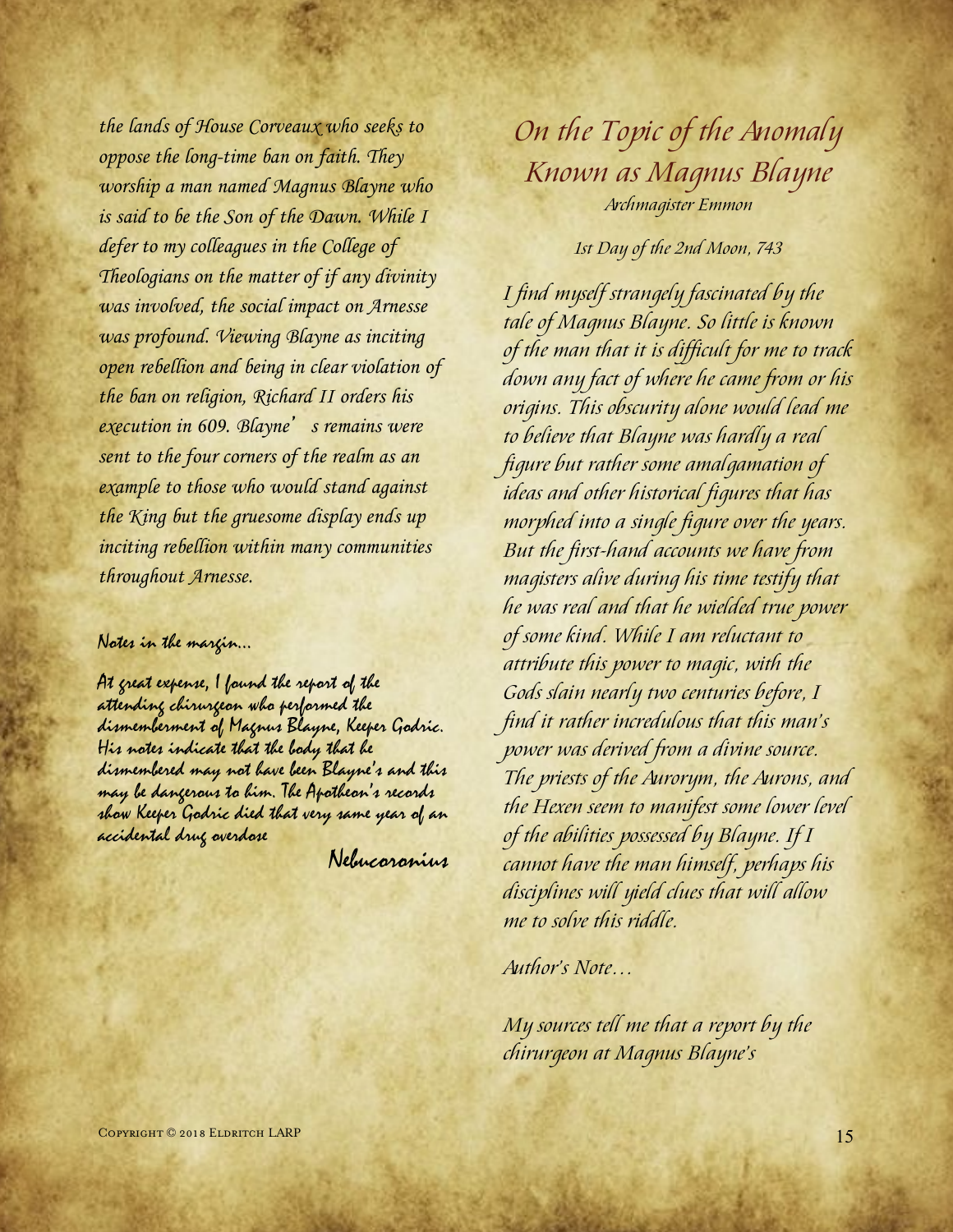*dismembering in 609 has been discovered in the archives. I must have this document.*

# *Further…*

*There is supposedly a report from a Magister Eustace, a resident at the Ember Apothecarium in the Dusklands. He claims to have done a dissection on the corpse of an Aurorym Auron within the last six months. Perhaps this will shed some more light on the nature of their abilities.*

Richard II is assassinated that same year and while speculation is rampant as to the identity of the killer, all signs point toward a religious zealot angry over the death of Magnus Blayne. With the death of the King, the realm is thrown into chaos. His wife, Queen Cateline Corveaux attempts to retain power and keep her daughter Anne as heir to the throne, but Richard  $II'$  s brother James has other designs. Backed by a sizeable number of Bannon vassals he seizes the Crown. Fearing they will be killed or imprisoned, Queen Cateline and Anne are forced into exile in the Midlands. Less than a year later, in 610, Hector Aragon, the self-proclaimed God King of Tarkath, begins his invasion of the North. From all reports, the Aragon army marched on the Midlands and demanded the surrender of House Corveaux. Under a flag of truce,

negotiations between both parties end in a marriage arrangement by which Anne Corveaux will marry Hector Aragon's son, Roland. Hector Aragon and his Corveaux allies then marched on Highcourt. King James I called for his allies to support him in war and many did not respond. James and his troops fight valiantly, but he is defeated at Caddock Tor.

Hector's son Roland is crowned the first non-Bannon monarch in the history of the Kingdom, King Roland I. He makes several sweeping reformations to Arnesse including reversing the ban on worship that was put in place by Queen Catherine. King Roland also restores the remnants of House Athan to good standing and gave them land. They rename themselves House Innis, rulers of the Protectorate of the Northern Reaches. He raises Ulster, a rebellious vassal of Corveaux loyal to the teachings of Magnus Blayne and the Aurorym, to the status of great house under the name House Blayne. The rule of House Aragon is short in 642 as Roland's son Doran Aragon is murdered at his wedding to Lady Katelyn Valewood shortly after his coronation. Several Rourke brigands are taken into custody a few months later, admit to the act, and are put to death for the crime.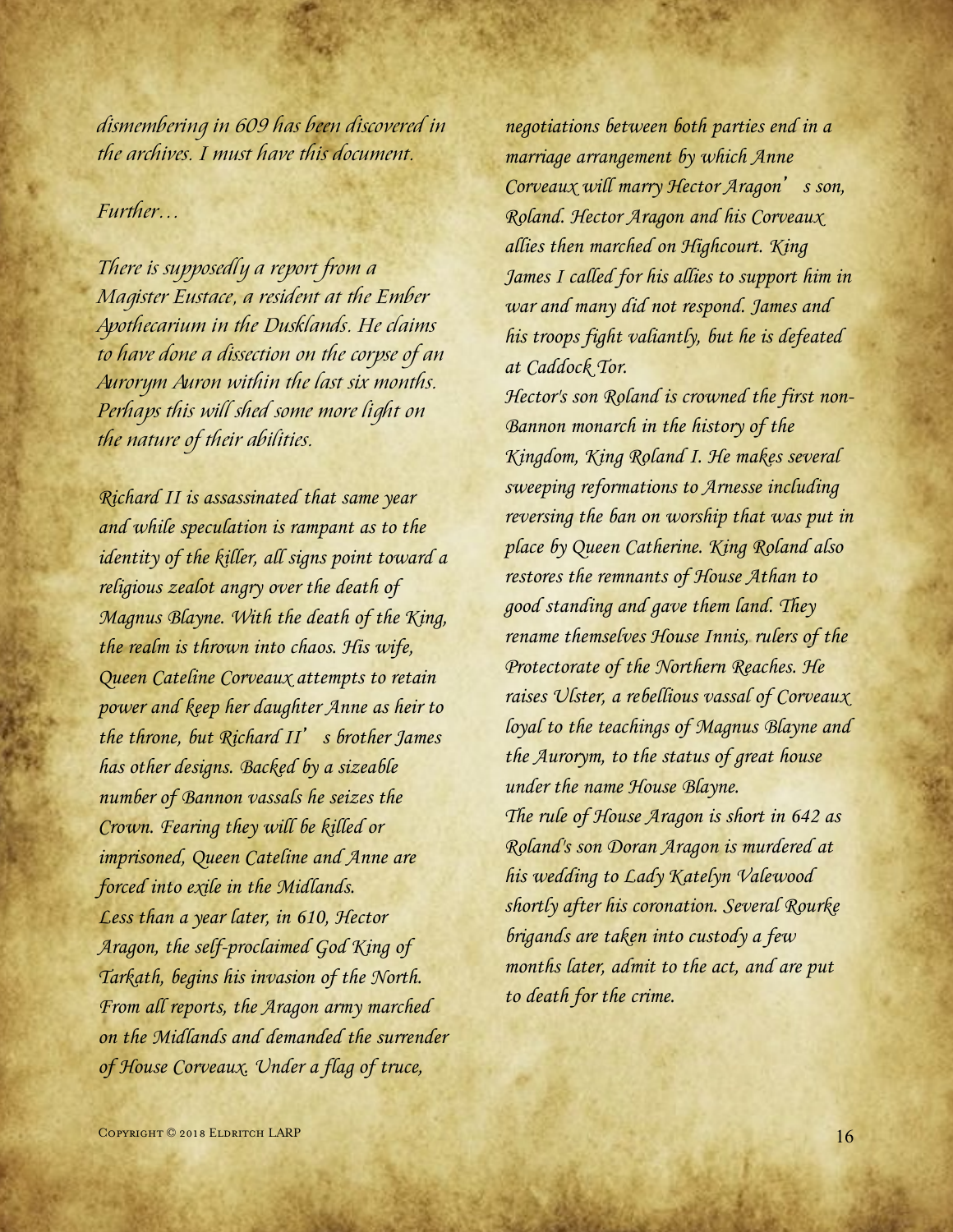## Notes in the margin…

I find the dispersion cast upon House Rourke to be suspect. He fails to mention the account of a bar keep from Two Rivers in 643 that speaks of him overhearing a drunk Knight of the Five Towers named Sir Lothar boasting in his bar of 'murdering the king of snakes and that traitorous bitch'. The account goes on at some length about what was done to them. I will spare the reader the gruesome details. I can assure you it was not pleasant and, I believe, only lends the barkeep's story credibility.

# Nebucoronius

With no obvious heirs to take the throne, the son of King James I, Richard, is crowned King Richard III. He takes Lady Helena Richter as his Queen. Though rumors circulate that the Queen was unfaithful to the King, no proof was ever offered. When the Queen becomes with child, the Kingdom is overjoyed but when young Edwin is born. Richard III choses instead to adopts John Bannon of Caer Dorston as his heir. When King Richard III dies to illness in 663 his heir John and his son Edwin spend the next decade in a conflict known as the Brother's War to determine who will rule the Kingdom.

*The Battle of Feren's* 

*Crossing* 

*Archmagister Dien 30th Day of the 4th Moon, 756 AS*

*Considered to be one of the pivotal moments in the Brother's War, the Battle of Feren's Crossing occurred between the 14th and the 15th days of the 6th moon in 671. Lord Edwin Bannon's army was riding high off a series of victories that had brought the land North of the Olander River under his control. Lord John Bannon, then proclaimed to be King of Arnesse, knew to stop his brother, he must prevent him from crossing the great Olander River and entering the South. In Summer of 671, Lord Edwin begins his campaign into Southern Arnesse. King John is encamped at the city of Scrow, using it a base to keep Edwin contained in the North.*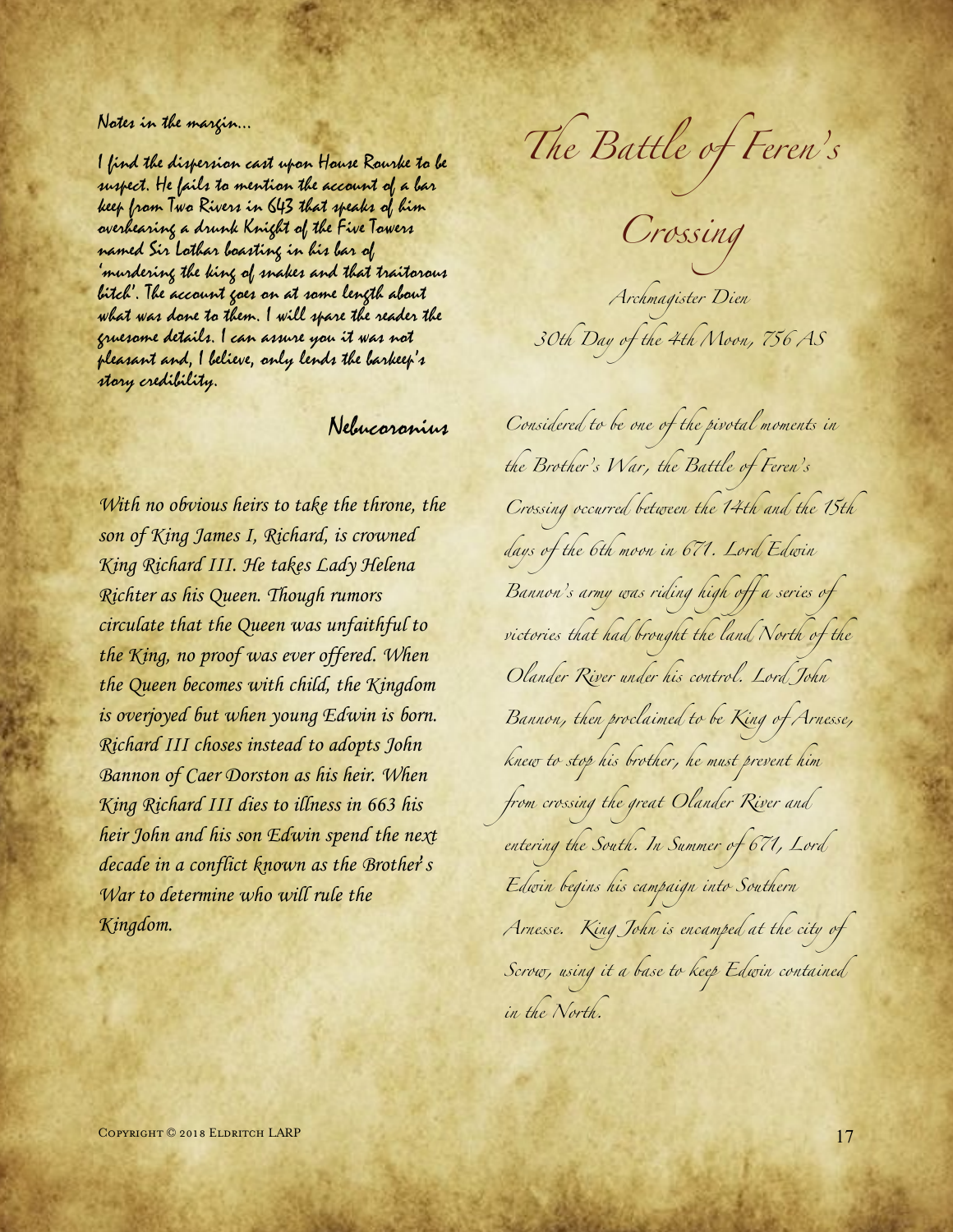*Knowing that an attack head on against John's superior force would be defeat for his troops, he plans to break his army into the South where he can better leverage his faster raiders to bring more of the Kingdom under his control. He decides to do this at Feren's Crossing, just to the Southeast of Beggar's Keep, where the Olander River was narrowest. He orders his corps of engineers to align over one hundred Rourke ships from bank to bank and build a bridge across the hulls and cover the nearly half a mile of distance between both shores.* 

*Edwin dispatches a force of raiders nearly five thousand strong toward Scrow. King John's scouts send word that they have found Edwin's army and the King dispatches a force of almost thirty thousand to engage his brother while he holds his remaining thirty thousand in reserve. It takes almost a week for John's scouts to discover that they are engaged with a diversionary force. His scouts also find that the Richter engineers have almost finished the bridge over the* 

*Olander. King John refusing to be out maneuvered, unwisely issues the orders for his reserves to march four days from Scrow to stop Edwin.*

*The two armies meet on the 14th day of the 6th moon in 671. Edwin's diversion worked, drawing off most of the King's army. His force is now even strength with John's army and the King's force consists of reserves and less veteran troops. John's main force is three days behind his reserves and he plans to hold Edwin for enough time that his main force could actually reinforce his reserves. What John does not count on is the firepower of the Rourkes and the Richters. When the armies first meet, the guns of Richter's Dragoons and Iron Guard mixed with the cannonades from Rourke send the reserves into total rout. Thousands of the King's troops are killed or maimed on the first day alone. The commanders are able to rally some of the remains of John's troops to stage a delaying tactic for a second day, but Edwin is able to push through* 

 $\sim$  18  $\sim$  18  $\sim$  18  $\sim$  18  $\sim$  18  $\sim$  18  $\sim$  18  $\sim$  18  $\sim$  18  $\sim$  18  $\sim$  18  $\sim$  18  $\sim$  18  $\sim$  18  $\sim$  18  $\sim$  18  $\sim$  18  $\sim$  18  $\sim$  18  $\sim$  18  $\sim$  18  $\sim$  18  $\sim$  18  $\sim$  18  $\sim$  18  $\sim$  18  $\sim$  18  $\sim$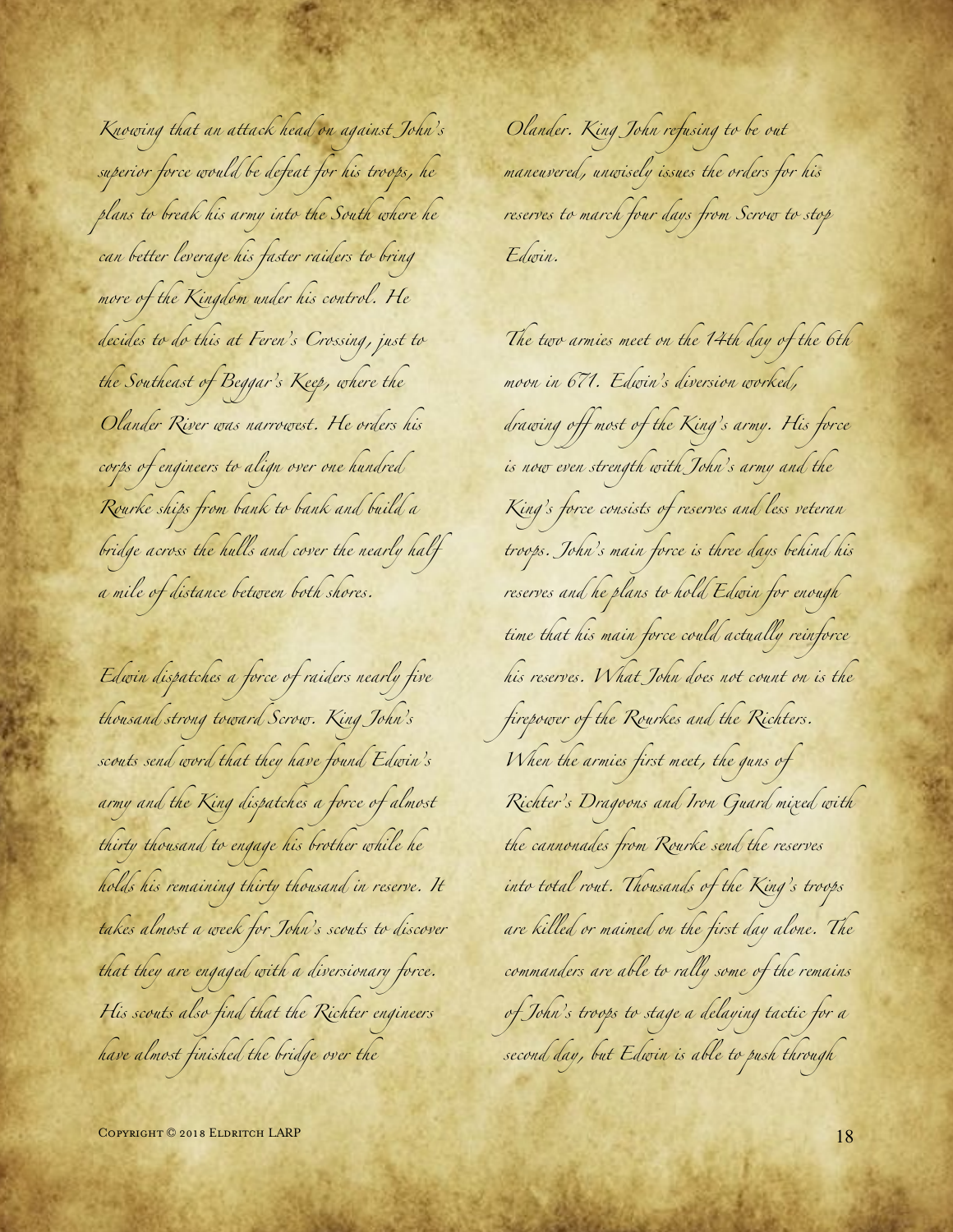*those defenses with little effort. When King John arrives at Feren's Crossing two days later, he finds nearly fifteen thousand of his reserves as casualties. This remains to this day one of the most lethal battles ever waged in the history of the Kingdom. This engagement is also known as the Battle of Black Powder, due to the heavy use of guns and cannons or the Battle of Blackwater, since the Olander was said to have run black with soot and powder for days afterward.*

With the aid of House Richter and Rourke, Edwin bests his brother and is crowned King Edwin I in 673. King Edwin takes a Bannon bride, Queen Margaery and focuses much of his almost two-decade reign on improving infrastructure. He constructed edifices such as the Rose Bridge across the River Ard, the Pontus Aqueducts, and the Arelate Amphitheater in Highcourt.

# The Arelate Amphitheater

Archmagister Gyver 17th Day of the 5th Moon, 758 AS

King Edwin's love of the games and luxury was well known throughout the Kingdom. Indeed, the late 6th Century in Arnesse was a time of legendary excess among much of the nobility. It was during this period that social culture in the Kingdom truly expanded and recreational pleasures became a past-time among the wealthy. Tales persist to this day of lavish parties, wild sexual orgies, and excessive drug use. In many ways, this abandon of morality was much to blame for today's rebellion among the populace in favor of moral decency.

The Arelate Amphitheater was a perfect example of the kind of construction projects that Edwin I undertook – excessive, massive, and pretentious. It is a massive outdoor, open air stadium that can seat up to eighty thousand, or fully a quarter of the modern populace of Highcourt, at any one time. Its dimensions are six hundred feet by five hundred feet long and nearly two hundred feet in height. King Edwin would also not have it built of any stone. While its foundations are built from granite of mined in the Worldpine Mountains, had white limestone brought in from far-away Tarkath to give the amphitheater its distinctive, almost luminescent sheen.

While the amphitheater largely sits silent in the modern day, during Edwin's rule it would be filled to capacity at many times of the year. Spectators would watch racing and other tournaments, but by far the biggest draw were the blood games. Personal combat had been a big part of life in Arnesse, but Edwin takes it to a new level when he allows prisoners to fight each other to the death for a chance at their freedom. They would fight each other, in groups, in mock battles, or even fight against animals. It was a gory, savage display and during the height of the Summer, the games would last for an entire week, with those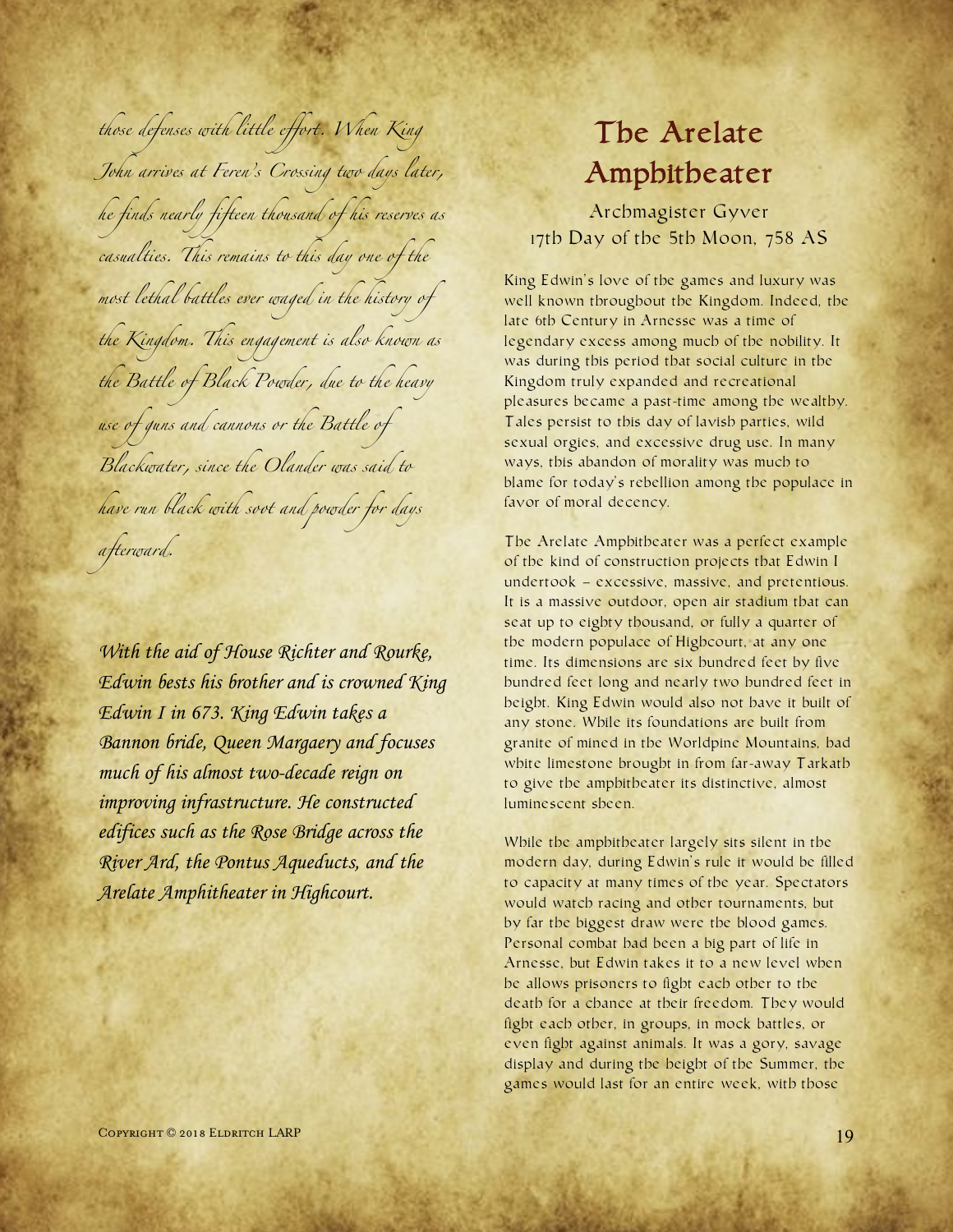who attended hosting extravagant parties at night.

Edwin I's reign comes to an end in 692. His daughter and heir, Lady Eleanor seeks the throne, but several rivals to her claim emerge in the form of at least four bastard children who say that King Edwin was their father as well. For the next six years Lady Eleanor fights what will come to be known as the Bastard War. She defeats two of the claimants, but in an effort to resolve the dispute without further bloodshed and loss of life, she offers to marry one the strongest of the remaining bastard claimants, Lord Royce Wolf, her half-brother.

# Incest in Arnesse

Preceptor Tutos 16th Day of the 5th Moon, 761 AS

While oft a topic both lascivious and scandalous, incest, or the sexual relations between very close relations such as parents and the children or brothers and sisters, is in fact quite a rare occurrence in Arnesse. In studying the family trees of at least twenty major noble families in the Kingdom, I found only a handful of times that this has happen and most of it is within House Aragon and the nobles of Tarkath. House Aragon and its vassals had ten such cases in three hundred years of records.

When I spoke with the magisters in the Ashen Tower of Tor Oman they related that some members of House Aragon were singularly obsessed with keeping their bloodlines extremely pure. They believe that the last blood of the

dragons courses through the veins of noble families of Aragon and they do not want to squander it on those not of the purest bloodlines. This is likely why the Aragon family has four pureblood cadet families, at least double the number of any other family in Arnesse.

The fact that actual incest is so rare in the North made the case of Lady Eleanor Bannon and Lord Royce Wolf, particularly scandalous. While there have been many Bannons who have married their cousins, first, second, or otherwise, this was one of the few times that such a normally conservative house would do something like this. Those who are strong advocates of the Bannons say that Lady Eleanor consent to such a thing because she wished to avoid continued bloodshed. Those who wish to detract from House Bannon are quick to say that this was merely a further indication of the weakness of their blood and general unfitness to rule the Kingdom.

As one who has studied this subject at great length, I find that the sensationalism attributed to this particular marriage to be overwrought. I will admit that the case of Eleanor and Royce is good tavern scandal, but in the history of Arnesse, there have been far more grievous cases of incest done under far less noble pretenses.

Despite the controversy behind their union, Queen Eleanor I is crowned in 698 and with the strength of Lord Royce's army, she is able to bring all her rivals to heel by 700, thus ending the Bastard War. Though it is widely rumored that Queen Eleanor and the newly named King Miles detest each other, a child is born from their union, Giles. King Miles had a public affair with Lady Lesha Aragon, from which a son, Charles is born. King Miles accepts him as his own son and gives him a Bannon name. This action leads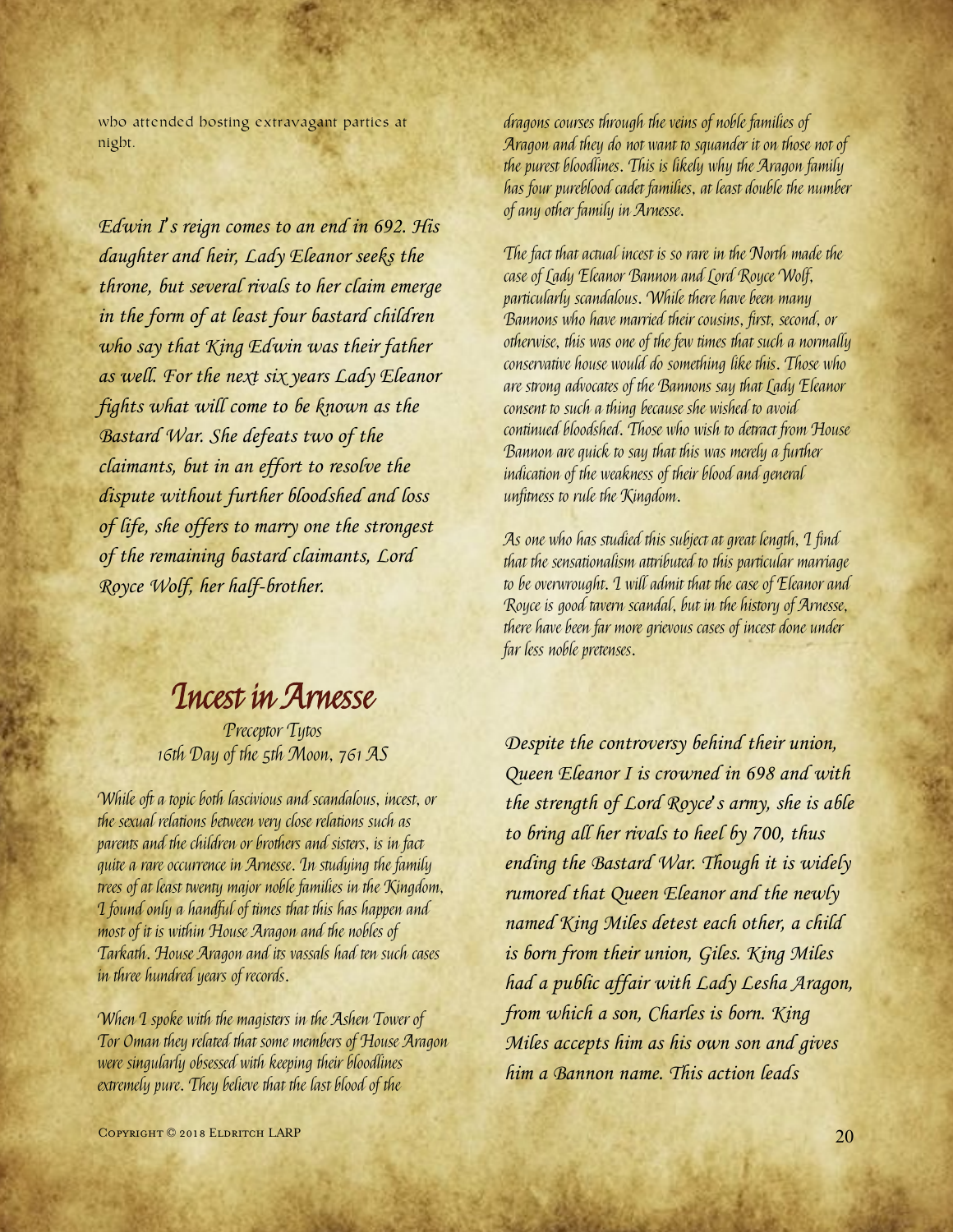ultimately to a duel with a disloyal Aragonese champion that ends the King's life.

## Notes in the margin…

It's worth noting that this brave knight's name was Sir Drevyn Durant, of the Blood of Ezjdar. It is said that following the duel, Sir Drevyn escaped to the depths of the Tarkathi wastes where he lived out the remainder of his days in obscurity. Still others say Sir Drevyn became a figure of legend known as the Dust Knight. Tales are told of this folk hero who travelled the wastes aiding those in need and liberating the oppressed and enslaved from their masters.

# Nebucoronius

Giles comes of age in 727 and takes the crown amid a time of want in the land. Edwin I's excesses had cost the Kingdom much of its treasury and he spends most of his rule improving the administrative structure of Arnesse. He would break all the protectorates into smaller subdivisions known as boroughs and encourage the use of local officials such as castellans and sheriffs to regulate the regular flow of commerce and taxes. Giles also worked to restore and improve much of the trade and commerce infrastructure within the Kingdom and encouraged an expansion of power among the guilds. More towns and cities were founded

during the reign of Giles I than by all the kings for the last century.

A Time of Plenty

Grand Magister Oberan 27th Day of the 6th Moon, 763 AS

The growth of boroughs and cities during the reign of King Giles I was a time of great prosperity for the Apotheca. Before his reign many nobles saw it as a luxury to have a Magister in their employ; during and after it, a Magister was almost a necessity. This growth was mostly due to an expansion of functions performed by magisters for their lords and ladies. In the years before Giles I, many magisters were exclusively scholars, tutors, apothecaries, and chirurgiens. In those days, a castellan or seneschal could easily manage an estate or a fief on behalf of their lord or lady. But the needs of a growing society demanded administrators that could assist with civics, city planning, architecture, and paperwork on a level that was beyond most nobles.

The Apotheca had already been trained in many of these disciplines and stepped in to assist, not in place of the lords, castellans, and seneschals, but as their aides and assistants. In the years since, magisters have continued to be an invaluable resource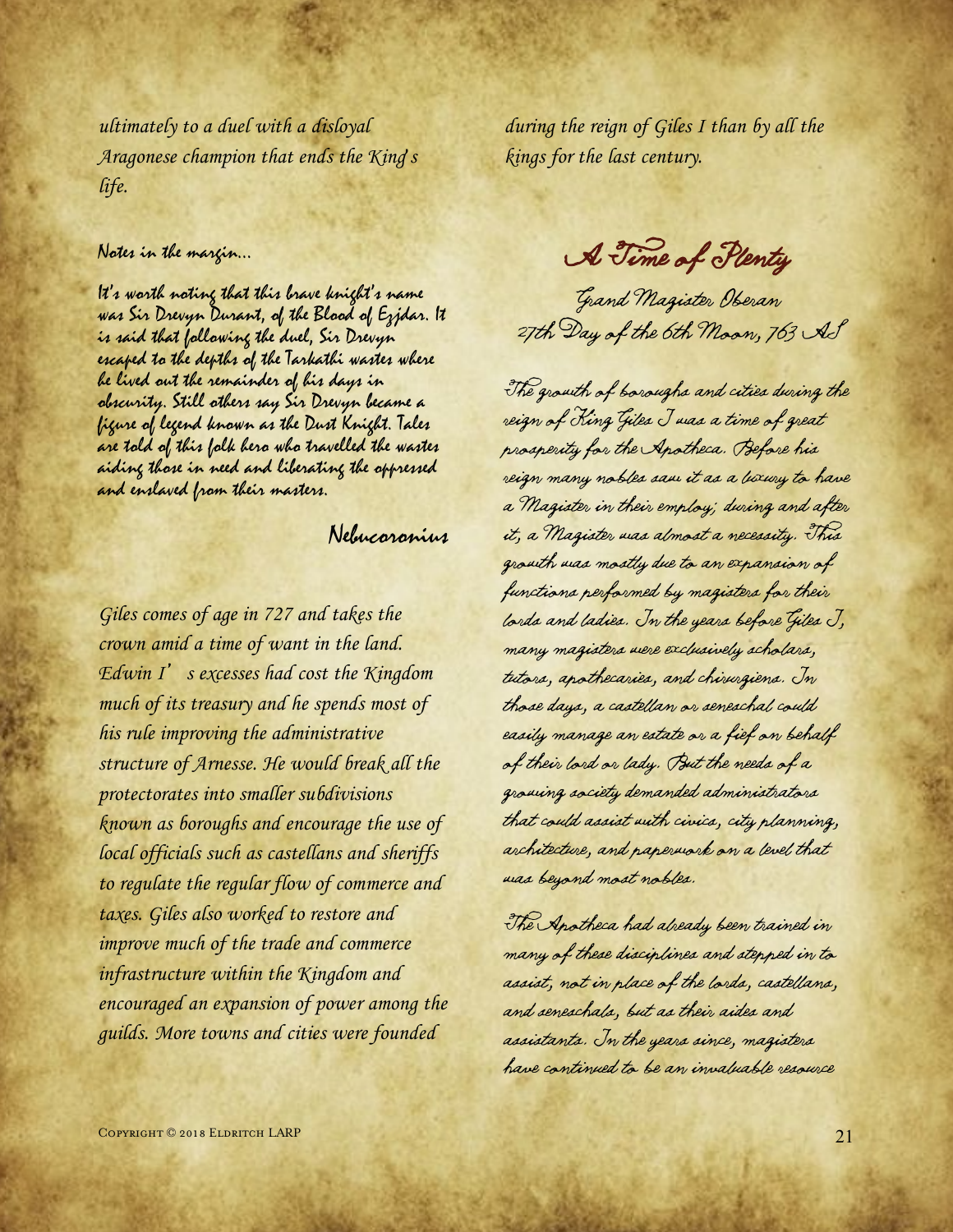to the noble and their lands. While the general prosperity of the Kingdom has not grown as much under Giles II as under his father, the growth and expansion of cities and towns inexorably continues. This all but ensures that the role of the magisters in the Kingdom and the prosperity of our order will be secure long into the future of Arnesse.

Giles took Lady Rosalind of House Bannon to be his queen and she bore him a son, Giles. Giles I also reworks much of the legal system in Arnesse, including the ability for spouses to annul their marriage. Rumors of malcontent between he and Queen Rosalind become reality when he annuls their marriage. She and her son flee North, there to take residence with House Hale. King Giles I declares his intent to marry Lady Elysande of House Corveaux 734 and the Queen bears Giles a second child, Emma. But by 742 rumors of Elysande's infidelity to the King force him to take action. She is tried and found guilty of adultery and put to death. Queen Elysande's cousin, Alice, comforts the King and they soon fall in love. He weds her in 743 but she dies less than a year later in childbirth. Struck by grief, the King's health begins to fade.

Notes in the margin…

Historians have been unkind to Queen Elysande but it is worth noting that a review of the legal records by this researcher and the consultation of Archmagister Graydon of the College of Law, I find the case made against the Queen lacking in convincing evidence. All the witnesses involved either later recanted their testimony or were never heard from again. Fortunately, the Queen was able to obtain a draught of deadly poison from a merciful friend the night before she was to be put to death in a grisly public spectacle.

# Nebucoronius

It is during this time that he takes more serious action against the rise of the Aurorym faith. It is said that King Giles I has a vision that the Aurorym will lead to the ultimate demise of the Kingdom of Arnesse and he tries to place a series of restrictions on religion once again. This causes unrest among much of the populace and when he takes Lady Maeve Innis as his bride in 748, rumors spread that she has bewitched him to turn him against the Aurorym.

When Queen Maeve is announced to be with child in 750, the fear of an Innis heir to the throne fuels the rumors that the King and Queen are both involved in witchcraft. These rumors are further fanned by his son, Giles, who, unbeknownst to his father, has converted to the Aurorym faith. In secret, Giles gathers troops from House Blayne,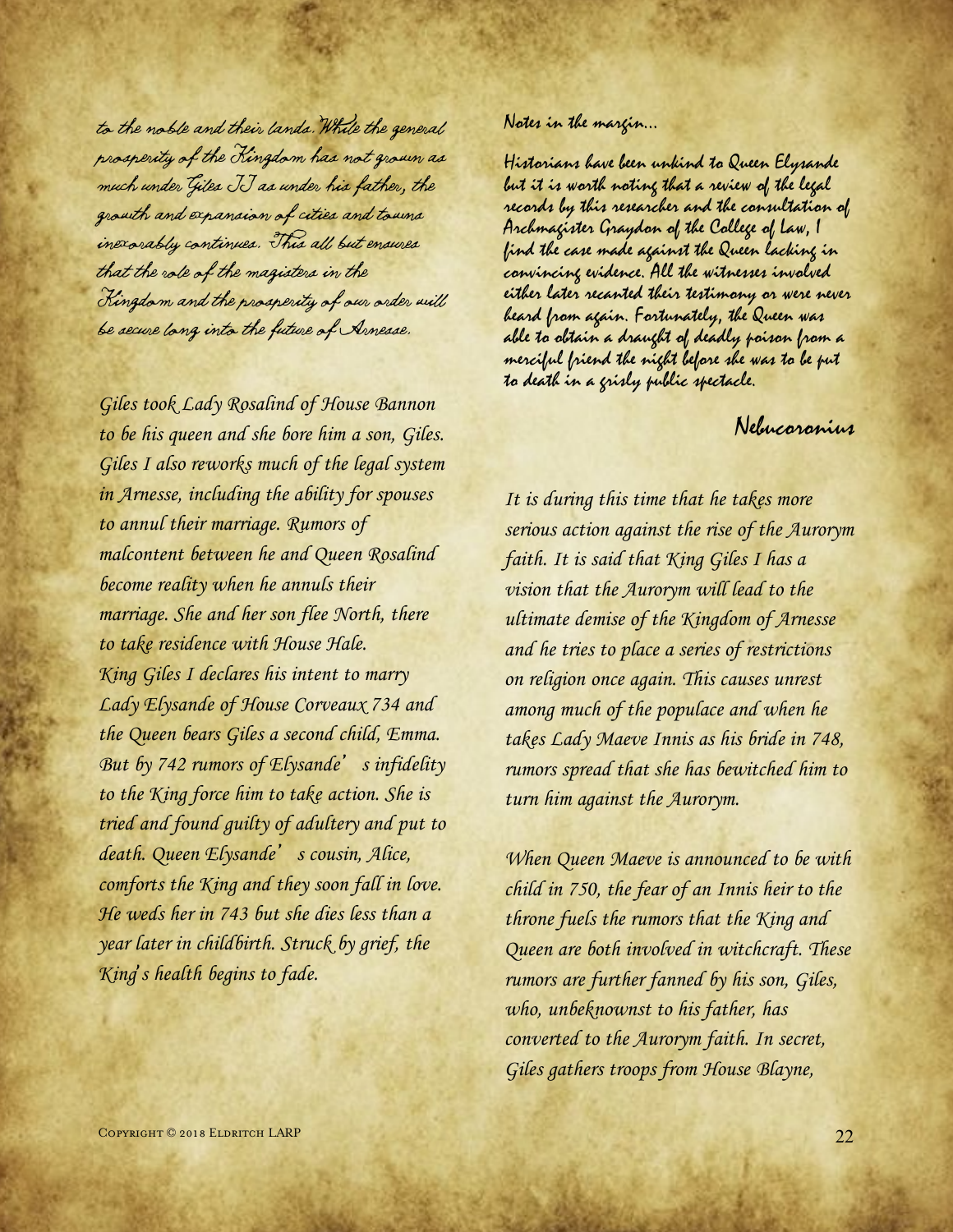House Hale, and rebellious factions within House Bannon to march on Highcourt. Giles meets his son on the field of battle at Lanton and is defeated soundly.

# The True Account of The Battle of Lanton

Archmagister Honorius & Preceptor Linstrom 16th Day of the 5th Moon, 761 AS

Regardless of what other houses may say, this is the accurate account of the Battle of Lanton that occured in 751 A.S. as the authors are from the opposing sides of the conflict. This paper is coauthored by Preceptor Honorius in the employee of the royal house of Bannon and Preceptor Linstrom in the employee of House Blayne.

The King Giles I's army was 50,000 strong and largely composed of Bannon and Corveaux soldiers. The King had the opportunity to bolster his forces with Argonian spears however he chose to turn away the aid as he had already promised Iron Guard from house Richter. The Iron Guard would never show as only the token force of outriders would arrive before the battle from Richter. The Aragon forces leave the King's camp and relocate away from the battlefield but still close enough to watch it unfold the next day.

Opposing the King was his son, Giles the younger, later to known as Giles II. Giles the younger had amassed a force of 30,000 comprised about evenly of Hale, Blayne and traitorous Bannon soldiers. With a significantly smaller force and facing the elite trained King's army, Giles the younger was not favored to win the upcoming conflict. So confident of his upcoming victory, King Giles I choose to take to the field of battle personally. Bringing his entire household which included his very late in pregnancy Innis wife along with him.

At the insistence of Preceptor Linstrom, a side note has been added to this record about the armaments of the individuals that go by Saint Celestine the Eternal and Saint Decima the Immaculate Aegis. From his observations both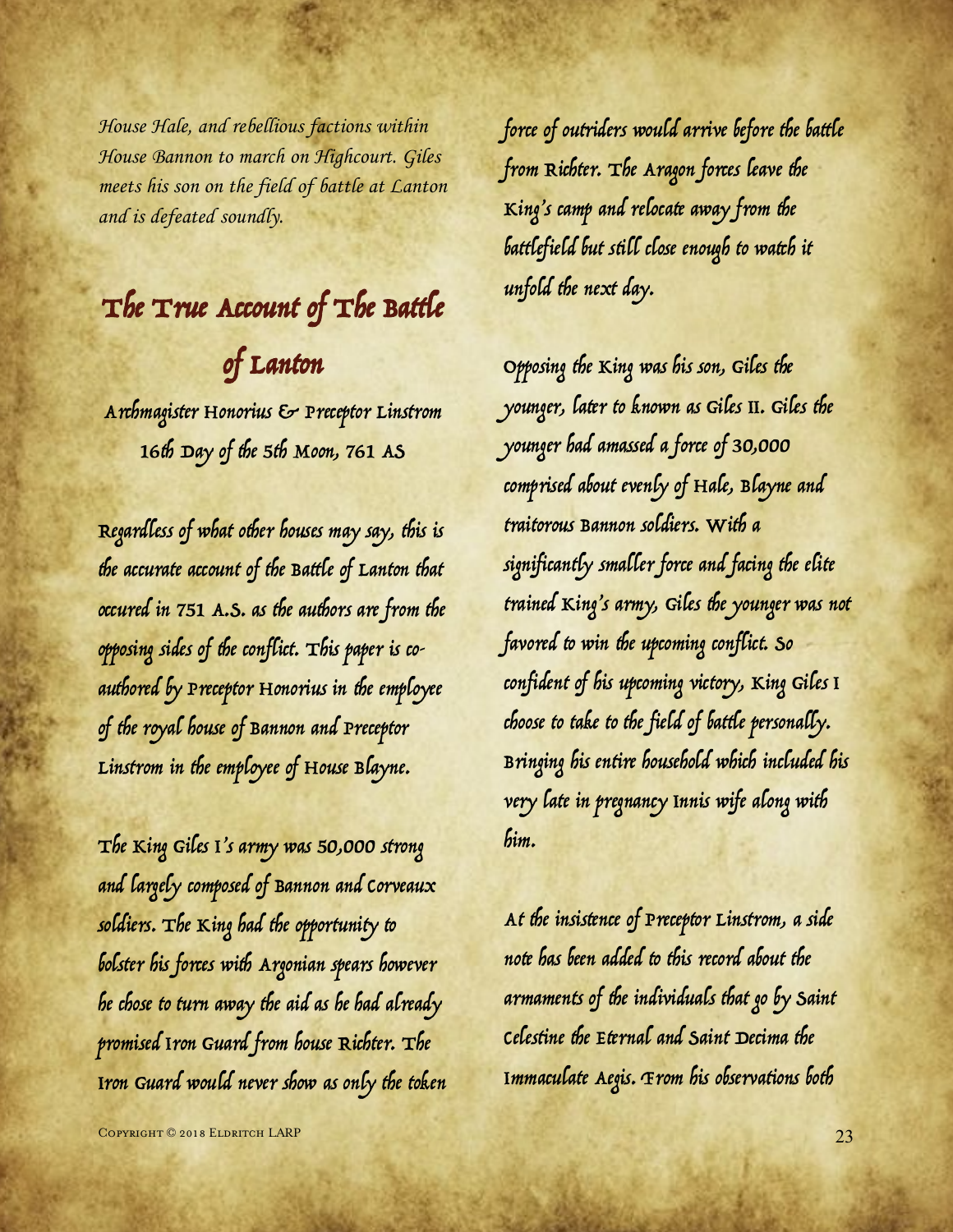Celestine's staff and Decima's shield are clearly of ancient make. Maybe even predating the Cataclysm. He has offered to stay on with the Blayne's in the hope of further study of the items and the one named Celestine that is said to be immortal. If the armaments are that old, we should obtain them for safe keeping.

Back to the battle and no more nonsense about ancient lost things. On the day of the battle, the gleaming armored knights of the King's army faced off against the smaller mismatched forces of Giles the younger. The Vellatora of house Blayne took the centerline of Giles the younger's forces with Hale on their right and Giles the younger's Bannon's on their left. Confident, the king ordered his cavalry to alone charge and break the formation of the other army in two. What the King did not expect was the zealotry of the Vellatora knights. They refused to break formation and while taking heavy losses as a result, they eventually decimated the King's cavalry.

With the loss of the only cavalry on the field, the sound to advance was heard from the the

lines of Giles the younger. The archers of the King's force took their toll but the Vellatora infantry were the first to reach the Bannon infantry, soon to be followed by the Hale then those Bannon loyal to Giles the younger. The fighting was intense on both sides, with numerous losses. At some point as a complete reversal of the King's original plan, the centerline of the King's army started to falter from the zealous Vellatora. It was then that some, not all of the Aragon forces from the previous day join the field of battle in an attempt to to save the King's faltering line. It would be too little, too late and they too are counted among the thousands lost. By the end of the day, Giles the younger had been victorious.

The King and Queen are taken captive and put on trial for witchcraft. Supposedly during the conflict, Maeve bears the child who comes to be known as the "Witch Prince" Reynard. Maeve tries to have the child secreted away, but he is hunted down and killed by Knights of the Five Towers. King Giles and Queen Maeve are both found guilty of witchcraft and burned alive for their crimes. Some say that it was less Giles's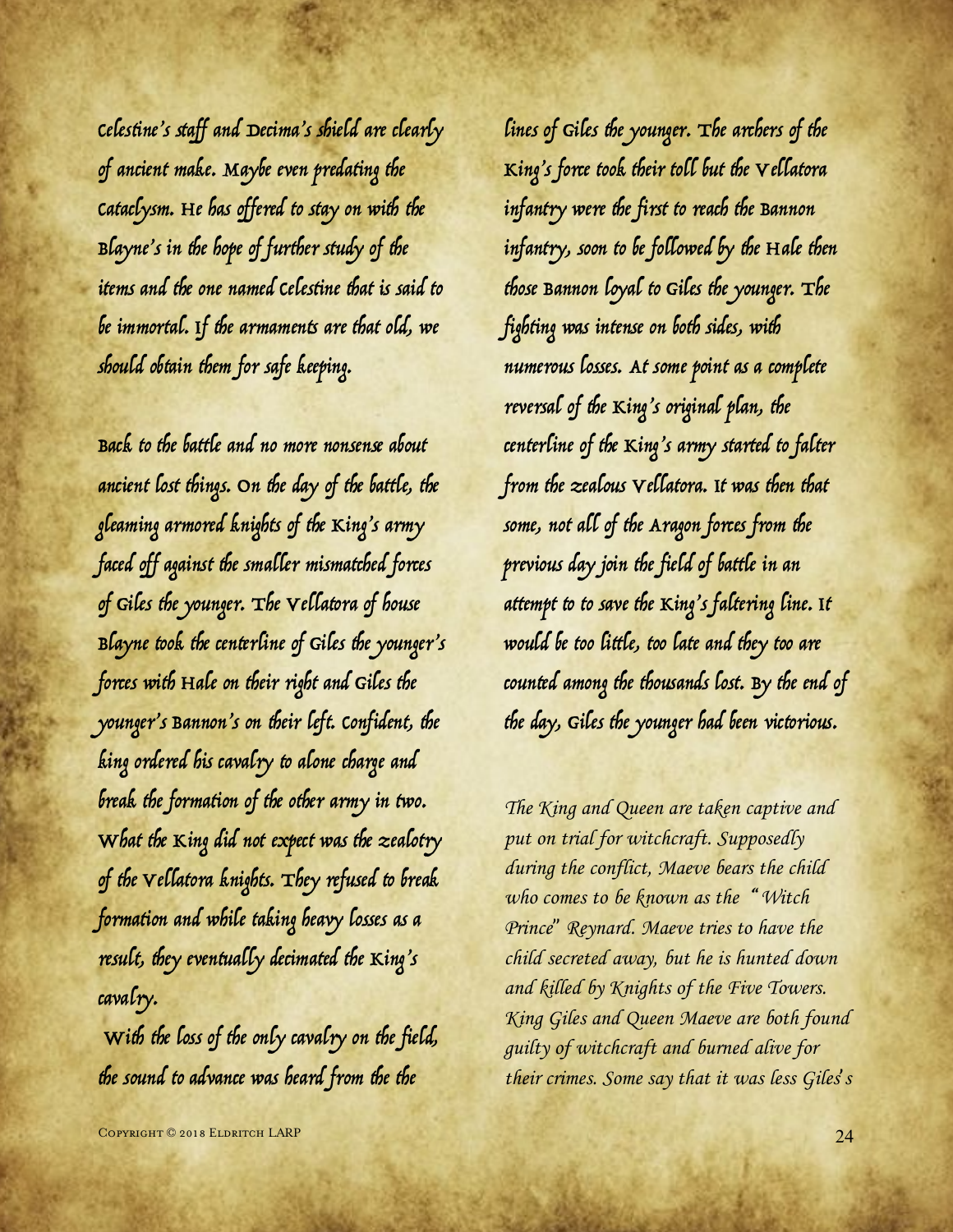nvolvement in any kind of sorcery and more the string of broken alliances and oaths in pursuit of the love that caused his undoing. His son is crowned King Giles II in 751 A.S. Giles II promptly cements his alliance with House Blayne by marrying the beautiful Aline, daughter of Lord Frederick Blayne. The King also grants a portion of the Midlands known as The Troth to House Blayne as the Hearthlands Protectorate.

#### **PRESENT**

# Excerpt from the Yearly Address to the Apotheca's Generaly Assembly, 763 AS

At this point, we stand on the precipice!

We have already seen signs of magic returning, and we must each play our part to stop it!

Preceptors, seek out these new dangers! Find them before they fall into dangerous hands!

Keepers, hold tight to your secrets! Prevent the spread of cataclysmic knowledge!

Magisters, guide the nobility! If magic is found, it must fall into worthy hands!

Novitiates, yours may be the last generation!

We are all that stands between this kingdom and the threat of a new cataclysm!

King Giles II has been in power for twelve years and the Apotheca has not prospered under this monarch. With the rise of the Aurorym faith, less and less people are quick to trust an ancient order of mystics with origins in Tarkath. What has taken the Apotheca centuries to build is slowly being

unraveled by superstition and zealotry. Fearing repercussions against them and following the King's lead, some Magisters have converted to the Aurorym in the hopes that it will protect them from accusations of wrongdoing and witchcraft.

An Aurorym Archmagister now sits on the Inner Council and there are rumors that he seeks the Grand Magister's seat so he can make the conversion of the Apotheca to the Aurorym mandatory for all. There are deep divisions within the brotherhood on this issue. Some feel as though conversion will destroy the very essence of the ancient order and others feel as though it is necessary for the Apotheca to survive.

But one thing the Apotheca has proven to be is extremely hardy. They are one of the oldest institutions in Arnesse and during the last seven centuries there has rarely been a time when a Magister did not stand at the side of a noble as a trusted advisor. But these times have called for some to change old habits. Normally the Apotheca strives to be an apolitical organization. While in the shadows its members may play the great game, as a guild their only outward political loyalty is to the Crown. Magisters have been so apolitical that if a castle or fief was captured in war, the Magister would often not be killed, but merely serve the new lord or lady.

If there is one weakness of this ancient order it is that it does not change quickly or easily. They always believe they can endure through any changes or strife by using their neutrality as a defense. But with the rise of the Aurorym, the guild is being forced to take sides to maintain its standing and this has sent parts of the organization into a state of confusion. This has caused some magisters to take sides and outwardly become more political. In some cases, this has made them vulnerable and while not common, some have already lost their lives. Most magisters are very focused on the world they can see, taste, touch, smell, or feel. As an organization, they are poorly equipped to deal with these new threats so many magisters have had to learn to deal with them on their own.

While the Apotheca has seen little impact at Court, many have noticed that the magisters are being consulted less and less by the royal family. This has led to other nobles following suit and a general fear that this will become more widespread. There is talk among the halls of the Apotheon that the guild may have to take steps to secure its future. What no one can agree on is what those steps should be. In the interim, many ,agisters in more remote areas, having not received orders as to how to proceed, have begun to flex their muscles a bit more and work to protect their interests. The magisters have two powerful incredibly weapons at their

Copyright © 2018 Eldritch LARP 25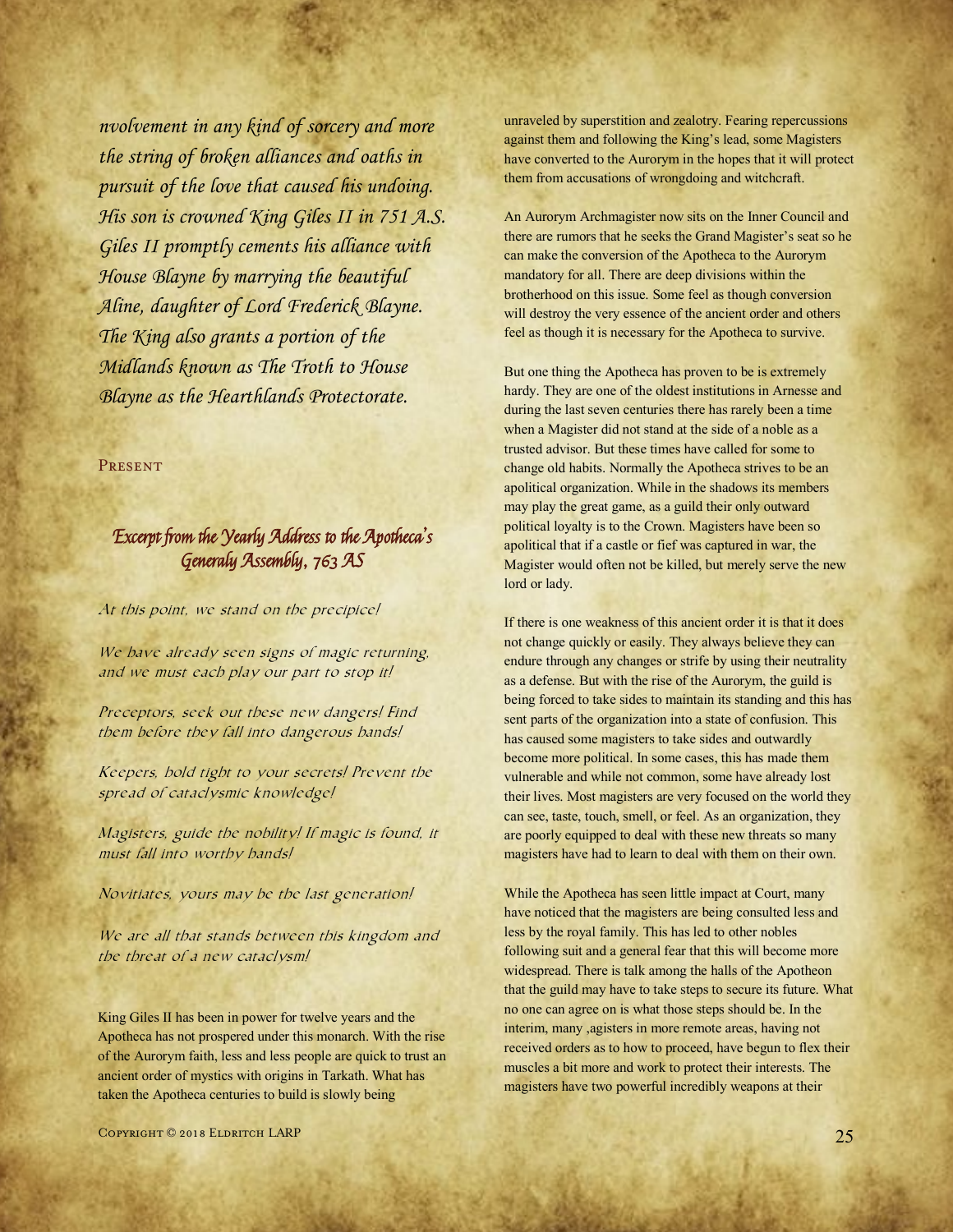disposal: knowledge and secrets, and increasingly, many are realizing that in order to survive they will have to use them.

As if matters weren't complicated enough, reports have begun to trickle in from throughout the Kingdom of increased activity by unnatural creatures. Several magical artifacts have been found and there is a pervasive fear that the power of sorcery may be returning to Arnesse. The Apotheca has long been ready for this day and they are seeking all information on the topic. While it would be their preference for magic stay removed from the land forever, if they can't stop it from returning they want to control it when it does. This has led the Apotheca to cast its gaze toward the newly discovered land of the Annwyn. The very appearance of the land where there was none before has led most to draw the conclusion that some kind of mystical power is involved. For that reason, the Apotheca must travel to this new land and discover its secrets.

# THE TRADITIONS OF THE APOTHECA

### Knowledge is Power

If there is a currency within the apothecariums other than the Dragon, it is knowledge. Specifically, secret knowledge. Because what is a man if not a miserable pile of secrets? After all, a magister spends their life in study, uncovering the lost, the sacred, the profane. They strike not with the hammer, neither do they till with the plow. The tools of their craft are the quill and the parchment; the herb and the vial. And though they may garner the odd coin through their trade, it is that which is stored in their minds wherein lies the true value. For what good is a gold Dragon when trying to cure an ailment, mend a wound? Thus, the magisters of the Apotheca deal in knowledge, though perhaps more importantly, secret knowledge, and in doing so have raised the pillars that have supported the foundation of their centuries-old order.

Within the confines of an apothecarium, the magisters share information on recent discoveries, the results of studies, or any other academic pursuit to the extent that they wish. And all through the excruciatingly tedious process demanded by the pedantic pageantry of academia. Publishing one's findings can sometimes be tantamount to administering the arrangements of a royal wedding. And damned is he who forgets to include a reference to some obscure footnote penned upon a crumbling parchment lost under other such scrolls, lying dormant upon some dusty shelf. Beyond any tantalizing discovery or groundbreaking research, a magister's reputation is perhaps even more grounded in their attention to detail in documentation. Bordering on what some might say is

the absurd. Anecdotes abound of magisters who have had their works tied up in review for years, whilst their peers go on to publish many, not-so-coincidentally similar works. A magister is quick to learn that withholding some information in this regard then, is not only required, but in fact key to their career and future standing within the order. This dynamic has created an interesting duality among the magisters. One must be careful not to produce so little work of real value so as to be forgotten or dismissed, while also managing not to produce something that others may want to appropriate as their own. So maybe this rigid process is for the best. The world is indeed entering into a new age and thus, it will require the knowledge of the past to inform the decisions of the future. But then again, when has the world ever learned from its past mistakes?

Outside of their walls however, they can be a bit tighter lipped. Even when a magister of the lowliest rank is sent out into the world, be it to serve in the keep of a lord or lady, research some phenomena of interest, or simply to collect a specimen or two, they are often less than forthcoming in regards to the true nature of their work and what they reveal to those on the outside. Those of the Apotheca are wont to say that knowledge freely given is coin not earned. And this goes doubly for the more senior members of the order who are quick to dole out harsh punishments upon those whom are found to adopt more liberal policies with regards to openly sharing with others what has been so hard won. The summation of a magister's knowledge is said not only to be his own, but a mere pebble upon the mountain that is the research and trial of those who have come before. Those who have not the coin to pay are considered to be on a need-toknow basis, while those who do may simply receive those services which a magister is trained to render.

But let it not be said a magister is never helpful. Some measure of discretion is always permitted when sharing information with others, subject to the severity of the situation of course. There are even those who may perform a time of service, rendering their chirurgical services freely throughout the kingdom, both as a means of perfecting their arts and buying themselves a means by which to impress others among the apothecariums.

Punishments for those who carelessly trade secrets vary from a warning and demotion in rank for first offenses while further violations can result in the removal of one's tongue so that the offense cannot be committed again. Unlike many orders the magisters take their vows seriously and expulsion from the order is not an option in many cases. Those who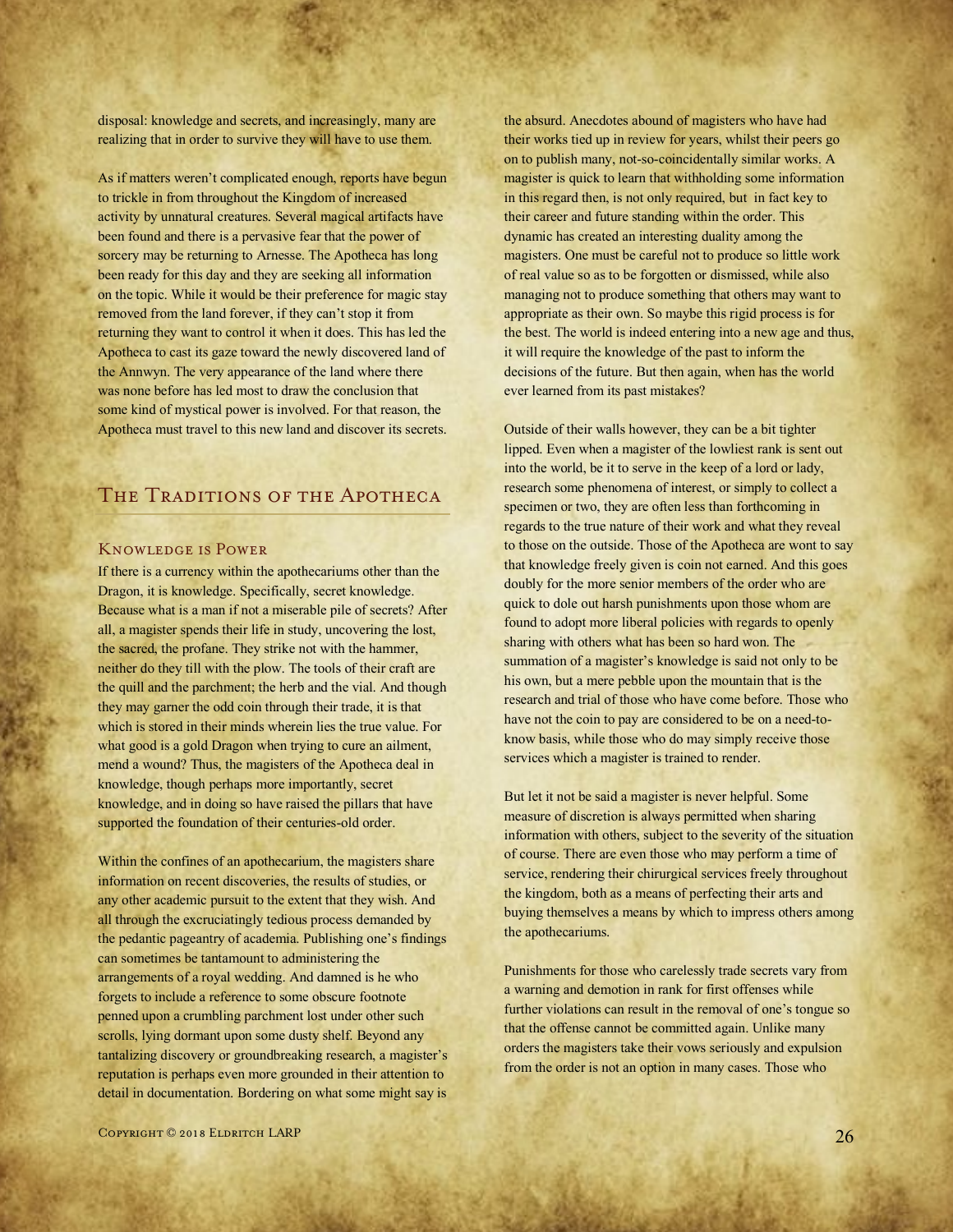would be cast from the order are instead put to death, usually by poison, so they cannot share their secrets.

#### **CELIBACY**

Motivated by the idea that distractions are the plague of the mind, for good or ill, the magisters have adopted a strict policy of celibacy for those of their order. People being people however, their histories are rife with well documented cases of those who have fallen quite short of this high-minded pursuit of a life free from the distractions from love and from lovers.

To this day, there is an unspoken rule that taking a partner, in any capacity, is done so with the utmost of discretion and at great personal risk. For the needs of the human are base which, in all their glory, are well documented, foot-noted, and cited in the more scandalous works of the order such as, "The Trysts of Midnight," or the "Lascivious Practices of the Aragonian Maid." Wherein, one may learn of the many ways one might be coerced into forsaking one's vows.

Punishments for breaking one's vow of celibacy vary, but have been known to be harsh. While the first offense can garner a warning and demotion in rank, further violations can result in castration so that the offense cannot be committed again. Unlike many orders the magisters take their vows seriously and expulsion from the order is not an option in many cases. Those who would be cast from the order are instead put to death, usually by poison, so they cannot share their secrets.

#### ANAMNESIS & THE COLLECTIVE

Mystics and oracles are words best left for the Fayne, yet oddly, one might find the concept of the Apotheca's Collective to be another side of this strange coin. The Apotheca brews and then imbibes of a singular decoction they so aptly name the Anamnesis Decoction. A vile substance to be sure, it is said that it allows them to tap into and assimilate with a great collective unconscious comprised of all those magisters who have come before. As to its credulity, and whether or not it simply artificially enhances the senses for a time has done nothing to slow its propagation and popularity within the order. Its effects are those of increased insight, more effective study, and some say, even the ability to receive advice and guidance from the magisters of ages past. The subject of much study, debate, and speculation, the Anamnesis Decoction has been found to have some negative effects, however. Those who have subjected themselves to

prolonged use and consumption of the substance show signs of memory loss, paranoia, and in extreme cases, insanity. Many magisters espouse that the mind is the most powerful, and only tool one will ever need; that long hours of study are the only real way of enhancing one's mental faculties. Whatever the case may be, the magisters of the Apotheca show no signs of ceasing in their use of the mysterious potion. For the rise of a magister is often predicated upon their penchant for subtle ruthlessness; how far one is willing to go to undermine the reputations of those above you and how many shortcuts one is willing to take to arrive upon a discovery, revolutionary or no. It is no surprise then, that the Anamnesis Decoction is a welcomed guide down this perilous path.

#### On Magic…

The matter of magic is a complicated topic within the halls of the apothecariums. For centuries the Apotheca have been the guardians of knowledge, most importantly magical knowledge. After the Eldritch Cataclysm, the Apotheca's Inner Council determined that magic was too dangerous to be held in the hands of the masses and since then they have actively worked to restrict, curtail, and secure all knowledge of magic under lock and key. Towards this end, magisters have voraciously chased down rumors and stories of magical occurrences on the off chance that they might make a discovery. Once found, most folk willingly give over knowledge and items to a Magister who then ensures it is all securely locked away. There are stories of magisters who failed in this protocol and in doing so tampered with powers far beyond their comprehension. If there is an offense for which the Apotheca will issue a death sentence, it is unauthorized tampering with magic.

The other side of the coin is that magic fascinates the Apotheca. The Ashen tower in Tarkath is said to house the largest repository of magical treatise and texts in all the kingdom, some of which even date back to the Eldritch Age and possibly before. And while these have represented tantalizing intellectual pursuits to many magisters, those examples of early writings on magic that still remain are kept under lock and key, accessible only by a few. Crumbling leather bindings hide the old words of silenced voices. Magic was something that existed in the world, and while its echoes may be heard in the healing arts and potions of the Apotheca and the purported oracular gifts of the Fayne, the magisters are wont to say that none will ever see its like again. Some magisters have predicted that magic will return to the world again and the order has been diligently preparing for that momentous event for the last three centuries.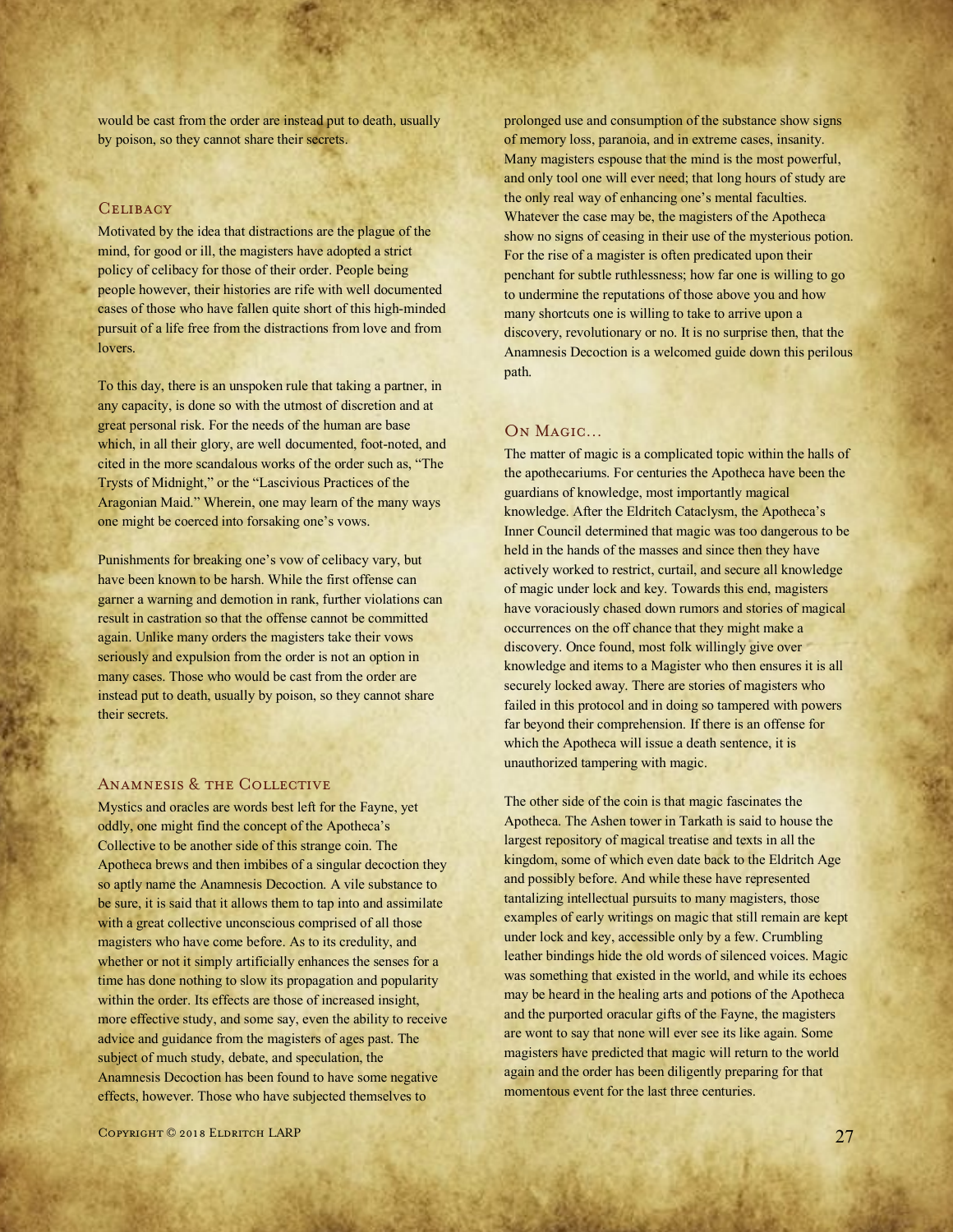Most members of the Apotheca would be content to make sure things stay just the way they are. Indeed, what is a paltry poultice or suture when one may simply wave their hands about and close a wound or cure an ailment? Centuries of research would become invalidated, hard won discoveries made moot. Many fear that the return of magic would make obsolete the efforts of the Apotheca, relegating them to the dark corners of their offices, clamoring to legitimize themselves in a world wherein they once enjoyed high esteem. Certainly, this philosophy is not shared by all, however common sentiment is that magic is not something that many in the Apotheca would like to see return.

If the magisters could not prevent the return, they are determined to understand and master the power of sorcery. While metaphysics researchers are not common in the Apotheca, those that are focus on both obtaining lore and relics as well as seeking to understand them. Most in the brotherhood are confident that with their vast repositories of knowledge and artifacts, if magic were to return, that they would have a significant advantage over even their closest rivals.

# THE APOTHECEUM AT HIGHCOURT

The Apotheceum at Highcourt is the foremost institution of education and study in Arnesse and is comprised of a number of Colleges that cater to the various paths of study traditionally pursued by the magisters of the Apotheca. The Apotheceum is a sleeping, grey and white stone giant of towers and arched buildings, running low and wide along the thoroughfares of Highcourt. Robed men, young and old, walk quickly in and out of oaken doors, their heads down, deep in thought, or engaged in seemingly heated debates with one their colleagues, gesticulating and pointing as though they're casting some sort of spell. The Apotheceum sits behind headhigh walls, accessed by ornate iron gates that hide its inhabitants from outside onlookers, and perhaps more importantly, outsiders from the curious eyes of those magisters who've yet to lose their attachments to the world outside. It is a world unto itself, often referred to by locals as the "hidden kingdom."

The Colleges are overseen by the Archmagisters and Preceptors of the order, and administered by the Keepers, who manage and advise the other magisters and Novitiates. Most classes are taught by those of the Keeper rank as many of the Preceptors find it inconvenient to do so themselves. Their time is deemed to be better spent revalidating their role among the other Colleges of the Apotheceum, embarking on

some academic pursuit or other, or ensuring that their presence does not go forgotten among the courts of Arnesse.

### College of Metaphysics

Preceptor Malthus has overseen the College of Metaphysics for over twenty years. He is a man of 65 years, many quirks, and has garnered a bit of a cult following among his students despite his general perception as a bit of a kook who wastes his time studying dead concepts and practices that are of no real value. His desk is scattered with overturned inkwells, rolled up parchment, bits of food scraps, and is in the general disarray of one whose interests are strictly limited to his studies; of which the organizational arts is not one. The College of Metaphysics concerns itself mostly with the study of that which is beyond the natural world and known science. It would be easy to assume this is magic, but that is only a very small, and very restricted portion of what the college studies. They focus much of their time on research of unnatural creatures that exist in the world, chasing rumors and myths to find evidence and samples of these beasts. They also are known to track remnants, the undead and spirits to attempt to communicate with them and find out more about life after death. There is also a whole school of research into the realms beyond the Vale, other worlds that supposedly influence and crossover into Arnesse.

The rise of the Aurorym Faith has been of particular interest of late, given its claims that its followers have demonstrated peculiar, if not wholly validated, preternatural abilities. The Preceptor has been one of the few magisters in history to have been granted access to the Reverie, where it is said he was able to document the most complete guide on their practices to date. Though this is not saying much, given the amount of real, academic research done on the secretive order.

Preceptor Malthus's has been attributed with spreading the rumors that magic may return. His belief that though magic may be dead as it was, it is now merely lying dormant, awaiting to be reawakened. This has made him popular among many of his students who would very much want to see this type of event happen. Though just how it is to be reborn, who is to do it, and if it is even possible are matters many in the Apotheca are not even willing to humor with a debate. Preceptor Malthus likes to believe himself stranded on his own proverbial island, taken seriously enough to be left to his own devices, but not so serious that any of his colleagues are willing to align themselves to his cause.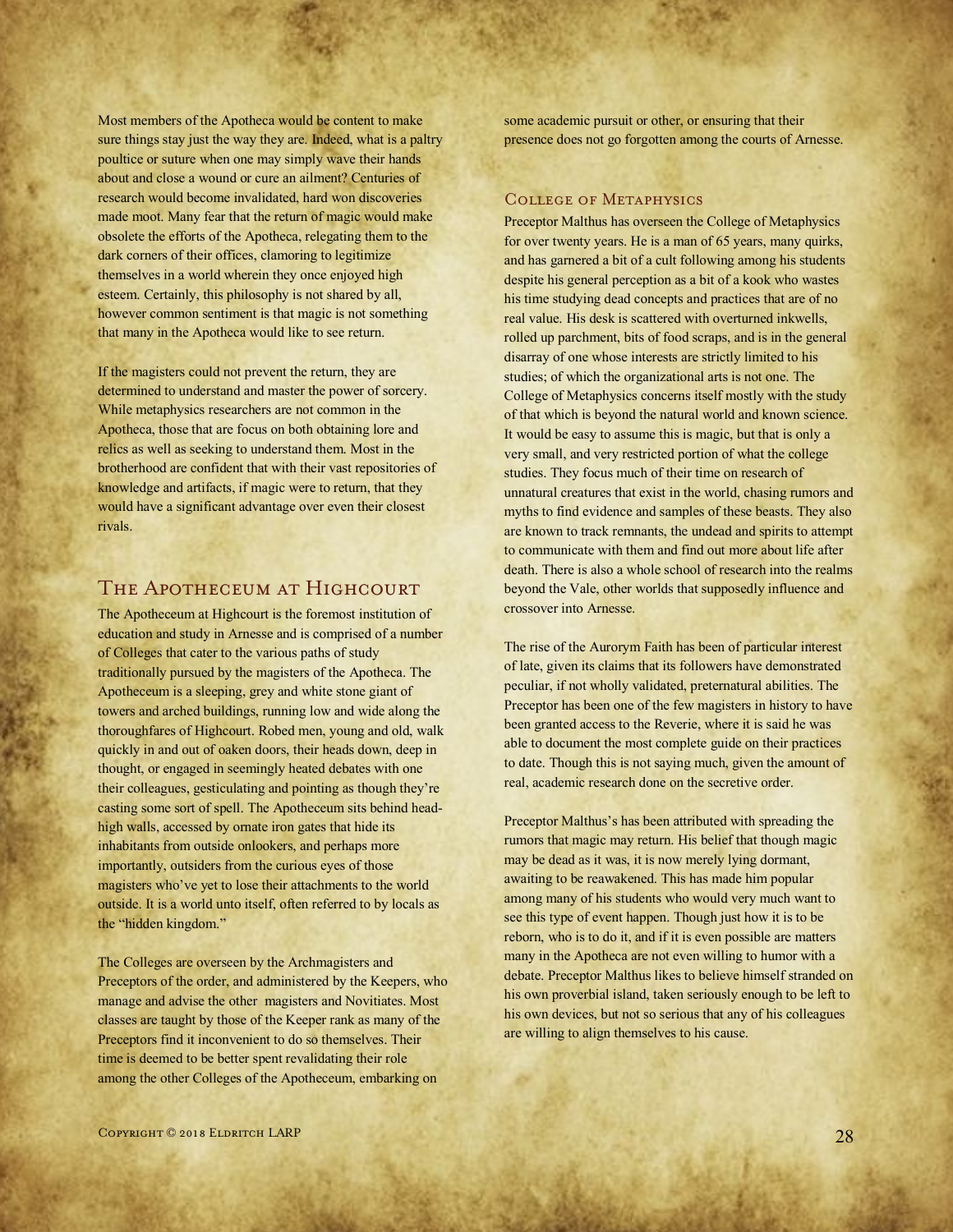#### College of Theologians

The College of Theologians devotes itself to the study of the spiritual and religious practices of Arnesse. Though originally not a religious man himself, Archmagister Emmon has converted to the Aurorym faith after he was promoted to the Inner Council. He oversees the College at the Apotheceum and likens his role to one of a learned advisor, and less some stodgy paper pusher or robed shut in. The College contains a vast collection of religious texts including some manuscripts from the time of the Great War. They are even said to have preserved King Richard Bannon II's edict ordering the death of Magnus Blayne. Among their collection of artifacts are old Draiochta charms, illegible texts of the Ephorian Priests, and the pride of their collection, a small, solitary branch clipped from Bridgit's Oak in the Thornwood. There is an unspoken shame of the Apotheca that holds many of the relics found buried away in their cellars or locked away in cabinets are the sacred items of those who were given shelter by the order during the Great War; meager payments for their safe passage and shelter at a time when they were at their most desperate. The magisters here embody a vulgar duality; serving gratefully in the courts of the very lords and ladies that not so long ago, by the account of history, oppressed and brutalized the very peoples whose dead histories and lost cultures now are used as a means by which to further their academic pursuits and validate their role in the Apotheceum.

There are rumors that Archmagister Emmon has been not-sosubtly divulging the details of his new friend and confidant, the Auron, Owen, Patriarch of the Dawnbringer Rectorix in the Blayne city of Scrow. It was Patriarch Owen who initiated Emmon into the Aurorym faith and the men are seen together frequently, the Archmagister taking lengthy absences from the College to attend the Patriarch in Scrow. Some say that there has even been talk of the Patriarch taking up an honorary position in the College, given that he too, has very recently made a very generous donation on behalf of the Aurorym and its many and growing fellowship.

#### College of Naturalists

The College of Naturalists is by far the most populous of the Colleges given the Apotheca's tradition in herbalism, botany, and the study of the apothecarial arts. It is indeed one of the pillars upon which the Apotheca has built the foundations of their institution. Presiding over the college is the Thornwoodborn magister, Preceptor Rowengren. He is believed by many to be able to grow anything he plants, some even joking that he is half tree himself. At nearly six and a half feet tall, it would seem as though there might be some truth to this. The Preceptor is often seen whispering to the plants, as though sharing a secret with the only thing that might be capable of

keeping it. He is also one of the few that prefers to teach many of his own classes, which are given outside of course, among the trees, or perhaps sitting upon the low wooden benches that dot the lawn. Lectures can be exceedingly interesting, in the description of every flower and herb a story, as though it were the hero of its own tale. Many say that the tall magister speaks of the plants as if they were his friends, his brothers, his sisters; his family with whom he gets to visit every day. Though on the outside he is a docile, kind, and gentle man, rumors tell of a darker personal history. His lineage is thought to be derived of those refugees of the Thornwood who sought sanctuary behind the walls of the apothecariums. They were among those from whom was taken their spiritual heirlooms and anything else of material or sentimental value.

Upon the college grounds sits the largest indoor garden in the kingdom within which is housed many and varied specimens found all throughout the kingdom, the Herbaretum. Blood Medallions, Willow Root, Gold Lotus, and even the dreaded Ember Cap are all grown in abundance within its shimmering glass walls. Students tend the gardens daily, instructed in the distinctive properties of each plant. The novice magisters will sit for long hours drawing each bud, petal, and stem, some even plucking a sample to dry between the pages of their journals. Of their first texts is the quintessential guide, "An Introduction to Botanical Properties," by Arch Magister Hibberd, published in 743. A true staple in the field, it details all the common, uncommon, and rare reagents found in the more common apothecarial substances in fairly wide use and production today.

Cautionary tales abound of daring, or quite foolish depending on how you look at it, magisters conducting experiments with specimens they've collected on excursions as far south as Tarkath, and as far north as the Everfrost. Beyond keeping them alive in the first place, which is perhaps the real challenge, the adventurous magisters will often use themselves as test subjects when attempting to elucidate the plant's properties. Or even worse, there have been cases of them using unwitting magisters.

## College of Engineering

The duties of the magister are many, often transcending those ideals of the wise sage and advisor into the realm of nanny, tutor, and caretaker; one upon whose shoulders rests the myriad responsibilities of day to day life in a castle. Among the many functions of a magister at their court of employ is that of architectural advisor, castle foreman, and general tinkerer. The College of Engineering is among the oldest colleges in the Apotheceum and the center of learning for the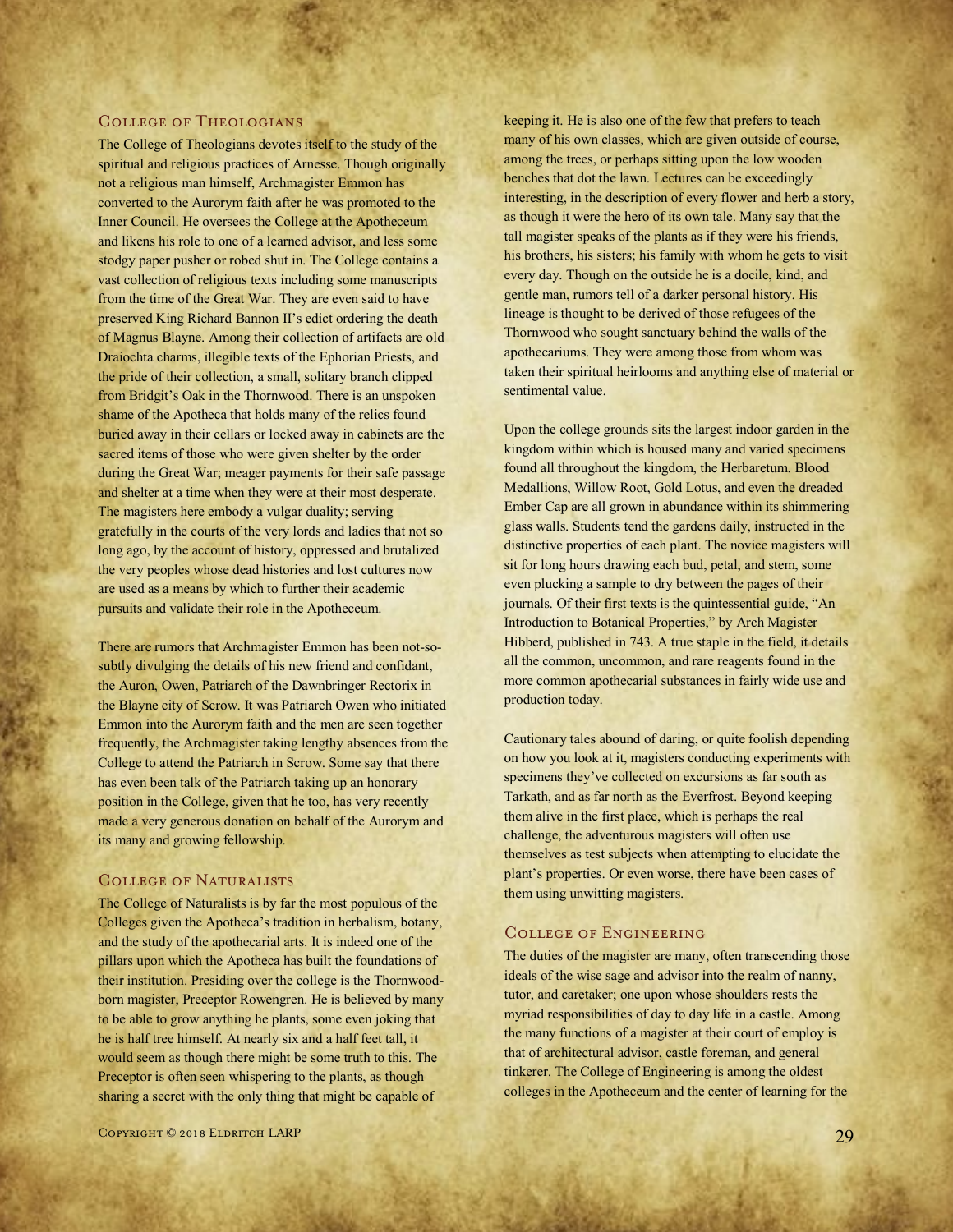advanced engineering and design principles of the age. Its libraries are stocked with the rare and large tomes of the Castellan builders, whose illustrations of buttresses, towers, and gatehouses proliferate throughout their many pages. So too do the techniques of the exotic, the novel, and the strange find a home in their libraries. Though much of the knowledge of the builders of the past has been lost, the magisters here seek to document, study, and preserve the wondrous methods through which were constructed the towers of the Tarkathi Tors, the brooding, ornate castles of the Dusklands, and more recently, the exquisite Rectori of the Aurorym. The College of Engineering also teaches the arts of the Artificer, being the crafting and design of material trade goods. Though one not need to have received their education here to become a skilled Artificer, they employ some of the finest tradespeople and crafters in all the kingdom. While many of their students go on to serve in the noble families of Arnesse, so too has the Cirque been making increasingly tantalizing offers in an effort to bolster, and perhaps more insidiously, legitimize its operation.

Having only recently been granted the title, Archmagister Gyver is of Dusklander blood, descended of a long line of Richter builders and smiths. Though of no noble line, his was said to have taken part in constructing the Draven Rectorix and led many of the reconstruction efforts after the destruction wrought by the eruption of the Shardmount. Archmagister Gyver is the youngest of the Archmagisters at the Apotheceum, garnering him no small amount of ire and jealousy among his colleagues. So what you will about his age, he is among the most talented builders in the kingdom. In his time away from the Apotheceum, he has been away in the Duskland city of of Elminsk, overseeing the construction of a new Aurorym Chantry. One of his own design, the small, but elaborate project has undergone many delays of late due to infrequent acts of sabotage, presumably originating from the neighboring Thornwood.

## College of Law and Logic

The College of Law and Logic is a collective of magisterial faculty who have devoted their careers to the study of the evolution and application of sovereign law through the ages. Its office is occupied by a consortium of Preceptors whom, between them, represent each aspect of law and logical theory in ages both past and present. There are two schools of thought among their ranks, being the Sovereignists - those magisters who subscribe to the more conservative, traditional form of Bannon-scribed policy, and those logicians who study the policies and laws of the less totaliatarian regimes of Houses Corveaux, Aragon, and the northland clans, the Autarchists. Among their peers and students have been the

advisors to the courts of Bannon, given their near uninterrupted legacy of rulership and codification of the laws of the kingdom. Their curriculum also focuses on the myriad minutiae of laws wherever they may be found throughout the realm, be it the details of trade agreements, treatise between feuding lords, or the interpretation of sovereign law in civil disputes at every level of society. Inherent in this academic pursuit are the principles and practices of logic, being the foundation upon which laws are structured. Though it is said that logic stops where the will of the king begins. Thus, the magisters of the College of Law and Logic have walked the narrow path between their position of neutrality in matters of the realm and providing the acting ruler with sound and trusted counsel.

Their classrooms are the great halls of debate in the Apotheceum, wherein a magister might occupy the floor for hours, espousing and expounding upon theory after philosophical theory as it relates to the lecture of the day. And yet even after a rousing day of discourse, their achievements may only really be measured by the degree of credence the acting ruler is wont to give those of their ilk. For the value of even the soundest of counsel is only measured by them that hears it.

#### College of Anatomy

The College of Anatomy occupies the sub-basements of the Apotheceum given its suitably macabre requirements to keep the subjects of its studies at a lower ambient temperature than that of the upper floors. Students and teachers alike stalk its frigid halls and chambers in heavy dark robes and the longnosed, leather masks of their trade, slinging large satchels filled to the brim with all manner of grisly instruments, painting a scene that is equal parts terrifying and fascinating. Arch Magister Helevor is the law here, among the dead, and the dying. He is a grim and serious specimen, found ever at his art; dissecting the heart of a fresh cadaver or carefully carving off a bit of diseased pustule for later examination. He can usually be found sucking upon a bit of Merchant's Leaf, a habit which has yet to work its way out of his life for nigh twenty years. This has turned him into a bit of a subject of study himself given the habit's curious side effects. His neck has become a striated miasma of visible blue-black veins which crawl their way up from his shoulders, narrowing out just before his sharp jaw. His moods now, are fluctuations between somber quiet and short, yet severe bouts of unprompted anger. It is said he used to be a more eventempered, gentle man, yet became obsessed with treating his wife after she took ill with a particularly virulent and unidentified disease. Never again has been the same. Among his colleagues, he is tolerated for his unmatched surgical skill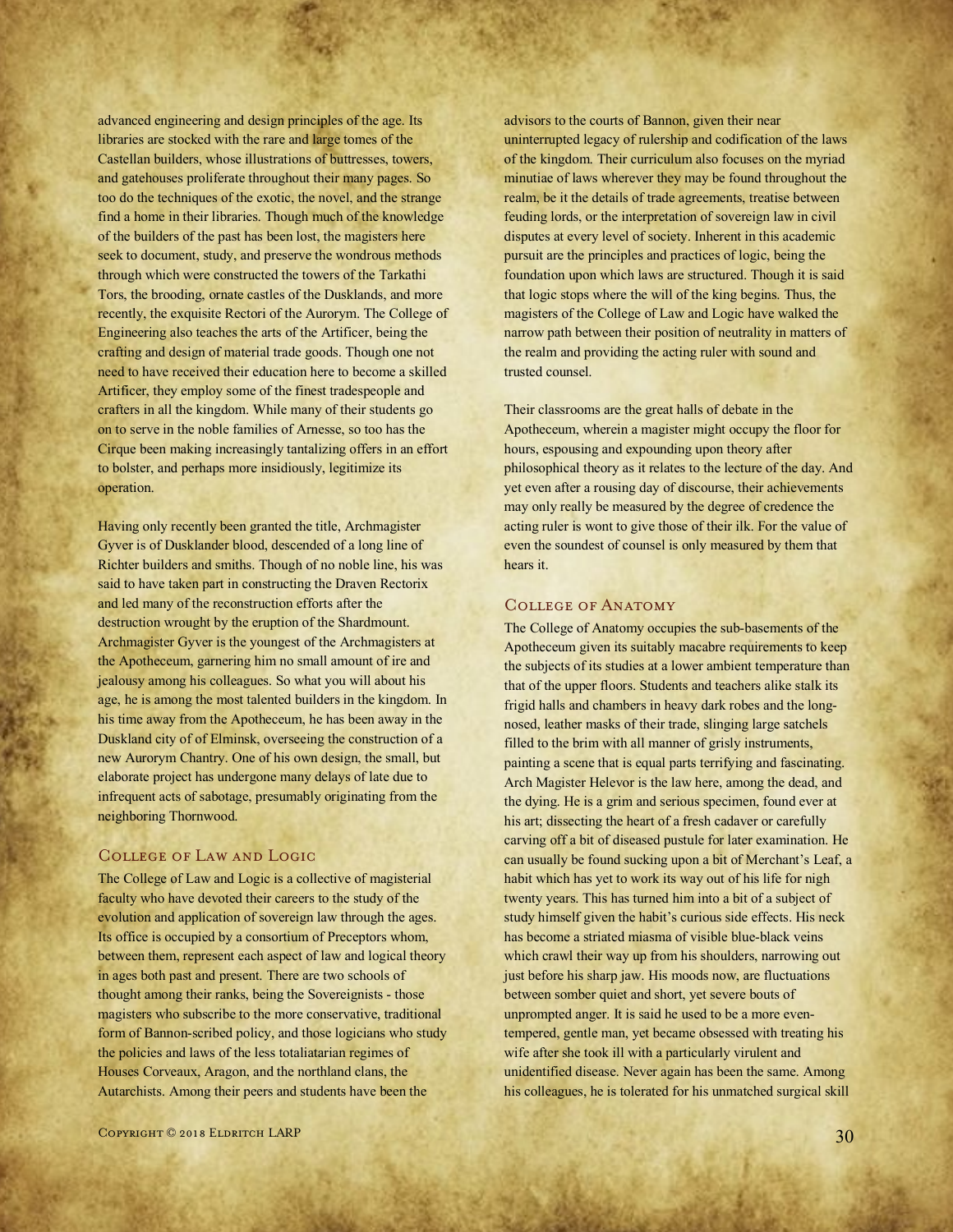and uncanny ability of deduction when treating an ailment. His management of the students leaves little room for error, favoring to "cut the fat," as he is wont to put it, instead of muddying up the pure waters with any that are less than talented.

The students who pursue this path are said to be cut from a different cloth. Those with constitutions that tend towards the delicate aren't long to last through their first few years of study. They are quick to the field, traveling throughout the kingdom for months at a time, setting the limbs and mending the wounds of commonfolk and nobility alike. When reports of diseases break, they rush to the scene with what might be called a morbid expediency and enthusiasm, descending upon the afflicted in their grim shrouds and alarming masks. To the uninitiated, this may seem a den of sawbones and deathfetishists, yet their grizzly lessons are only just a taste of the real carnage and bloodshed wrought by the wardens of the realm. Whereas a knight may shield themselves in steel plate and wield the sword and spear, the magister of medicine only has their knowledge and wits to win the wars of life and death.

# **CUSTOMS**

#### A Copper or Two

When a magister takes his studies abroad, it is customary for him to set aside a copper or two such that he may playfully purchase those plants with which he is presented by the local children. Indeed, while they are mostly weeds and grasses, the odd magister has reported children in the more remote parts of the kingdom presenting him with quite rare and sometimes strange new specimens. Whatever the case may be, it is always good form to provide said children with a copper or two.

## This Calls for a Celebration

Before a magister is to set out on a journey of any real significance, it is considered polite to present them with those items that cannot easily be obtained while on the road. Sundries such as inkwells, parchment, and ink all fit this description, while the occasional nip of liquor is never turned away either. Likewise, when a Novitiate of the order is given his Dracodeucis, marking his passage into Magister-hood, it is customary to provide him with the everyday items required of his duties. Other special occasions include promotion of rank and returning from one's first trip abroad.

#### The Scribes of Arnesse

Literacy is common among the nobility of Arnesse but all magisters can read and write. This places them in a unique position to be scribes for their employers and individuals who require the service. Knowing that there are usually only a handful of people who can read and write in an area, it's common for them to charge for transcription services. This also has the side effect of exposing the Magister to information and potential secrets. While the coin is nice, the information is of far more value.

Some magisters are also known to keep pet ravens and have set up a network of communication that links towers and apothecariums throughout Arnesse. While the missives cannot be longer than a few sentences, it is way for them to send messages either of their own or on behalf of others. While magisters often reserve the privilege of their ravens for employers, for coin one might be convinced to make an exception to the rule.

#### **LEGENDS**

The Apotheca trades and traffics in secrets, so it should be little surprise that there are many rumors and legends that have circulated about their organization.

### A Boy's Club

One scurrilous and persistent rumor is that this all-male Guild was founded by a group of homosexual scholars at a peculiar all-male bathhouse. Their vow of celibacy is a sham, nothing more than a front for what goes on behind the closed doors of the Apotheca towers: lavish all-night parties and sexual orgies. It is said that the reason they exclude women from membership is that they don't want anyone to interfere with their boys club.

#### DONATED TO SCIENCE

There are always rumors about the Apotheca doing unauthorized experiments on the willing and unwilling. The organization has vehemently denied that any of this is going on. They have publicly admitted to performing autopsies on the deceased with the permission of their families. Credible evidence exists for those that look for it that they perform vivisections on animals and it's not hard to believe that they also have done it on people. A common half-jest in most lower-class neighborhoods in Arnesse that if someone goes missing that they must have been "donated to science", meaning that they likely were abducted by the Apotheca. It goes on further to say that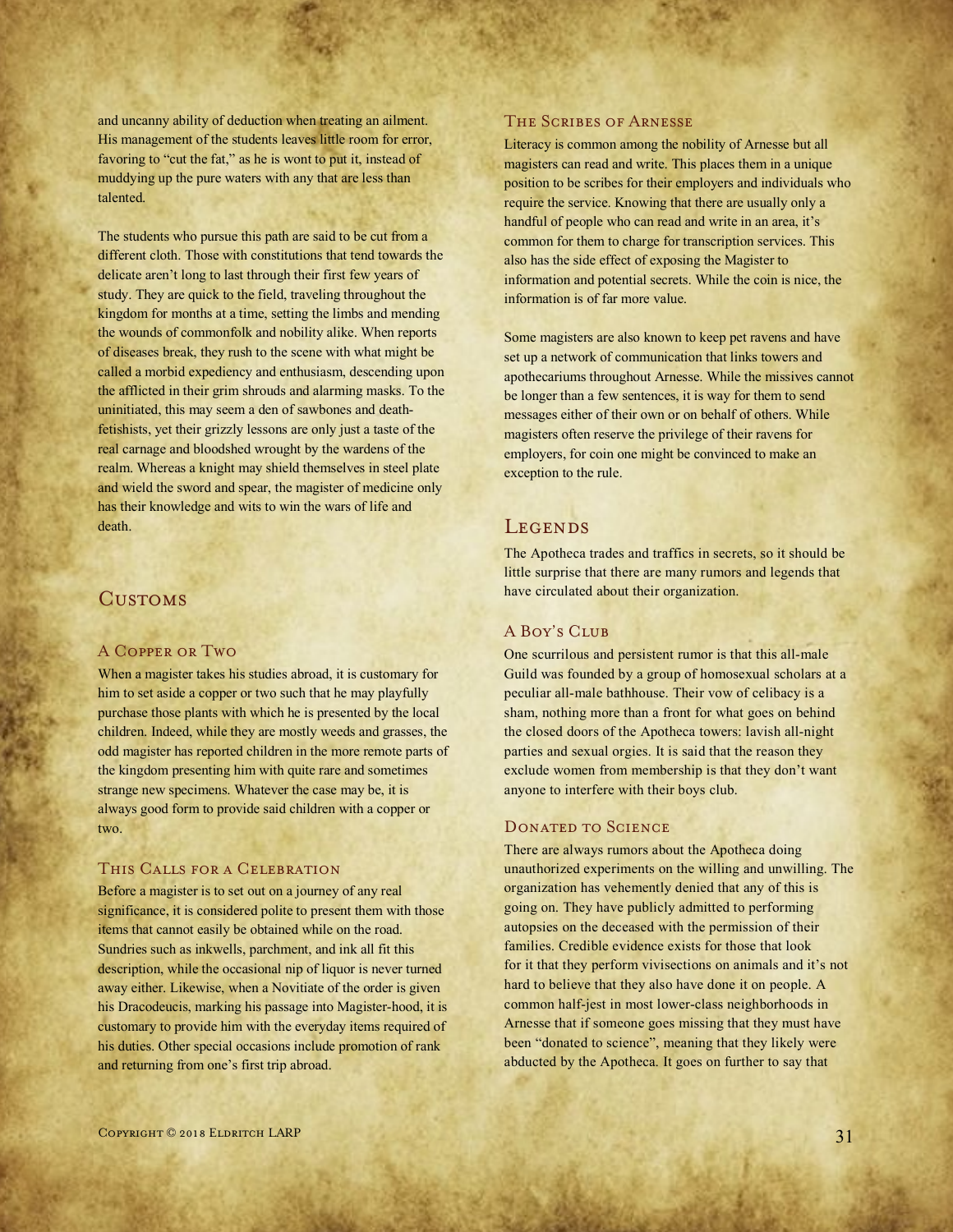they much prefer when the Cirque does it because at least the body will be returned for burial.

#### **A LOW PROFILE**

There are rampant rumors connecting the Apotheca to witchcraft due to their close associations with magical lore. That, combined with the fact that they literally brew potions, causes some in smaller villages to try to take matters into their own hands. While it is not common, there are tales of magisters who have been run out of towns or even lynched for potentially being a witch. This has led some members of the Apotheca to keep a very low profile when they are travelling through more rural areas.

### **BLOOD RITES**

Linked to the rumors about their use of magic, it is said that the Apotheca are blood mages and that beneath their towers in the depths of night they practice ancient sanguine rites designed to raise dark creatures from the darkest reaches. There are quite a few who refuse to have the Apotheca tend to their wounds because they are afraid that the Magister might be using blood magic to perform the healing or putting a terrible hex on them.

### AN UNKNOWN ALLEGIANCE

In the Midlands and the Sovereignlands it is whispered that Apotheca is firmly in the hands of House Aragon and House Innis. That the Magisters are not only sympathetic to the cause of those great houses but that the Apotheca's leadership is in their pocket. This rumor is not helped by the fact that two of the largest and most influential magister towers lie within Thornwood and the wastes of Tarkath. It is also known by some that the Apotheca was originally based in Tarkath in the sole employ of the Lords of the South, but before the Great War, they switched allegiances to the Kingdom instead.

## Hidden Power

It is said that the hidden vaults of the Apotheca contain a weapon of immense power. Whoever wields this weapon would be able to bring the Crown under their control and rule all of Arnesse. The rumor goes on that the Magisters want to give this weapon to someone but that they are in council day and night to determine who that person might be. It is said that the Inner Council and the Grand Magister are for sale for the right price.

## ORDERS OF THE APOTHECA

These are a few of the many different orders within the Apotheca. While they vary in terms of particulars, all are united in the search for knowledge, the maintenance of secrecy, and a steadfast attempt to hold neutral in these times of political infighting.

#### ASHENVALE ACQUISITIONS

Said to work in close proximity to the College of Metaphysics, this order is charged with tracking down magical items, relics, lore, and knowledge. They are small in number and highly trusted by the Apotheca order. While the specifics of how one joins the order are unclear, but it's said that an individual must be invited by the Inner Council and sponsored by an existing member of the order. What is known is that they travel frequently in pursuit of rumors and stories about magic or mystic creatures. Once they locate their quarry, they deal with the situation, explaining away the findings to the locals, securing all of the evidence, and returning it to a vault under lock and key. Rumors persist that these magisters don't just chase true magic but might actually wield it.

#### MAIMED ONES

The Maimed Ones are the blind, burned, or diseased who seek to better understand the human form. Most of this order seek to cure themselves and restore their bodies. Their quest is to seek mastery over anatomy-- that of others and themselves. It is with autopsies and self-experimentation that they improve their treatments and medicines. Due to persistent rumors that this order is heavily involved in vivisection and experiments on humans both living and dead, they tend to be secretive about their knowledge and practices. To join the Maimed Ones order, the Magister must have a permanent and serious injury of some kind and seek to study medicine.

#### The Nux Vomica

The Nux Vomica are masters of the creation of toxic and poisonous substances. Their myriad elixirs and formula ease the people's pains and solve many problems. They traffic in poisons, stimulants, and rare curatives primarily through Black Market connections. Joining this order is difficult as it involves one to become trusted by the underworld and very talented at apothecary arts. This is a risky line of work and even if one doesn't find themselves on the wrong end of a knife, handling and creating these substances is a dangerous art and not a few who walk this path become a victim of their wares.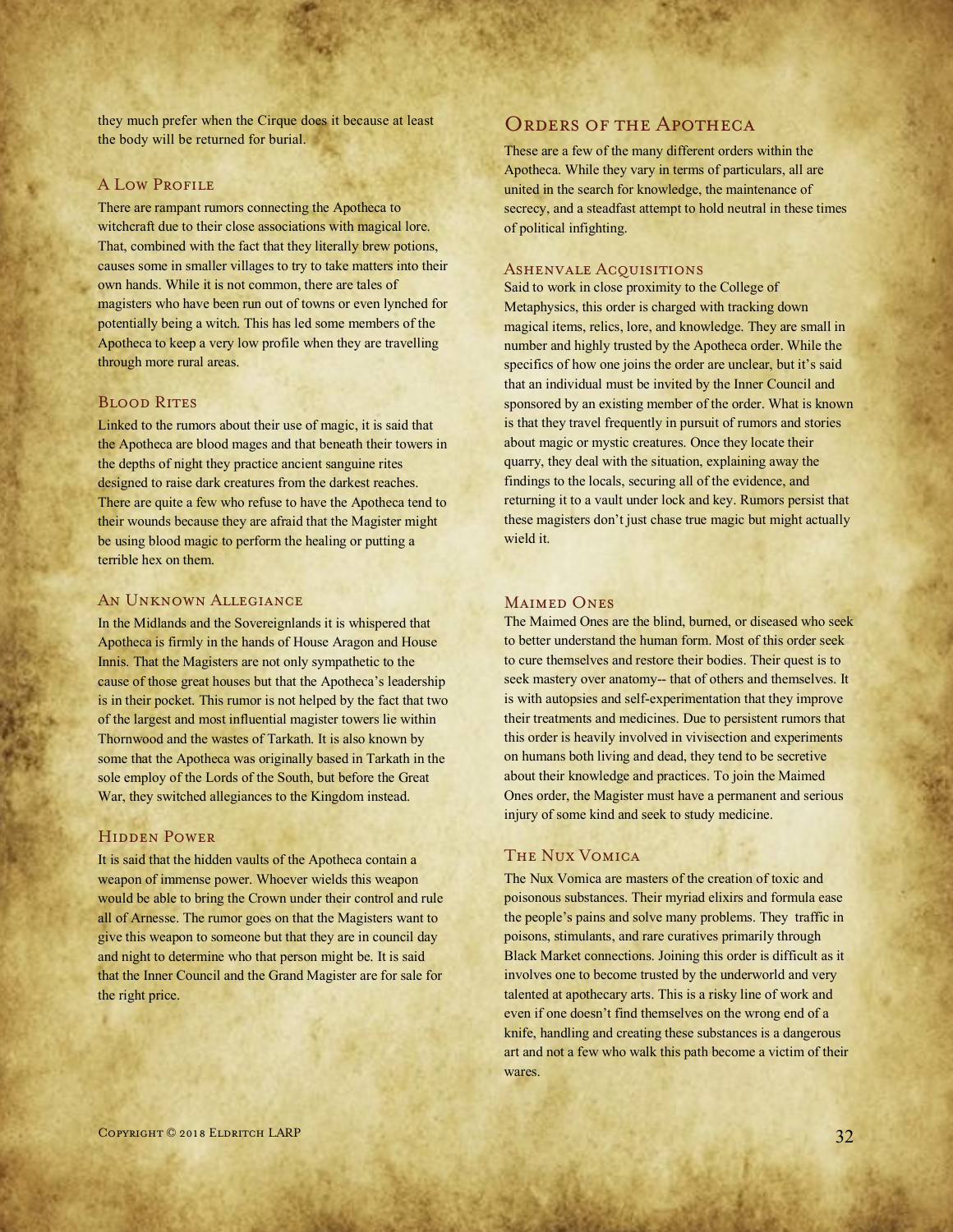#### The Grimscribes

This Grimscribes are a repository of here-say, folklore, and devotees of sourcing the truth in all the fantastic tales still told around the kingdom. From the magical bones of saints, to the cursed black clovers of the Dusklands, to the mischevious fey that are still said to inhabit the dark paths of the Thornwood, all tales are said to hold some grain of truth. And no matter how small, the magisters of the Grimscribes will find them. Given their predisposition to long trips away from the Apotheon, special permission is required to join this order, and no one below the rank of Keeper is allowed to do so. The Grimscribes are often regarded as an order that uses the pursuits of academia to rationalize extended trips away from their duties. Keeper Miskaton, a member of the faculty in the College of Metaphysics, presides over the order and sees it as a risky, yet sure way to advance his career in the college should he make a verifiable discovery.

#### CHAPTERHOUSE 7

Little is known about Chapterhouse 7 other than it is supposedly an organization which keeps the vaults of the Apotheca along with their treasures, hidden lore, and relics secure and hidden. Members are not allowed to speak of their membership and rarely leave one of the major Apotheca towers. How one joins is unclear, but certainly involves the approval of the Inner Council.

# House Relationships

The Age of Kings has marked a new era for Arnesse. Each great house struggles to maintain its power and legitimacy through navigating the mazes of power. This process has led many to form unlikely alliances with old enemies and make new and bitter enemies where before there were none. The following details the current state of the Fayne's relationship with the great houses of Arnesse, where appropriate.

#### House Aragon

If Tarkath is the Father of the Apotheca, House Aragon is its Mother. It is said that a Tarkathi will never turn away a Magister in need and the Apotheca is always welcomed in the South. While the Apotheca knows the Aragons have gone to extremes in defense of what they believe in, they also know them to be a honorable and noble people. Even though they have similar origins, the Apotheca, through its neutrality and usefulness has managed to gain the trust of many in the North. The Aragons, called Snakes by many, are distrusted and

Tarkath. If there is a way a Magister can help the Tarkathi, they generally will, even if they do so secretly. The Magisters have worked hard for years to

dispel the rumors that the Apotheca is directly linked to House Aragon. It is well known among the Magisters that if one has information to sell, that the Aragons are wealthy and always buying.

## House Bannon

The Bannons has long been an issue for the Apotheca. While House Bannon has welcomed Magisters into its midst, most are left feeling like they are doing so if only to better keep an eye on them. It is no secret that the Bannons have no love for the Aragons or the Innis and that the Apotheca is rumored to have a relationship with both, automatically makes the House of Kings skeptical of a Magister's allegiance. The Bannons also value a rumor or secret as much as the Apotheca and they are good at both keeping them and extracting them from others. This makes dealing with these wolves a very dangerous but profitable proposition. Of all the houses, the Bannons always pay well and on time, in coin. Of late, the King and those nobles who have turned to the Aurorym faith have begun listening less and less to council from Magisters who have not converted. This has placed many members of the Apotheca in the very strange position of being on the outside of some affairs. That being said, the Bannons need the Apotheca for two things. First, they need Magisters to run their Kingdom as they are not going to do it themselves. Second, they need someone to keep them looking good in the history books. These facts will keep the Apotheca in good standing with House Bannon for many years to come.

#### House Blayne

House Blayne presents a conundrum for the Apotheca. The House itself has struggled for the hundred and fifty years it has been in power, mostly because they have refused to have Magisters aid them in the administration of their domains. In some cases, they lack the funds to pay for the services but in others they have refused to give over the reins of authority enough for the Magister to be effective. The House does not refuse to use the services of the Apotheca, but there are less Magisters in the Hearthlands than there are in other Protectorates.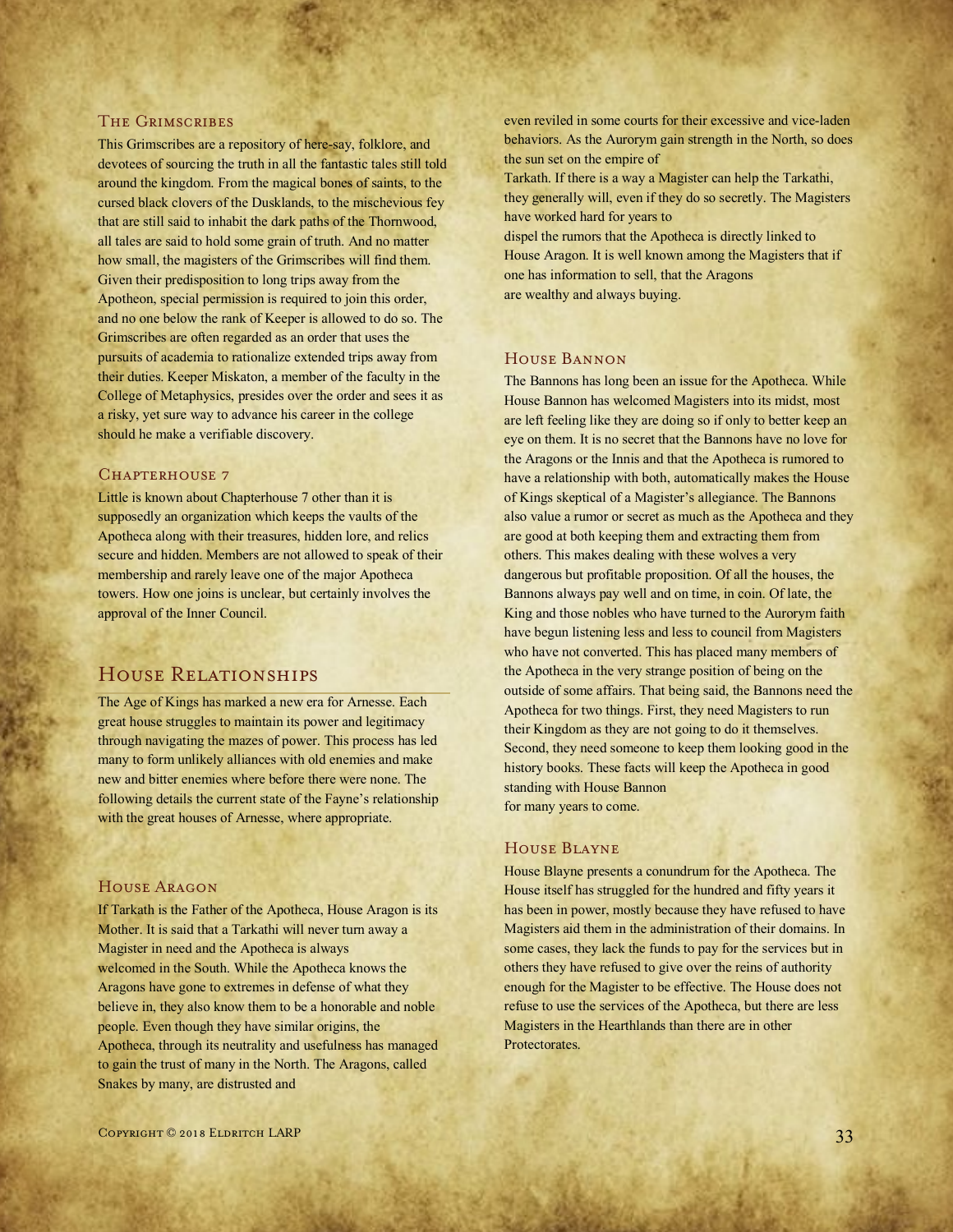On the other side of the coin, House has ties to the Aurorym and their near-magical powers are most interesting to the Apotheca. Some Magisters have purported that these powers signal a return of magic. That there may be some divine being which is fueling these gifts but is still hidden. So while House Blayne can be a source of frustration, the Apotheca is often willing to put up with it in order to get closer to the truth about their faith. Members of Ashenvale Acquisitions have been rumored to be lurking in the Heartlands of late.

#### House Corveaux

House Corveaux has a good relationship with the Apotheca. The Order of Mercy of House Penrose is said to have once actually been an order of the Apotheca, though some scholars contest this is not true. Of all the organizations in Arnesse, the Knights of Mercy and the Apotheca share a similar mission and commonly work together on the field of battle to bring succor to the wounded. House Corveaux has an extensive, bustling Protectorate that is often in need of the services of the Apotheca and Magisters are common in courts from King's Crossing to Orgonne.

#### HOUSE HALE

The Apotheca have good relations with the Northmen for the most part. While it's true that most Magisters have not travelled into the deep into the Everfrost, they maintain a strong presence in the Winter Vale. The Hale are a combative group and injuries are common, so the services of the Magisters are often needed. Also, the people of the Everfrost have a long-standing tradition of shamanism, so it is easy for them to relate to the idea of a wise man among them. The Apotheca has a particular interest in the Everfrost because it is perhaps the last great unexplored frontier in Arnesse. There are also tales told of a darkness that lies in the North, beyond the ancient wyrding stones that mark the edge of civilization itself. Few Magisters have made the journey, but those that have and returned alive, tell of a great mountain made of black ice that allegedly contains an ancient evil.

#### House Innis

House Innis is one of the closest historical allies with the Apotheca. It has been this way for centuries and this was only strengthened when the Magisters aided those who sought refuge during the Darkest Night and times when Innis Draíochta were being run to ground. The only thing to beware of with the Innis is that they are often a political target for the stronger great houses and throwing in too strongly with them can cost one in the eyes of those in power. In addition, the

Innis have a lust for lore that nearly rivals that of a Magister and they will typically seek to discover secrets whenever they can, even if that means taking things which do not belong to them.

#### HOUSE RICHTER

Once it was good to work with House Richter. They paid well and as a house of industry, there was rarely a time that something didn't need done. Since the explosion of the Shardmount, things have changed in the Dusklands. House Richter has changed as well. The Richters have fallen on hard times and in their desperation, embraced a dark part of themselves. This darkness has spread through the noble courts of the Dusklands, bringing with it despair and depression. The Richter's courts are less welcoming of late and have often become a beehive of politics and distrust that has proven to be the death of more than one magister. While the Apotheca continues to serve as requested to be assigned to the Dusklands by the guild seen as a punishment by some and an exile by others. Given the shortages of food and supplies in many areas in the Dusklands, magisters are often forced to get extremely creative with civics and logistics. To make matters even worse, given Richter's aggression against House Innis's borders within the last few years, many magisters fear that war in the North is soon to follow.

#### House Rourke

The Apotheca sees little value in business relationships with House Rourke. They tend to live in unpleasant circumstances on the water and in shanty towns, far from civilized quarters and libraries. Accordingly, they tend to over-charge them for services because it's hard to find people who want to work in those conditions. The Rourke also tend to simply take what they like and when they need the services of Magister they will kidnap one. This forces the Apotheca to pay high ransoms to get the magister back. Even then, it is not uncommon for the magister to not be returned alive. Of late, the guild has taken to paying ransoms less and less and hoping that this will discourage House Rourke from the practice. All magisters are warned to beware a Rourke at all times.

#### The Fayne Moirai

If there is an organization that embodies all that the Apotheca opposes, it is the Fayne Moirai. The Apotheca is logic, science, and reason, they are superstition, mysticism, and deception. If there ever was anything magical about their order, it has long-since died out. In the eyes of the Magisters, this all-female order is composed entirely of charlatans, soothsayers, and frauds. The Apotheca competes with the Fayne more than any other organization as they both serve as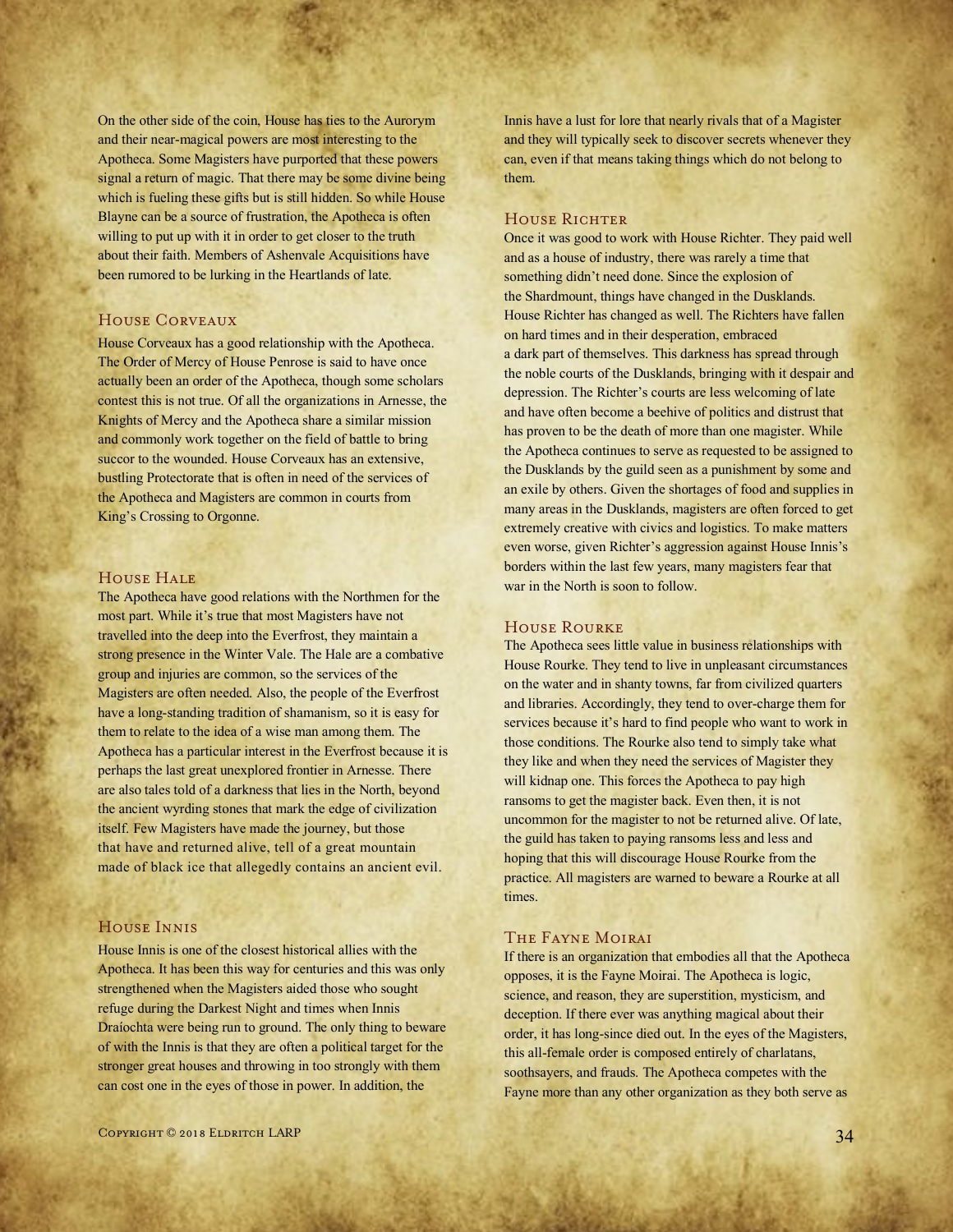advisors. This frequently causes two opposite points of view to come into conflict. Though this rarely ever boils over into violence, they have a huge amount of frictionand each organization is more than willing to take any opportunity they can to discredit or embarrass the other.

Interestingly, both organizations have found that with the rise of the Aurorym, that neither are as welcome as they used to be in the noble courts where that faith holds sway. This organization stands as a common threat to the power of both the Fayne Moirai and the Apotheca. The question remains if either guild will set aside nearly three centuries of rivalry and fundamental differences in philosophy to do something about it.

#### **THE CIRQUE**

With a group that is as intellectual as the Magisters, there could not be a world that is more different than their own lives that that of a tradesperson or crafter. Thus the Magisters have a difficult time relating to the Cirque beyond the fact that the two do a lot of business together. Mostly this business relationship consists of Magisters selling their decoctions, elixirs, potions, and tinctures to the Cirque, who then turns around and sells them for a substantial mark-up. The Apotheca gets paid quickly and does not have to move the wares on its own time. The Cirque makes a healthy profit from the affair. Some Magisters choose to walk a different path and deal in illegal substances like poisons and drugs. Those who get involved with the Black Market are often warned of the risks. It can be incredibly lucrative, but it is also extremely dangerous. Most wise Magisters know that while the Cirque may appear harmless, one does not forget their payments, one does not double cross them, and one rarely trusts them with their belongings.

## The Hexen

The Hexen and the Apotheca have had a tumultuous relationship over the years. Both groups seek to gain more information on unnatural creatures in the world and have, for mutual benefit, shared notes. However, they also have frequently been in competition for this lore and this has led to more than one incident in which each group claimed the other has stolen something. The two groups have a fundamental difference in why they want the lore. Hexen say they desire to the lore to defeat threats and aid the people. Magisters want the lore to study and often deliberately deny anyone access to it. If people die because of this, they are merely collateral damage. Most Magisters will talk to a Hexen on the off chance that they can learn something, but they are going to be careful what they share and almost never give them access to

their notes or scrolls. Magisters have observed that the Hexen seem to feel almost the same way about them and thus the two factions are often locked in a game of cat and mouse as to who can gain the most lore but give the least away. More than a few times, the people around them have paid for this lack of ability to work together for the good of all.

#### The Aurorym

There are two factors at work with how the Magisters see the faith. First, the Magisters have long been a proponent of religious freedom and sheltered many faithful during the dark years before, during, and after the Great War. This religion is different, unwilling to yield to reason, and has cast the mysterious and somewhat mystical ways of the Apotheca in a bad light. The faith of the Dawn seeks to cast the light of truth and dispel secrets. Given that the Apotheca built its very existence around secrets, the Aurorym represent the single force in the world that could force this great guild to its knees.

The Aurorym also represent a source of fascination and fear for the Apotheca. Fascination with the near-magic they seem to display and even though it is localized to unnatural creatures, it is the closest thing Arnesse has seen to an actual incantation in four centuries. This has led some Magisters to make a calculus and convert to the faith. Some in the hopes to avoid what they see is an inevitable purge of the unfaithful and others in the hopes of finding out the true source of their abilities. The organization has not officially made a declaration about the Aurorym faith, but most Magisters are being forced to fall along lines as to how they feel about it. Some are converting, others are finding ways to be unseen and hope that this blows over, and still others are seeking ways to resist and oppose the spread of the religion. Quite a few feel that this faith is but the first sparks of magic returning to the world, an event which the Magisters have sought to prevent since the Eldritch Cataclysm. This has only reaffirmed the need find out the nature of their powers so that if magic does return, the Apotheca will be best positioned to be its master.